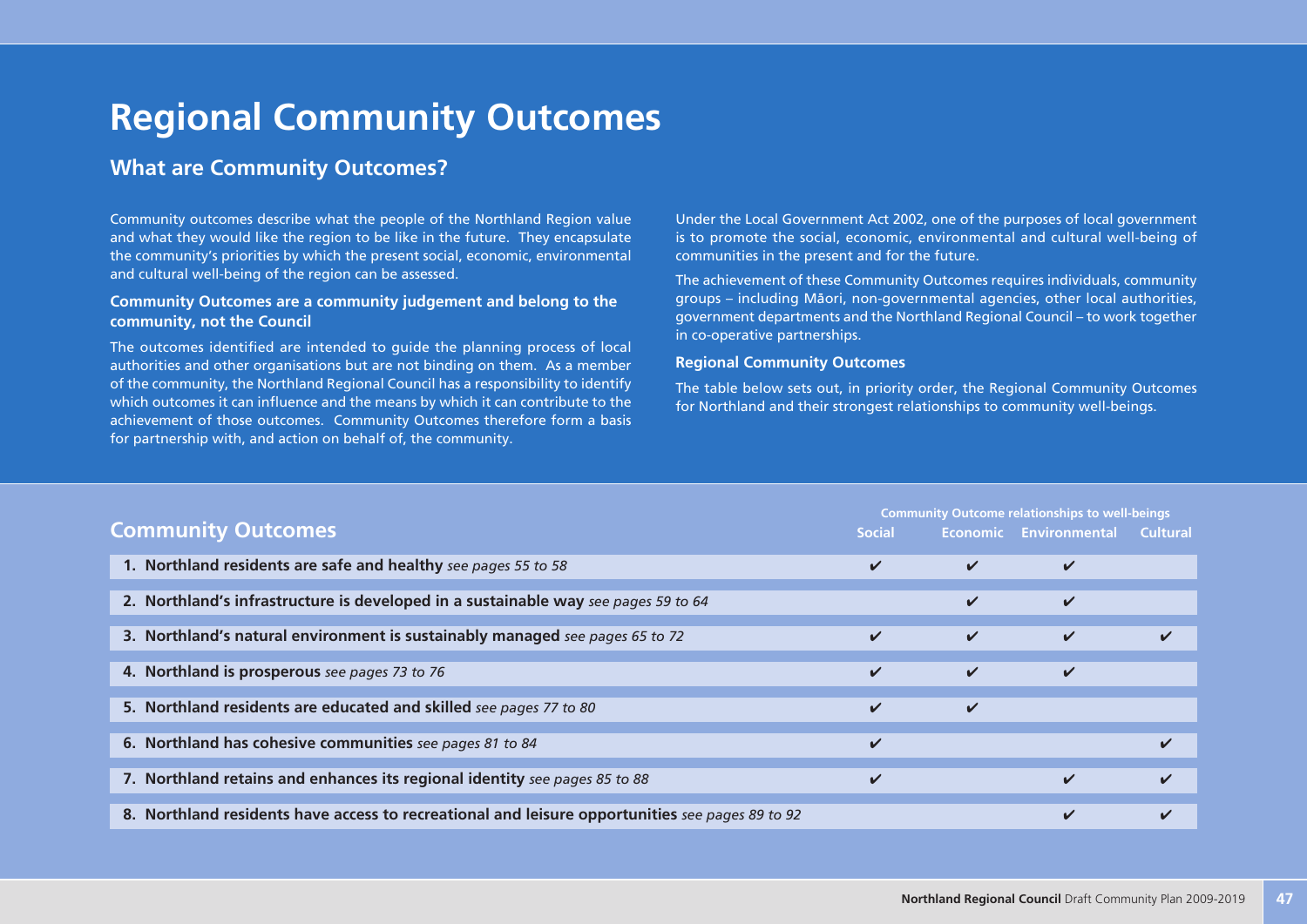## **Adopting a sustainable development approach**

Taking a sustainable development approach to all aspects of decision making, policy and development will ensure that while our region grows it is appropriately managed for the benefit of future generations. A sustainable development approach is a process for identifying and analysing issues while working with others to find solutions. It helps decision makers to be better informed on the short and long term impacts of options considered and decisions made.

Section 14(1)h of the Local Government Act states that in taking a sustainable development approach, a local authority should take into account:

- (i) the social, economic and cultural well-being of people and communities;
- (ii) the need to maintain and enhance the quality of the environment; and
- (iii) the reasonably foreseeable needs of future generations.

One of the main benefits of the community outcomes process is that it provides a sustainable development focus in terms of both the present and future wellbeing of the community. Community outcomes reinforce the notion that well-being is a combination of social, economic, environmental and cultural factors. To ensure a sustainable approach is taken in Northland, all four wellbeings are considered when making decisions for the long term benefit of the region. Below are the factors that contribute to the well-being of Northlanders.

#### **Social well-being**

*'Maximising Northland's potential'*

Factors that enable individuals, their families, hapü and communities to set goals and achieve them – such as education, health, the strength of community networks, financial and personal security, rights and freedoms of equity.

#### **Economic well-being**

*'Thriving in Northland'*

Factors relating to the capacity of the economy to generate the wealth and employment necessary to provide many of the prerequisites for social well-being, such as health services.

#### **Environmental well-being**

*'Caring for Northland'*

Factors that relate ultimately to the capacity of the natural environment to support, in a sustainable way, the activities that constitute community life.

#### **Cultural well-being**

*'A dynamic and unique Northland'*

Those factors that encompass the shared beliefs, values, customs, behaviours and identities reflected through language, stories, experiences, visual and performing arts, ceremonies and heritage.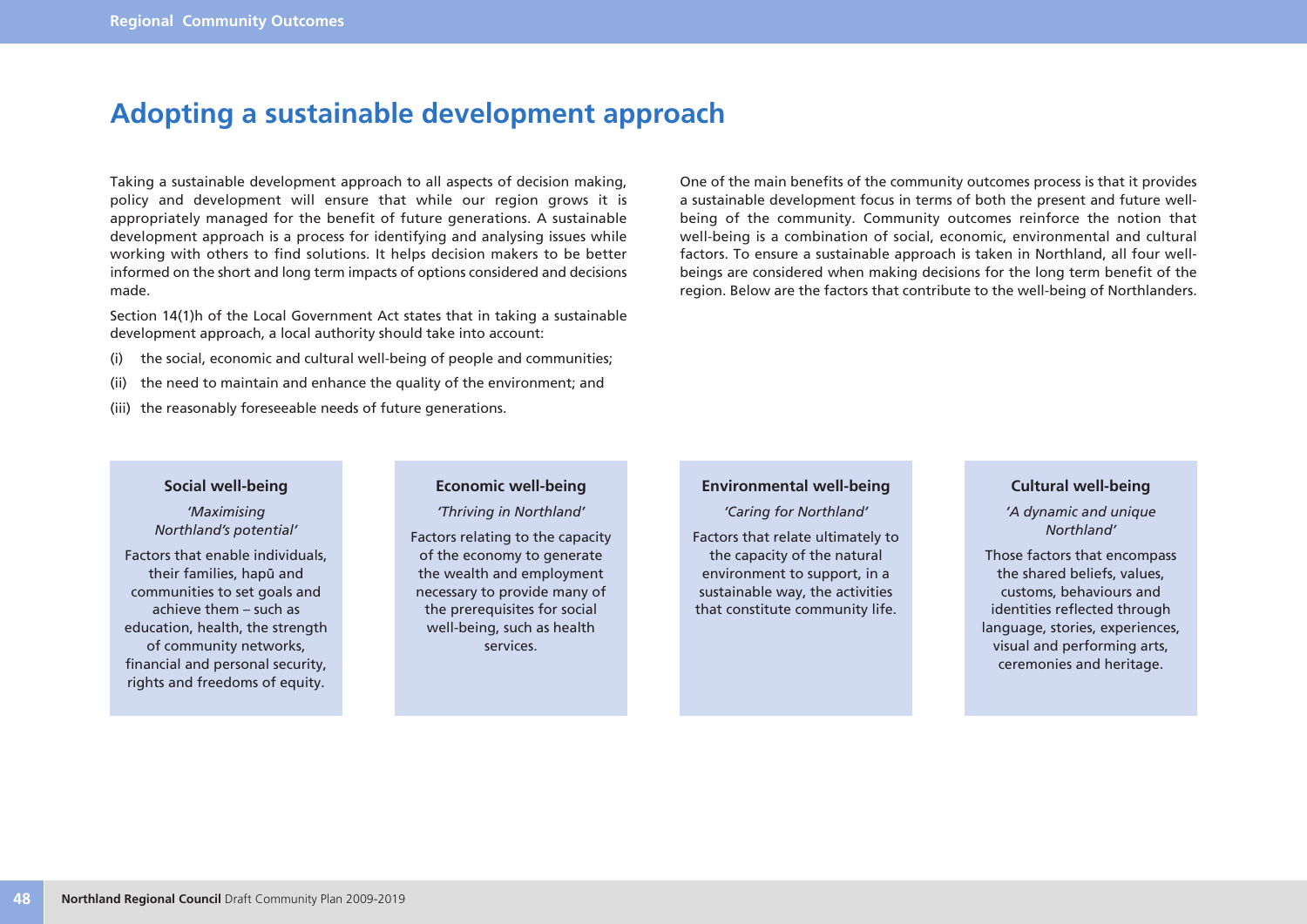## **Principles for sustainable decision making**

While consideration of well-being is a crucial part of the sustainable development approach, the Northland Regional Council also uses the following guiding principles for policy and decision making.

- Consideration of the long term impacts of decisions on future generations;  $\overline{\phantom{a}}$
- Mutually reinforcing solutions, i.e. seeking win-wins rather than trade-offs r. between well-beings;
- Sustainable management of the natural environment; r.
- Use of the best information available to support decisions made; П
- Assessment of risks and uncertainty (precautionary principle); г
- Working in partnership with government and other sectors to encourage r. transparent and participatory decisions;
- Consideration of a national perspective when making decisions;  $\blacksquare$
- Decoupling of economic growth from pressures on the environment;  $\overline{\phantom{a}}$
- Respect for the environment's limits, and protecting eco-systems;  $\overline{\phantom{a}}$
- Promotion of integrated management principles for land, water and living П resources;
- Providing opportunities for Mäori to contribute to decision making; and F
- Respecting human rights, the rule of law and cultural diversity.П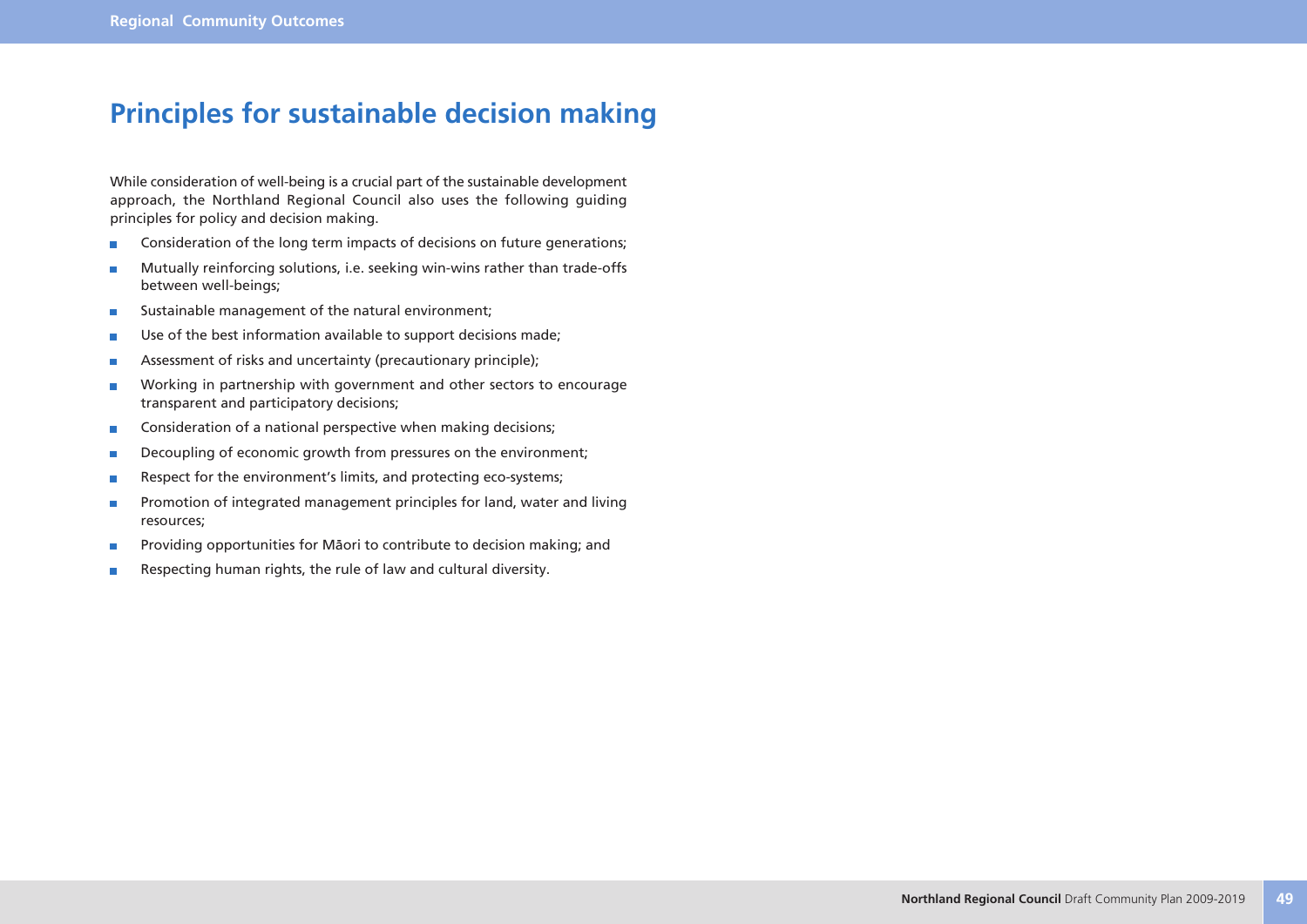### **Government direction on climate change and community outcomes**

**Planning for the long term implications of climate change will have the following affect on community outcomes:**

| <b>Community Outcomes</b>                                    | Long term implications of climate change                                                                                                                     |
|--------------------------------------------------------------|--------------------------------------------------------------------------------------------------------------------------------------------------------------|
| Northland residents are safe and healthy                     | Planning for natural hazards or other risks to residents' safety and health<br>should consider climate adaptation.                                           |
| Northland's infrastructure is developed in a sustainable way | Planning for infrastructure development should take into consideration<br>climate adaptation.                                                                |
| Northland's natural environment is sustainably managed       | Policy guidance and rules for the sustainable management of Northland's<br>natural and physical resources should include consideration of climate<br>change. |

### **Government direction on climate change and well-beings**

**Planning for the long term implications of climate change will have the following affect on the well-being of Northlanders:**

| <b>Type of Well-being</b> | <b>Responding to climate change</b>                                                                                                                                                                                                          |
|---------------------------|----------------------------------------------------------------------------------------------------------------------------------------------------------------------------------------------------------------------------------------------|
| <b>Social</b>             | By responding now to climate change impacts, we can improve the resilience<br>$\checkmark$<br>of the community to existing natural hazards, and in doing so, enhance the<br>prosperity and sustainability of present and future generations. |
| Economic                  | By responding now to climate change impacts, we can improve the resilience<br>V<br>of the economy to natural hazards and potentially financially benefit key<br>sectors of the Northland region including farming, forestry and industry.    |
| Environmental             | By responding now to climate change impacts, we can better account for the<br>V<br>environmental impacts of natural hazards and long term changes in<br>temperature and rainfall.                                                            |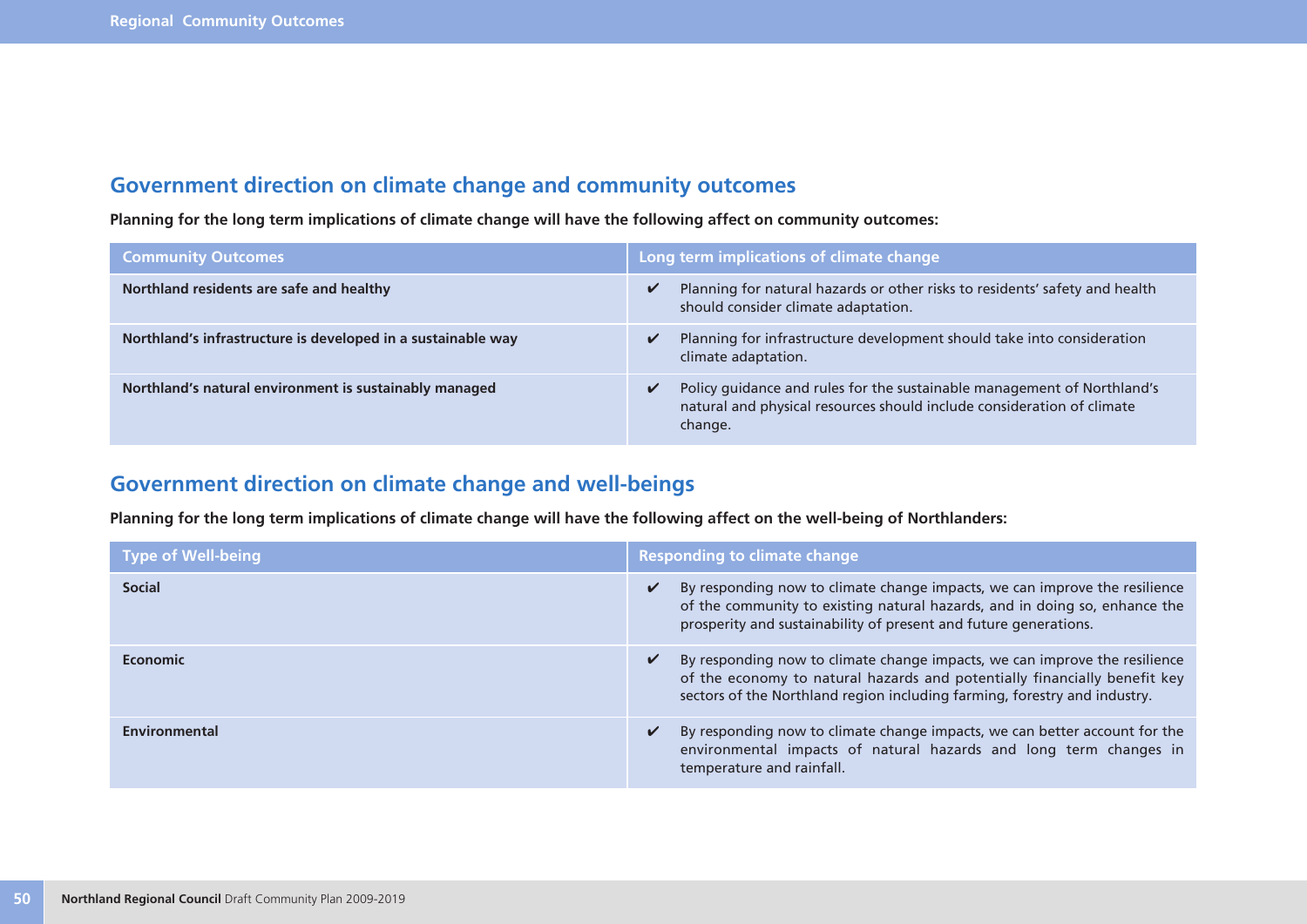### **How Community Outcomes were identified**

During 2005, the Northland Regional Council and the Far North, Kaipara and Whängärei District Councils decided to undertake a joint process to identify regional community outcomes for Northland. These community outcomes were included in the Northland Community Plan 2006-2016 and are featured again in this plan.

The outcomes have been developed using comprehensive "best practice" methods, and care has been taken to ensure they reflect the views of the Northland community. They are the community's outcomes.

Though not binding, these regional community outcomes are intended to guide the planning processes of the councils and other organisations.

How each council may contribute to the achievement of each community outcome will be determined as part of each council's Long Term Council Community Plan (LTCCP) process. Councils will most likely not directly contribute to every community outcome, but may offer a supporting role to other organisations or groups in the community active in a particular area.

The regional community outcomes project, "Northland: Our Place, Our Future", has provided the councils of Northland and other organisations a common foundation to continue working together in a variety of ways for the benefit of all Northlanders.

A copy of "Northland: Our Place, Our Future" is available on the Council's website www.nrc.govt.nz/ourplaceourfuture

The Regional Community Outcomes for Northland will be updated utilising extensive public consultation prior to the 2012 LTCCP.

A summary of the process that was undertaken to identify Northland regional community outcomes is as follows:

### **Process summary for the identification of Northland Regional Community Outcomes**

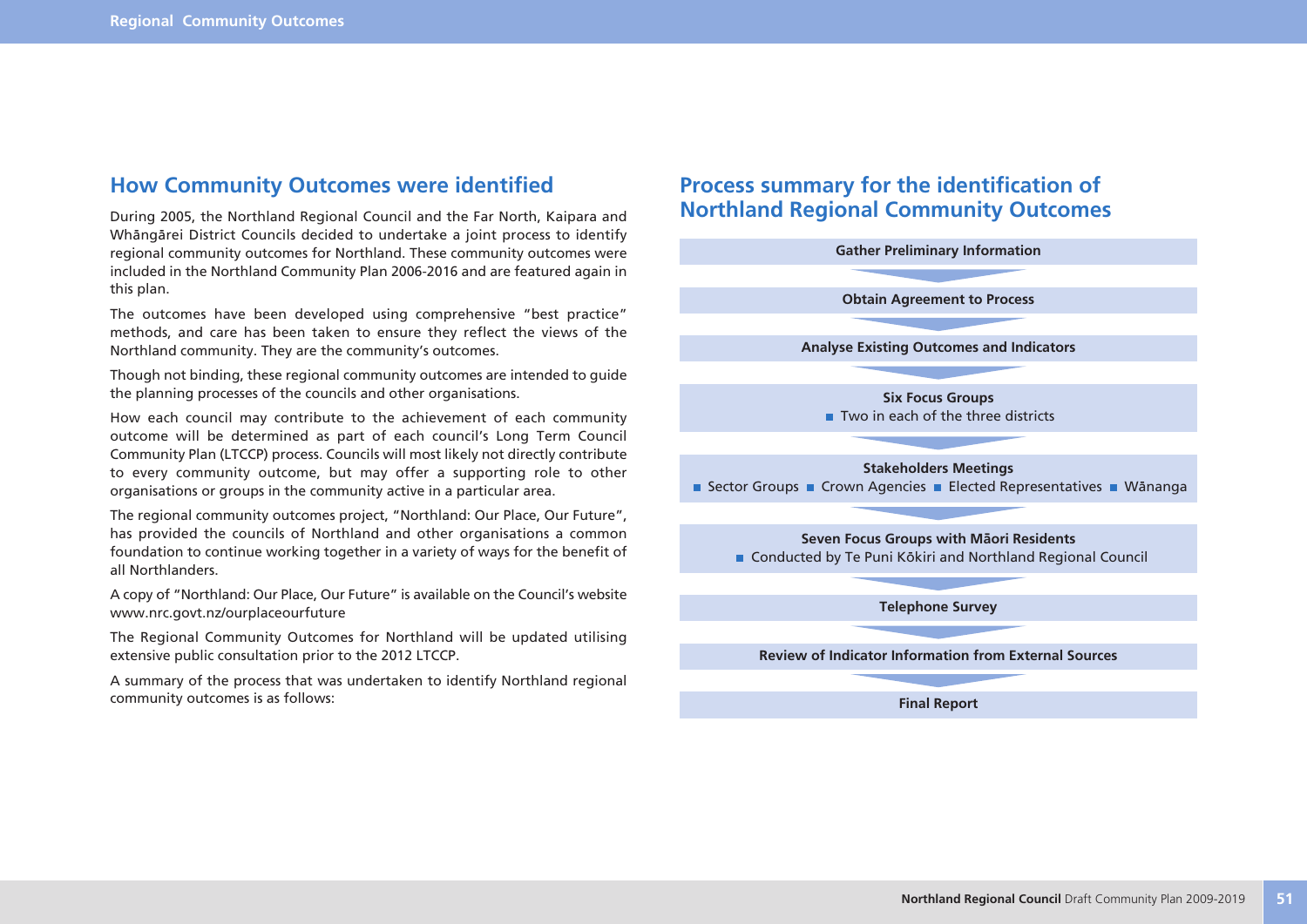## **The Council's role in working to achieve Regional Community Outcomes**

The Regional Council will not directly contribute to every community outcome, and may offer a supporting role to other organisations or groups in the community, active in a particular area.

The Council may therefore contribute to community outcomes in a number of ways, including:

- As the lead agency largely responsible for action in a particular area.  $\blacksquare$
- As the joint lead agency managing a programme in conjunction with other  $\blacksquare$ organisations.
- Supporting / advocating providing support to other lead agencies.  $\blacksquare$
- No direct influence being aware of activities being undertaken by the П community or other organisations, but without a direct role to play.

When the Council does have a role to play in achieving community outcomes, it may be involved in a number of different ways including:

- As a service provider carrying out a programme using the Council's own  $\overline{\phantom{a}}$ resources. This would be most common when the Council is the lead agency or joint lead agency.
- As a funder making a financial investment in a programme, but not **In the** necessarily leading it.
- As a regulator developing and enforcing rules, as appropriate. r.
- As a promoter/facilitator encouraging progress by organising interested T. parties, publicly expressing support or securing financial support from other sources.

### **Working with other organisations and groups to achieve Regional Community Outcomes**

The Northland Regional Council has existing working relationships, and in some cases Memoranda of Understanding or other such agreements, with a number of other organisations including government departments, sector and community groups, Mäori, private enterprise, and the region's three territorial authorities. Because the Regional Council's resources are limited, and because community outcomes belong to the Northland community as a whole, the Council recognises that organisations such as those listed above need to work together to achieve the community's vision for the future. The Council intends to continue to expand opportunities for further agreements with its stakeholders.

The Council continues to use the Northland Inter-Sectoral Forum (NIF), as a central working party for ongoing activities with other organisations on community outcomes. Forum membership includes a wide range of government and community organisations and has high-level representation from all Northland local authorities. This commitment to work together is reflected in a partnership charter agreed to by all NIF members. One of the primary goals of NIF is "to facilitate local and central government agencies to work together to achieve agreed community priorities". Furthermore, the Forum enables agencies to adopt an informed and consistent approach to the planning and aligning of services in Northland.

NIF Stakeholder organisations have created a "planner's forum" which meets regularly and shares information and data for measuring the community's progress towards achieving community outcomes over the years to come.

A more detailed explanation of the Council's role and those organisations it intends working with can be found in the following sections relating to each community outcome.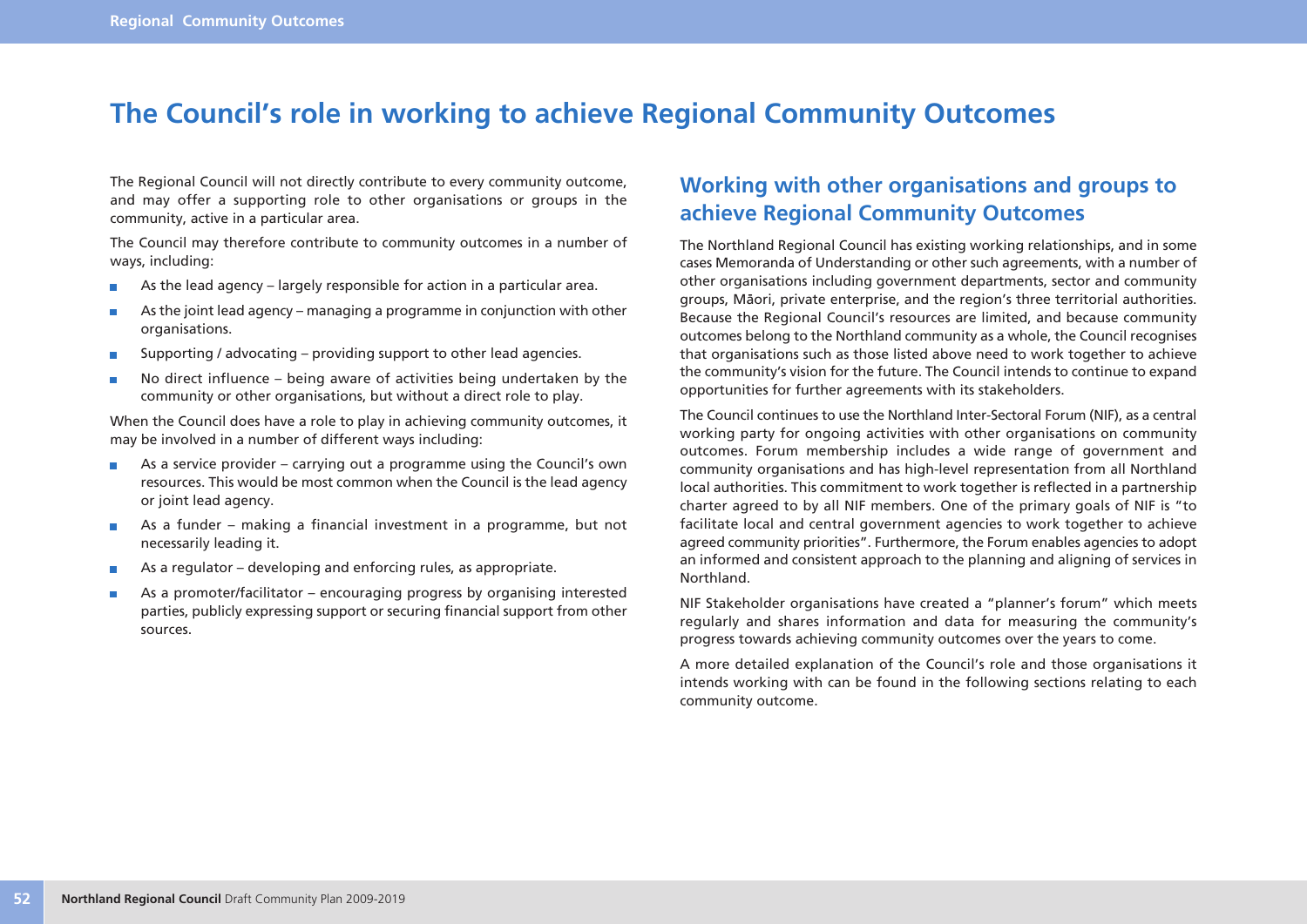### **Monitoring and reporting on Community Outcomes**

Council has the responsibility to report regularly on the community's progress towards achieving its outcomes.

Using the outcome indicators detailed under each of the community outcomes described in this section, Northland Regional Council intends to monitor and, not less than every three years, report on the community's progress towards achieving the outcomes in its Long Term Council Community Plan.

Wherever possible, progress is reported against indicators included in the Council's previous LTCCP so that trends and overall achievement are more clearly demonstrated.

### **Community Outcomes update**

The following section outlines the community outcomes for the Northland Region that were established in 2005 and details what progress has been made. The section includes:

- What the outcomes mean;  $\overline{\phantom{a}}$
- What indicators are used to measure progress in achieving the outcomes; П
- What Council groups of activities contribute to the achievement of each  $\blacksquare$ community outcome;
- Trend analysis on progress measures for each outcome; П
- Summary on regional trends; and m,
- Priorities for each community outcome and how the Regional Council will  $\overline{\phantom{a}}$ work with other organisations.

Due to the unpredictability around data collection and consistency, some indicators previously used to measure progress have been deleted and/or replaced with other indicators based on more robust data, as it has become available.

While the Council has strived to provide data on all three districts within Northland, there are some data sets that are only available at regional level. Regional data adds valuable information to the overall picture of how Northland is performing in relation to community outcomes. National averages have been used as a comparison with both district and regional data when they have been available within the same data source.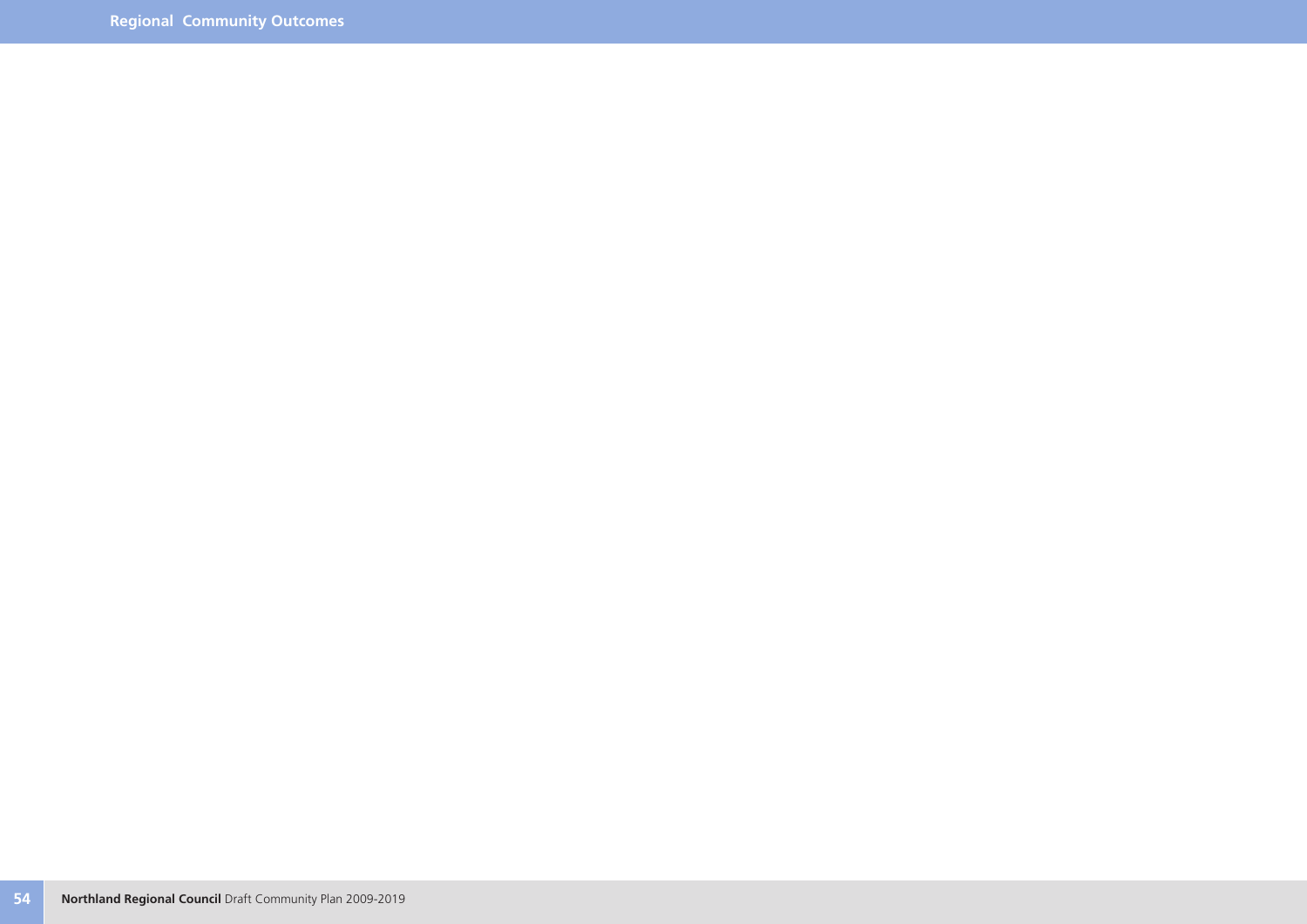### **Community Outcome Priority 1**

## **Northland residents are safe and healthy**

**E au, e ora hoki te noho o nga tängata o Taitokerau**



### **What this outcome means**

- Northland is an area in which residents ÷ and visitors can feel safe and secure at any time of the day or night;
- Plans for the management of potential  $\overline{\phantom{a}}$ hazards are considered and implemented in a timely way;
- A range of affordable, good quality  $\overline{\phantom{a}}$ housing is available to Northland communities;
- Key health issues of all residents are identified and addressed; and
- All residents have appropriate access to  $\overline{\phantom{a}}$ locally-based health services of an acceptable standard.

### **Outcome indicators**

- Crime rates
- Hazard preparedness
- Life expectancy П
- Household crowding
- Access to GPs

### **Partners for achieving this outcome**

- Northland Intersectoral Forum (NIF) ×
- NZ Police ÷
- Civil Defence Emergency  $\blacksquare$ Management Group
- × Northland Health

### **Northland Regional Council's response**

| <b>Contributing groups of activities</b>      |     |  |
|-----------------------------------------------|-----|--|
| Democracy and Corporate Services              |     |  |
| ✔ Regional Information & Engagement           | 123 |  |
| Regional Economic Development                 |     |  |
| <b>Resource Management Planning</b>           |     |  |
| Transport                                     | 155 |  |
| Consents                                      |     |  |
| $\checkmark$ Environmental Monitoring         | 171 |  |
| $\vee$ Land and Rivers                        | 189 |  |
| <b>Biosecurity</b>                            |     |  |
| <b>Emergency Management</b>                   | 207 |  |
| $\boldsymbol{\checkmark}$ Maritime Operations | 213 |  |

More details on how the Council will contribute to this community outcome can be found by turning to the pages indicated above.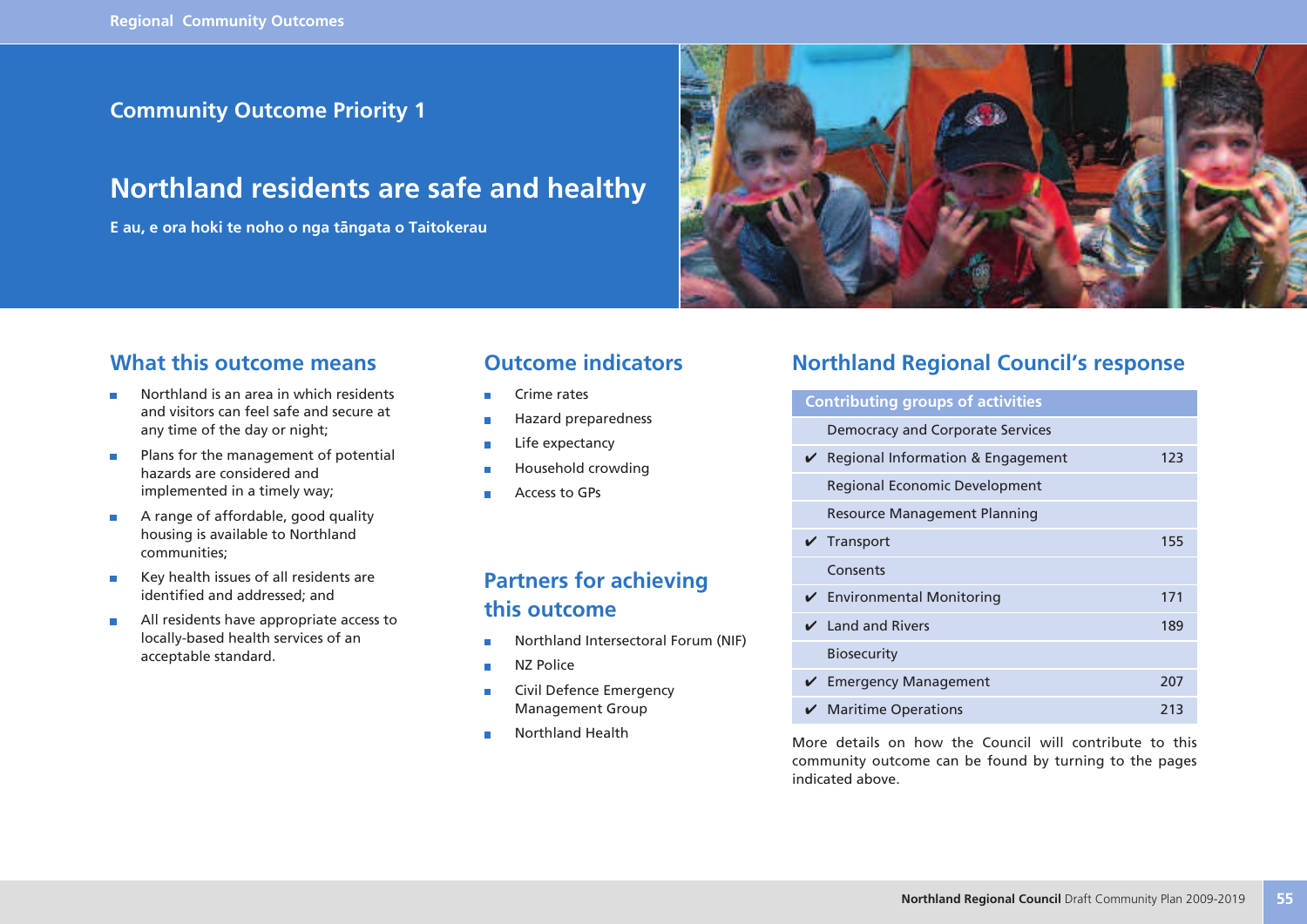## **1. Northland residents are safe and healthy – progress measures**

### **Crime in Northland**

#### **Number of recorded offences per 10,000 people**



#### *Source: Ministry of Social Development Report 2008*

### **District recorded crime per 10,000 population by area** *Source: Northland Community Awareness Survey 2008 and Group Research 2005*



### **Hazard preparedness**

**Those who have put aside items for a civil defence emergency**



### **Life expectancy**

#### **Total number of years a person can expect to live**

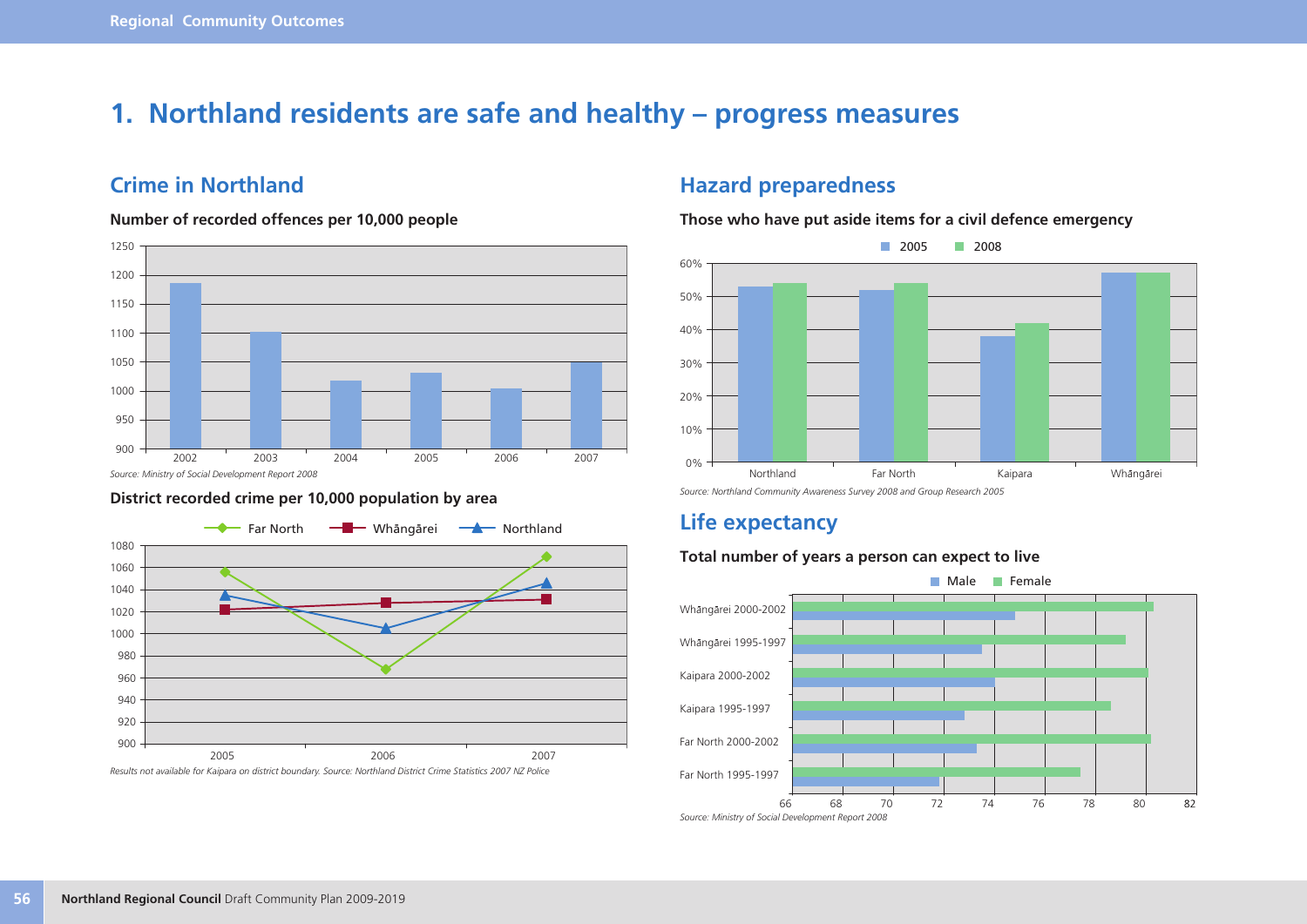### **Household crowding**

#### **Percentage of Households with fewer bedrooms than needed**



### **Access to GPs**



#### **The number of doctors per person (Dr:Patient Ratio)**

### **Regional Trend Summary**

#### **Crime rates**

- The number of recorded offences for all Northland per 10,000 people has  $\overline{\phantom{a}}$ dropped from 1187 in 2002 to 1049 in 2007.
- District reported crime per 10,000 population area fell between 2005 and  $\blacksquare$ 2006 in the Far North, and then rose again in 2007. Reported crime remained reasonably steady in the Whängärei District, but rose slightly in 2007.

#### **Hazard preparedness**

The Far North and Kaipara Districts have an increased number of people  $\overline{\phantom{a}}$ who have put items aside for a civil defence emergency.

#### **Life expectancy**

m. Life expectancy has risen in Northland from 71.7 years, in 1990-1992 to 74 years of age in 2000-02 for males, and from 78.2 years to 80.1 for females.

#### **Household crowding**

All districts have downward trends from 1986 to 2001 and then have a very  $\Box$ slight upward trend from 2001 to 2006.

#### **Access to GPs**

The ideal ratio for access to GPs is a Dr:Patient ratio of 1:1200. Kaipara has  $\blacksquare$ the best Dr:Patient ratio in the district with one doctor for every 993 people. Although the other districts have a Dr:Patient ratio over 1:1200, this can mean that it is balanced by a larger than usual nursing input.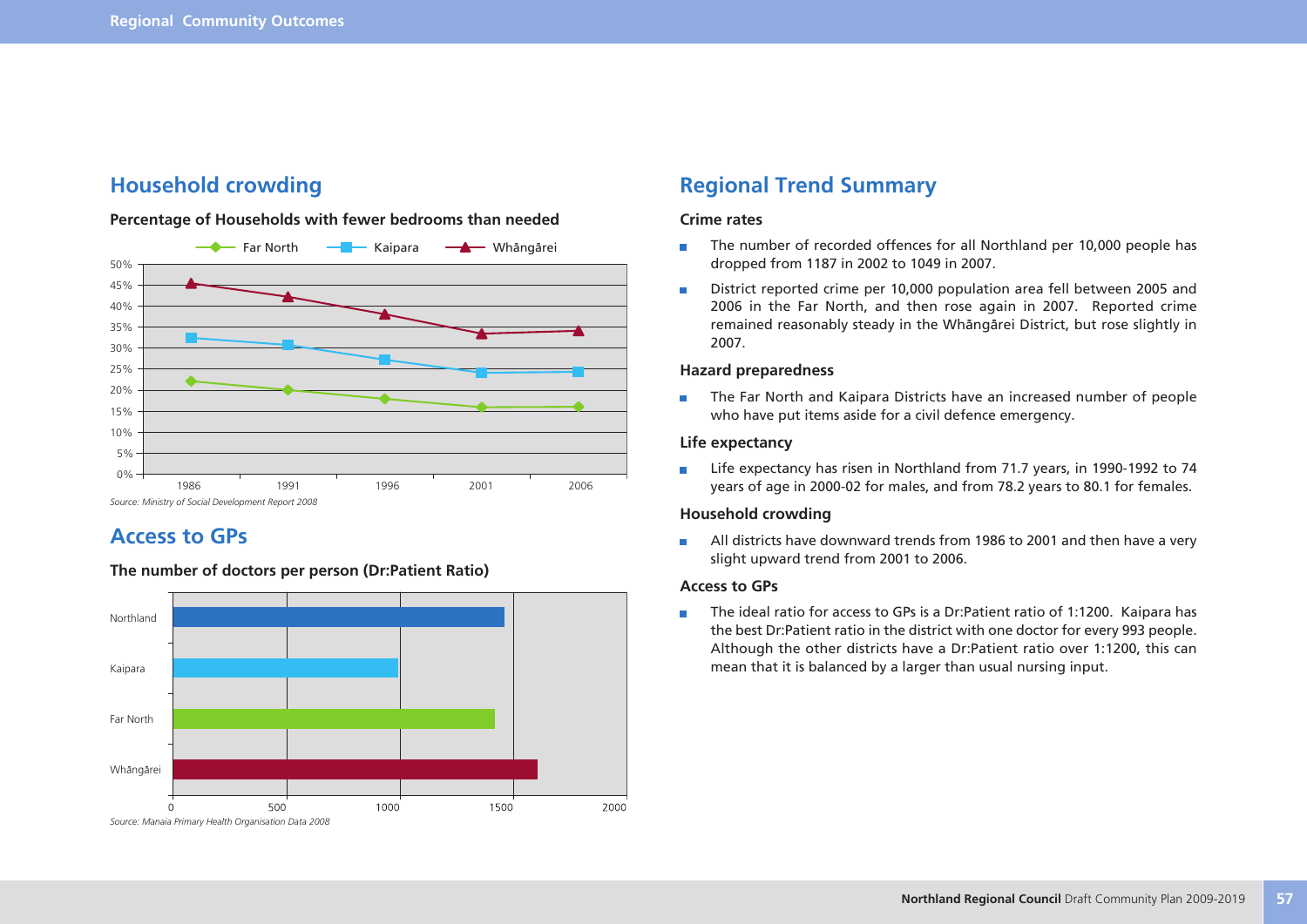### **1. Northland residents are safe and healthy**

### **How the Regional Council will work with other organisations on this Community Outcome**

| Council's role           | Priorities for 2009-2012                                                                                                                                                                |
|--------------------------|-----------------------------------------------------------------------------------------------------------------------------------------------------------------------------------------|
| <b>Lead Agency</b>       | Develop and implement river management plans on a prioritised basis, to reduce the negative impacts of flooding.                                                                        |
| <b>Lead Agency</b>       | Maintain and improve water quality to acceptable levels.                                                                                                                                |
| <b>Joint Lead Agency</b> | Implement the Civil Defence Emergency Management Group Plan with the district councils, emergency services and Northland Health through<br>the Northland Co-ordinating Executive Group. |
| <b>Joint Lead Agency</b> | Provide appropriate hazard information relevant to District Plans and building consents, as it becomes available.                                                                       |
| <b>Joint Lead Agency</b> | Develop and implement a road safety plan for Northland with the NZ Police, NZ Transport Agency and the district councils.                                                               |
| <b>Joint Lead Agency</b> | Continue to provide and enhance harbour safety and maritime navigation aids in conjunction with Maritime New Zealand.                                                                   |

**Advocacy roles**

- Support the organisations charged with reducing and preventing crime in Northland.  $\overline{\phantom{a}}$
- Support the organisations charged with ensuring that Northlanders have appropriate access to health services.  $\overline{\phantom{a}}$
- Support the promotion of healthy lifestyle options for Northlanders.  $\overline{\phantom{a}}$
- Support the organisations charged with improving the quality of affordable housing in Northland.  $\overline{\phantom{a}}$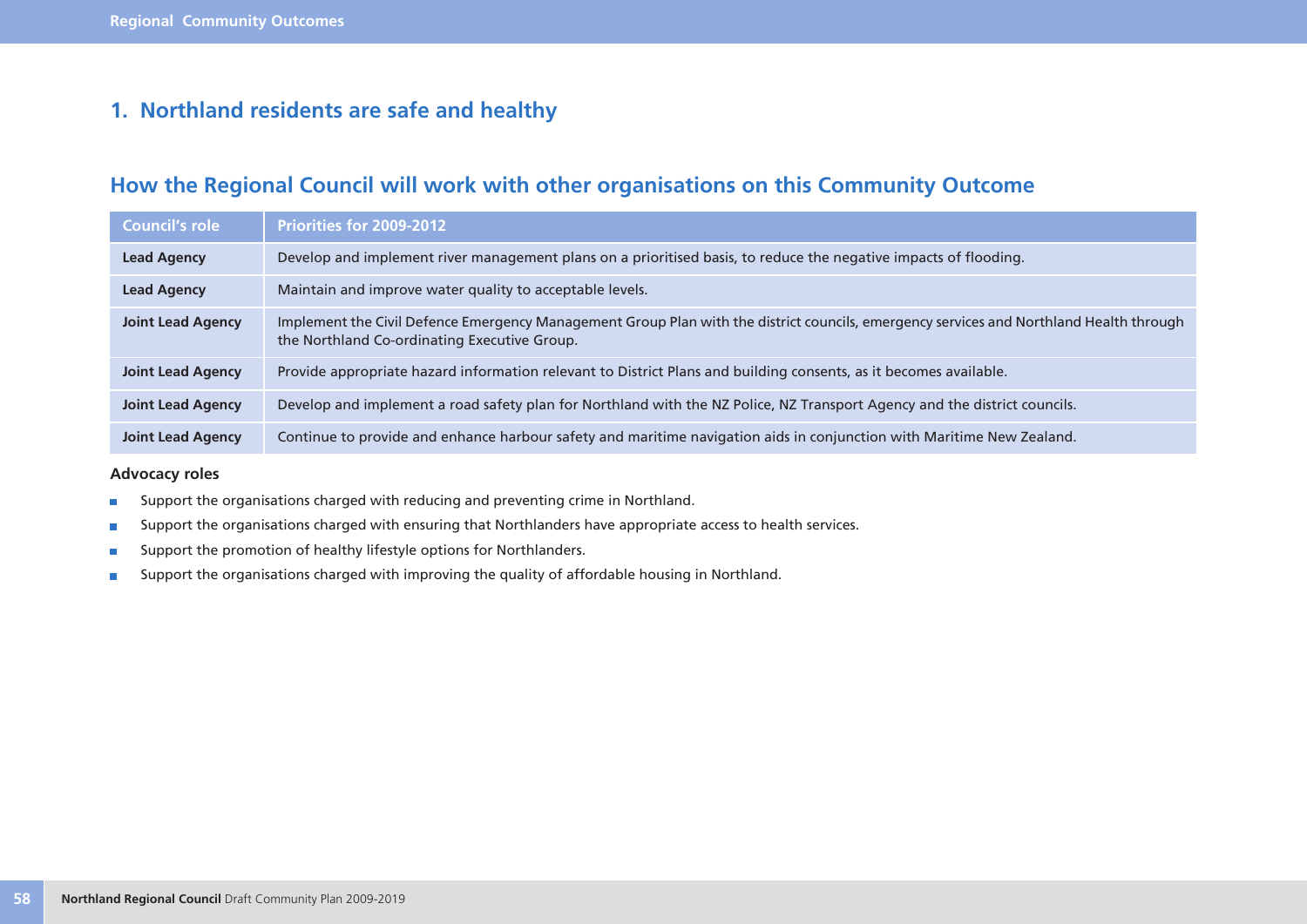**Community Outcome Priority 2**

## **Northland's infrastructure is developed in a sustainable way**

**I hanga ai nga ara o Taitokerau kia poutu ai**



### **What this outcome means**

- Transport networks are maintained and × developed to enhance access to, from and within the region;
- Northland's built environment and r. infrastructure are further developed in a sustainable way that contributes to the well-being of people, communities and the natural environment;
- Promote community responsibility for  $\overline{\phantom{a}}$ ensuring that the physical appearance of Northland's built environment is maintained, so that the region remains attractive for residents and visitors; and
- Decision making for Northland's  $\blacksquare$ infrastructure considers cultural, social, environmental and economic impacts.

### **Outcome indicators**

- Road casualties
- Road fatalities
- Telecommunications access T.
- Sealed and unsealed roads
- Energy generated and energy used

### **Partners for achieving this outcome**

- NZ Transport Agency
- NZ Police
- District Councils ÷
- Central Government п
- Communications Service Providers
- Energy Supply Companies

### **Northland Regional Council's response**

| <b>Contributing groups of activities</b>      |     |  |
|-----------------------------------------------|-----|--|
| Democracy and Corporate Services              |     |  |
| $\vee$ Regional Information & Engagement      | 123 |  |
| ✔ Regional Economic Development               | 137 |  |
| ✔ Resource Management Planning                | 147 |  |
| Transport                                     | 155 |  |
| $\vee$ Consents                               | 163 |  |
| ✔ Environmental Monitoring                    | 171 |  |
| $\vee$ Land and Rivers                        | 189 |  |
| <b>Biosecurity</b>                            |     |  |
| <b>Emergency Management</b>                   | 207 |  |
| $\boldsymbol{\checkmark}$ Maritime Operations | 213 |  |

More details on how the Council will contribute to this community outcome can be found by turning to the pages indicated above.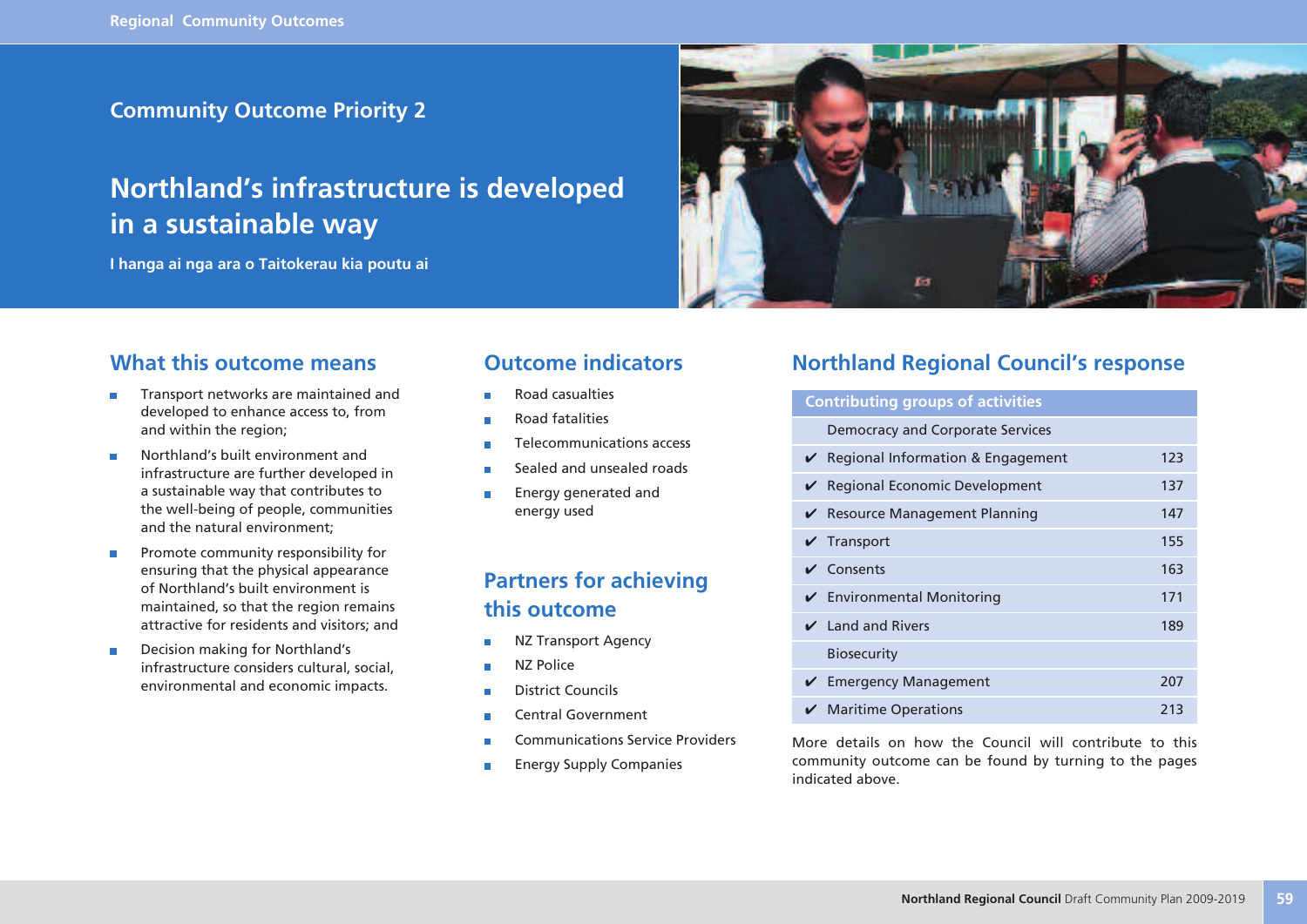## **2. Northland's infrastructure is developed in a sustainable way - progress measures**

### **Road casualties**

**Number of people injured in motor vehicle crashes as a proportion (per 100,000) of the total population**



### **Road fatalities**

**The number of deaths from motor vehicle crashes per 100,000 of the total population**



### **Telephone access**

**Percentage of the population with telephone access at home**



### **Internet access**

#### **Percentage of the population with internet access at home**

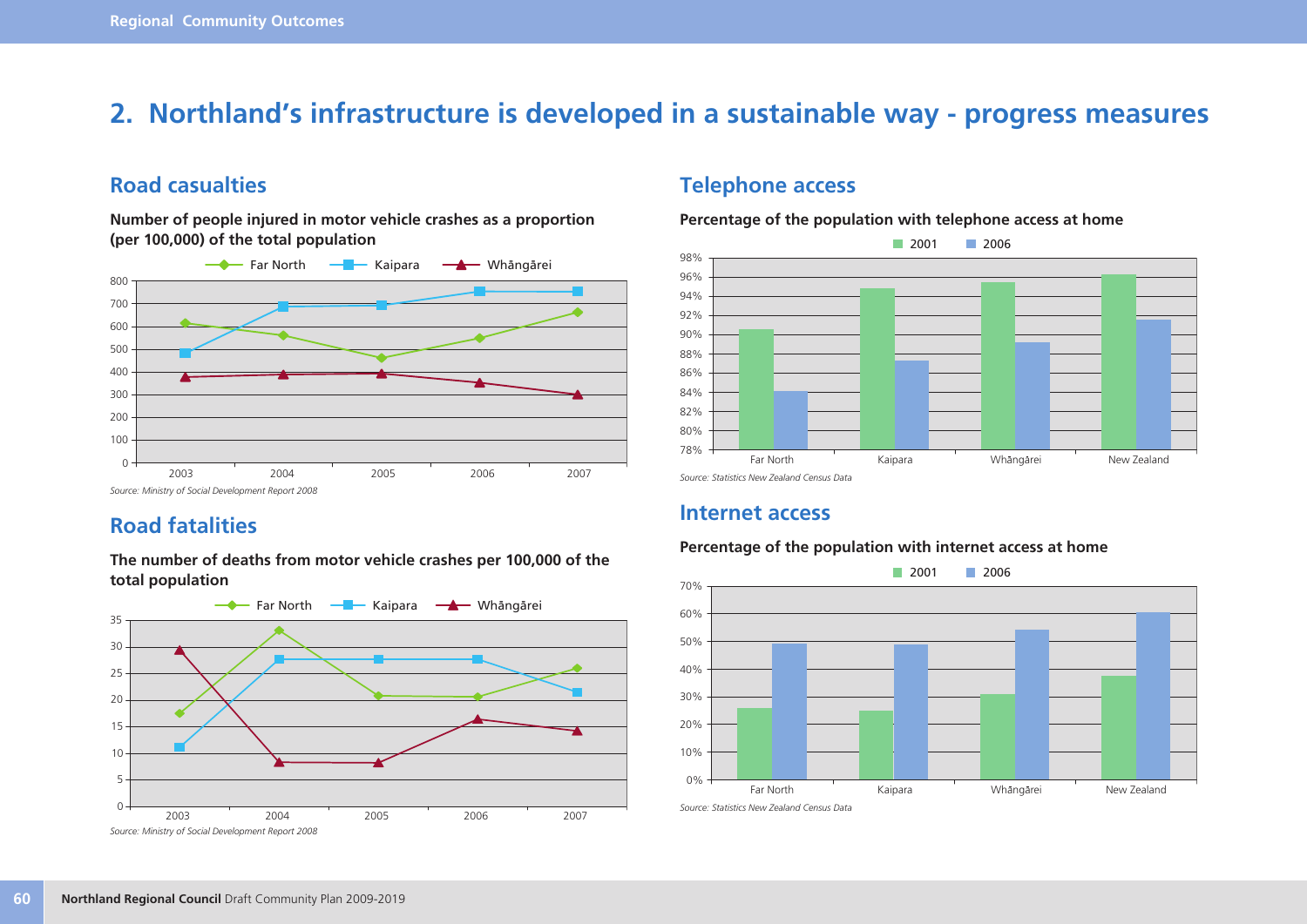### **Comparison of sealed and unsealed roads**



#### **Far North District - roads in kilometres**

*Source: Land Transport NZ Network Statistics 2005-2007*

#### **Kaipara District - roads in kilometres**





#### **Whängärei District - roads in kilometres**

### **Energy generation**

#### **Energy generated in Northland as a percentage of total energy used**

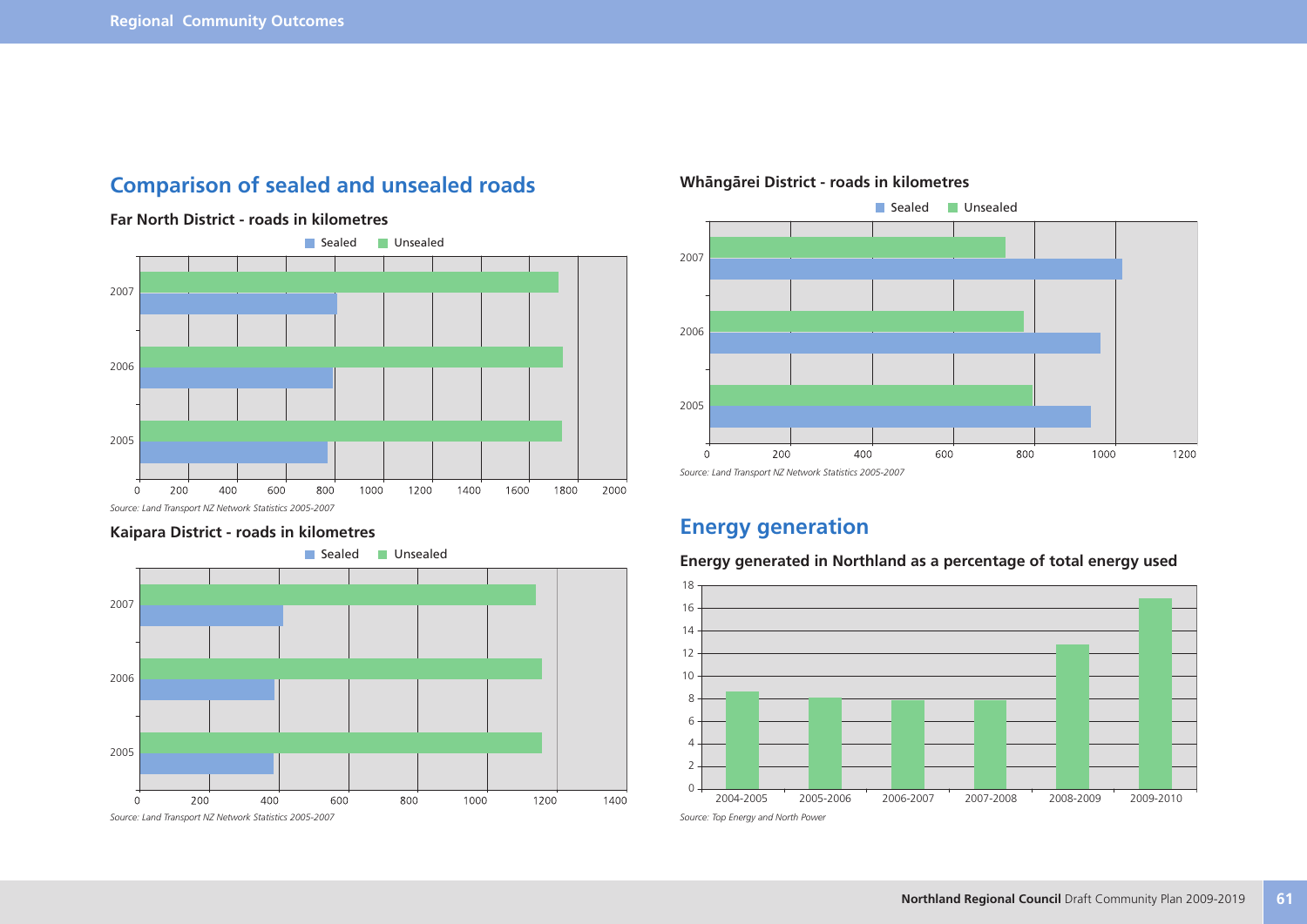### **2. Northland's infrastructure is developed in a sustainable way - progress measures**

### **Regional Trend Summary**

#### **Road casualties**

Road casualties in the Whängärei District have trended downward from  $\blacksquare$ 378.2 in 2003 to 300.6 in 2007. There has been a trend upwards in road casualties in Kaipara from 2003 and in the Far North from 2005.

#### **Road fatalities**

Road fatalities have fallen in both the Kaipara and Far North Districts from  $\overline{\phantom{a}}$ a peak in 2004 (33.1% and 27.7%, respectively) to 26% and 21.5% in 2007. Road fatalities have risen in the Whängärei District since 2005.

#### **Telephone access**

Home telephone access dropped in all Northland districts between 2001 and  $\overline{\phantom{a}}$ 2006. The reductions are greater than the drop in New Zealand, overall, which has changed from 96.3% in 2001 to 91.6% in 2006.

#### **Internet access**

There has been a significant rise in home internet access in all three districts × from 2001 to 2006. Access in the Far North District has risen from 24.8% to 49.3%, Kaipara from 26% to 48.9% and Whängärei District from 31% to 54.3%. All three districts are still marginally behind the New Zealand total of 60.5% for access to the internet at home.

#### **Sealed roads**

The length of sealed roads in all three districts has risen between 2005 and  $\blacksquare$ 2007. Whängärei District had the largest increase of 77.3 kms from 2005 to 2007. Whängärei District is the only district with more sealed than unsealed roads.

#### **Unsealed roads**

All three districts experienced a drop in the length of unsealed roads  $\Box$ between 2005 and 2007. Whängärei District had the largest reduction of 66.9 kms over this time.

#### **Energy generation**

Currently, 7.9% of the energy used in Northland is generated in Northland.  $\Box$ This trend has been steadily increasing, and the 2008 to 2010 bars in the graph show the predictions of this indicator over the next two to three years. Over this time the percentage of energy generated and used in Northland is expected to rise to 16.9% due to the increased capacity of the Ngäwhä geothermal plant and the continuation of power from the Northern Wairoa Hydro Plant.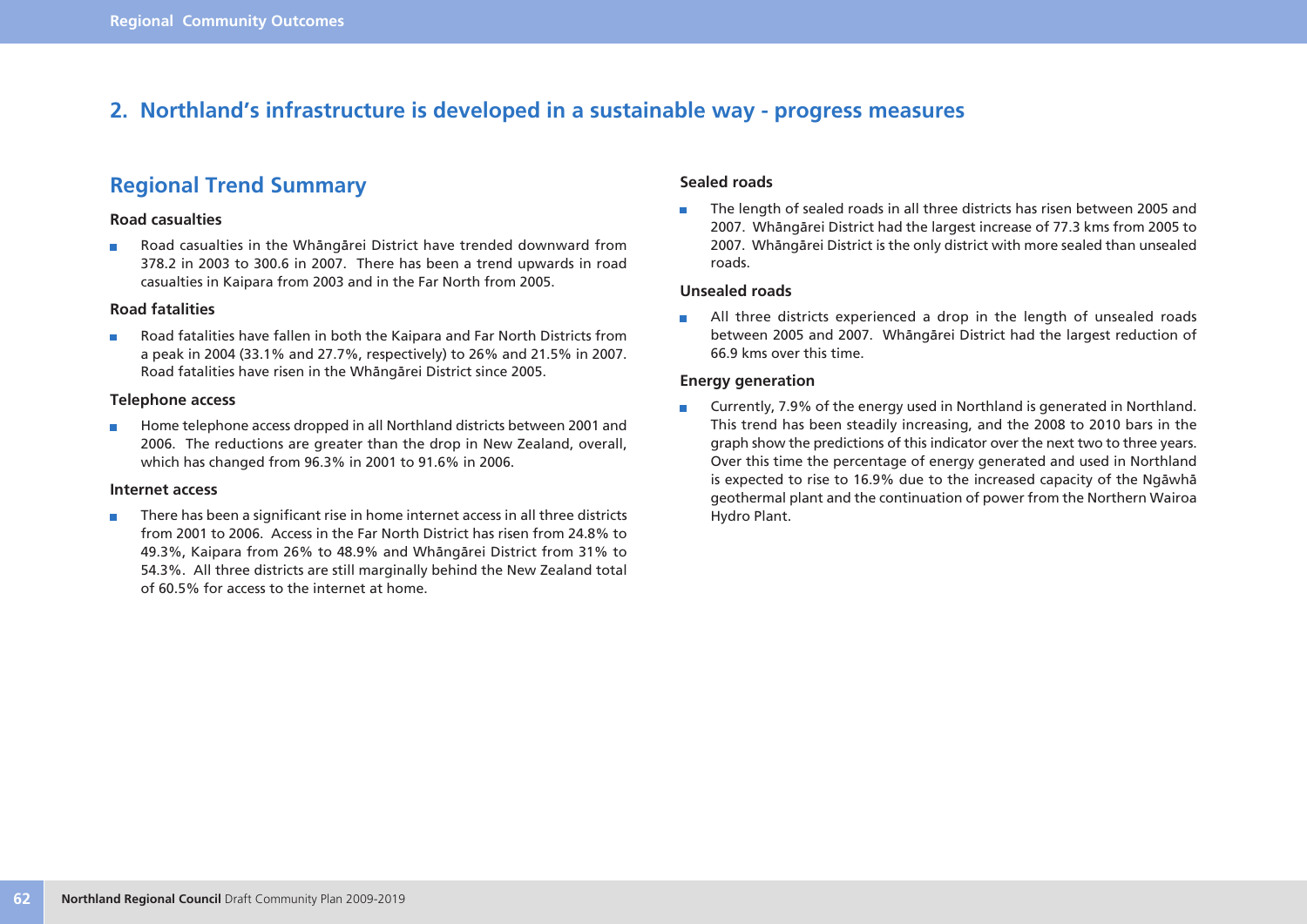## **How the Regional Council will work with other organisations on this Community Outcome**

| Council's role           | Priorities for 2009-2012                                                                                                                                                                                                                                                                                                  |
|--------------------------|---------------------------------------------------------------------------------------------------------------------------------------------------------------------------------------------------------------------------------------------------------------------------------------------------------------------------|
| <b>Lead Agency</b>       | As part of the Regional Growth Programme for Northland, promote the integrated development of Northland's infrastructure in a structured<br>and sustainable way including, but not limited to, rail links and other transport networks, electricity generation and distribution, sewage<br>treatment and port operations. |
| <b>Lead Agency</b>       | Co-ordinate the funding and development of the integrated transport network for Northland to improve access to, from and around the<br>region.                                                                                                                                                                            |
| <b>Lead Agency</b>       | Work with central government and district groups to progress broadband services and other communication technologies in Northland.                                                                                                                                                                                        |
| <b>Lead Agency</b>       | Provide for the efficient use of limited water resources.                                                                                                                                                                                                                                                                 |
| <b>Joint Lead Agency</b> | Reduce the risks to essential infrastructure from floods, land instability, wind and other natural and man-made hazards in conjunction with<br>the Northland Civil Defence Emergency Management Group and the infrastructural managers.                                                                                   |

**Advocacy role**

**EXECUTE:** Support plans for all improvements to Northland's infrastructure.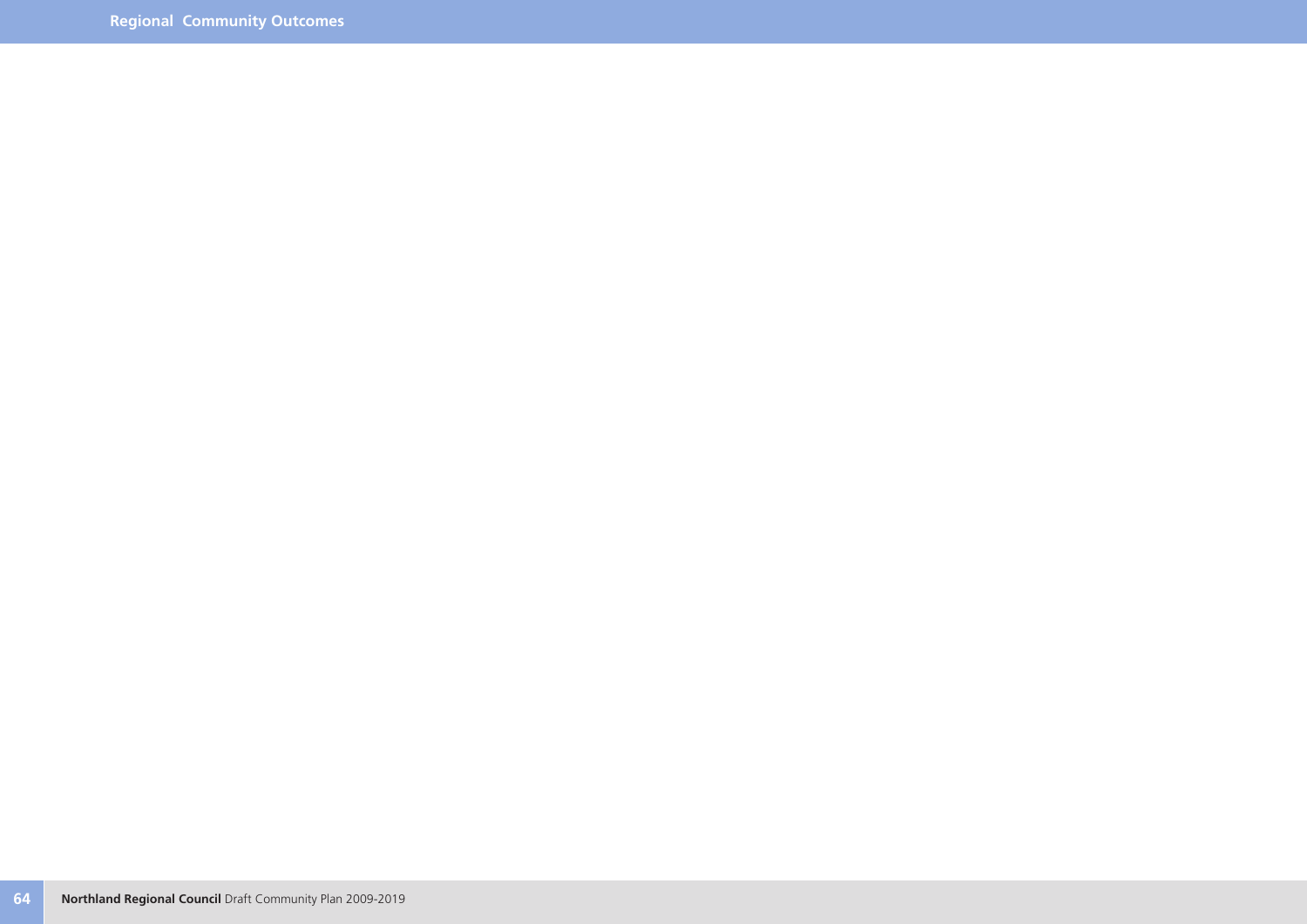### **Community Outcome Priority 3**

## **Northland's natural environment is sustainably managed**

**E mau tika ana nga tikanga kaitiaki i roto i te Taitokerau**



### **What this outcome means**

- Protect the natural character of the × region's coastline and beaches;
- $\overline{\phantom{a}}$ Northland communities have access to the natural environment in a sustainable way;
- Effective pollution control and recycling  $\overline{\phantom{a}}$ are endorsed and promoted;
- Communities, in partnership with × local/central government, take responsibility for ensuring that the natural biodiversity, land, soil, water, air and coast features and landscape are sustainably managed and enhanced for future generations;
- There is sustainable use, development  $\overline{\phantom{a}}$ and protection, where appropriate, of natural resources; and
- Development is sustainably managed,  $\overline{\phantom{a}}$ considering impacts on the natural environment.

### **Outcome indicators**

- River water quality
- Environmental incidents
- Air quality
- Natural areas of ecological × significance
- Perceptions of managing the × natural environment

### **Partners for achieving this outcome**

- District Councils
- Northland Health
- Department of Conservation T.
- Ministry of Health
- Central Government
- Research Organisations

### **Northland Regional Council's response**

| <b>Contributing groups of activities</b> |                                               |     |
|------------------------------------------|-----------------------------------------------|-----|
|                                          | Democracy and Corporate Services              | 113 |
|                                          | $\vee$ Regional Information & Engagement      | 123 |
|                                          | ✔ Regional Economic Development               | 137 |
|                                          | ✔ Resource Management Planning                | 147 |
|                                          | Transport                                     |     |
|                                          | $\vee$ Consents                               | 163 |
|                                          | $\checkmark$ Environmental Monitoring         | 171 |
|                                          | $\vee$ Land and Rivers                        | 189 |
|                                          | $\mathbf{\checkmark}$ Biosecurity             | 201 |
|                                          | <b>Emergency Management</b>                   |     |
|                                          | $\boldsymbol{\checkmark}$ Maritime Operations | 213 |

More details on how the Council will contribute to this community outcome can be found by turning to the pages indicated above.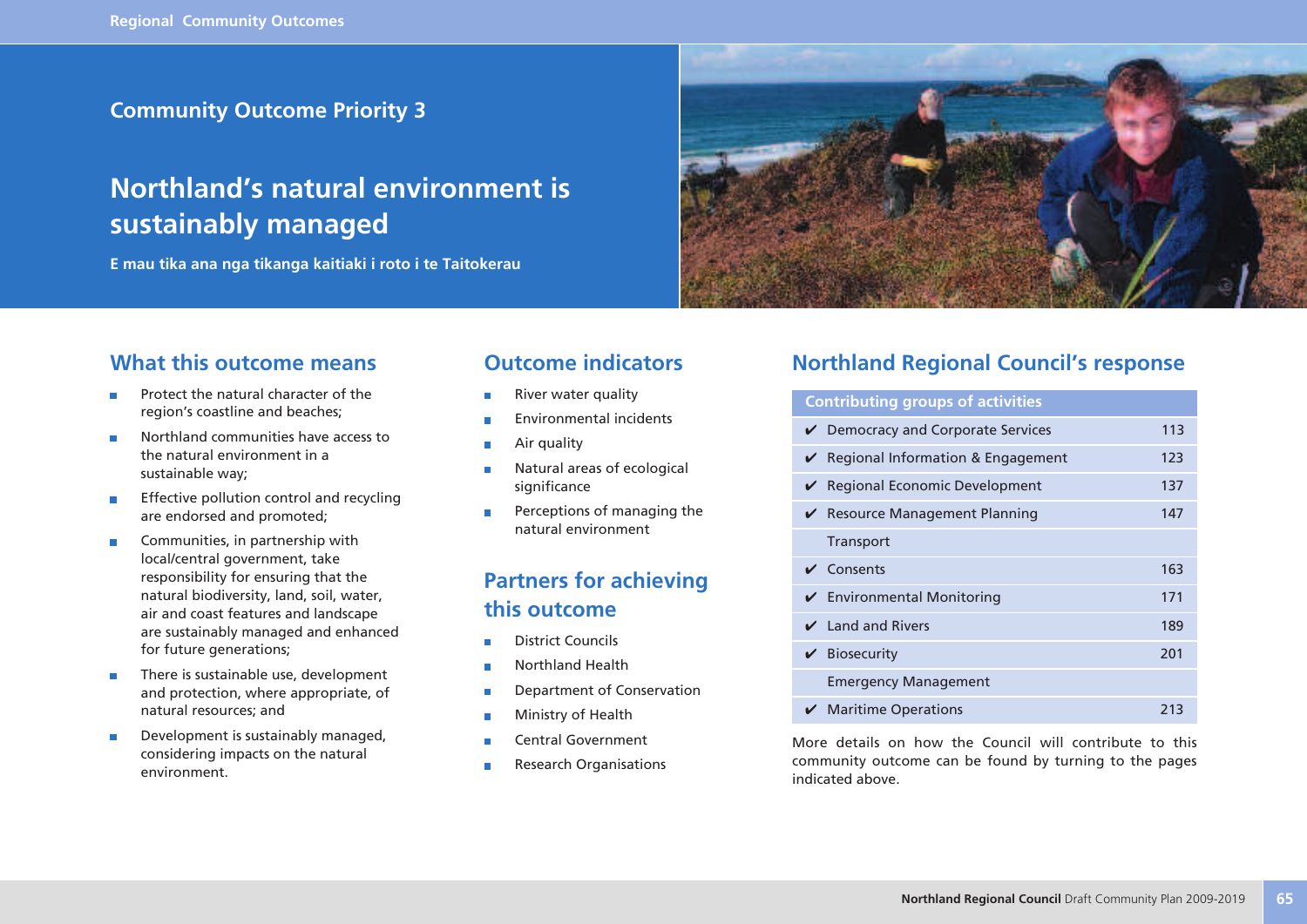## **3. Northland's natural environment is sustainably managed – progress measures**

### **River water quality**

The following graphs illustrate measures pertaining to Northland's river water quality. They are calculated according to various percentiles which split the rivers into groups. For example, the 5th and 95th percentiles measure the best and worst rivers, and the 50th percentile illustrates what is happening in our average rivers. The red lines indicate rivers with poor water quality and the blue lines indicate rivers with good water quality. The data for the graphs was collected from the 21 rivers monitored monthly.

#### **Conductivity**



Conductivity is an indicator of nutrients in the water but also catchment geology - for example, volcanic rock geology can cause high water conductivity. Downward trends are a positive sign of a reduction in conductivity in rivers.



#### **Escherichia Coli (E-Coli)**

Too much Escherichia Coli (E-Coli) can make rivers unsafe for human consumption, stock and bathing use. Downward trends are a positive sign of a reduction in E-Coli in the rivers. The safe level of E-Coli for a bathing site is 126 per 100mls.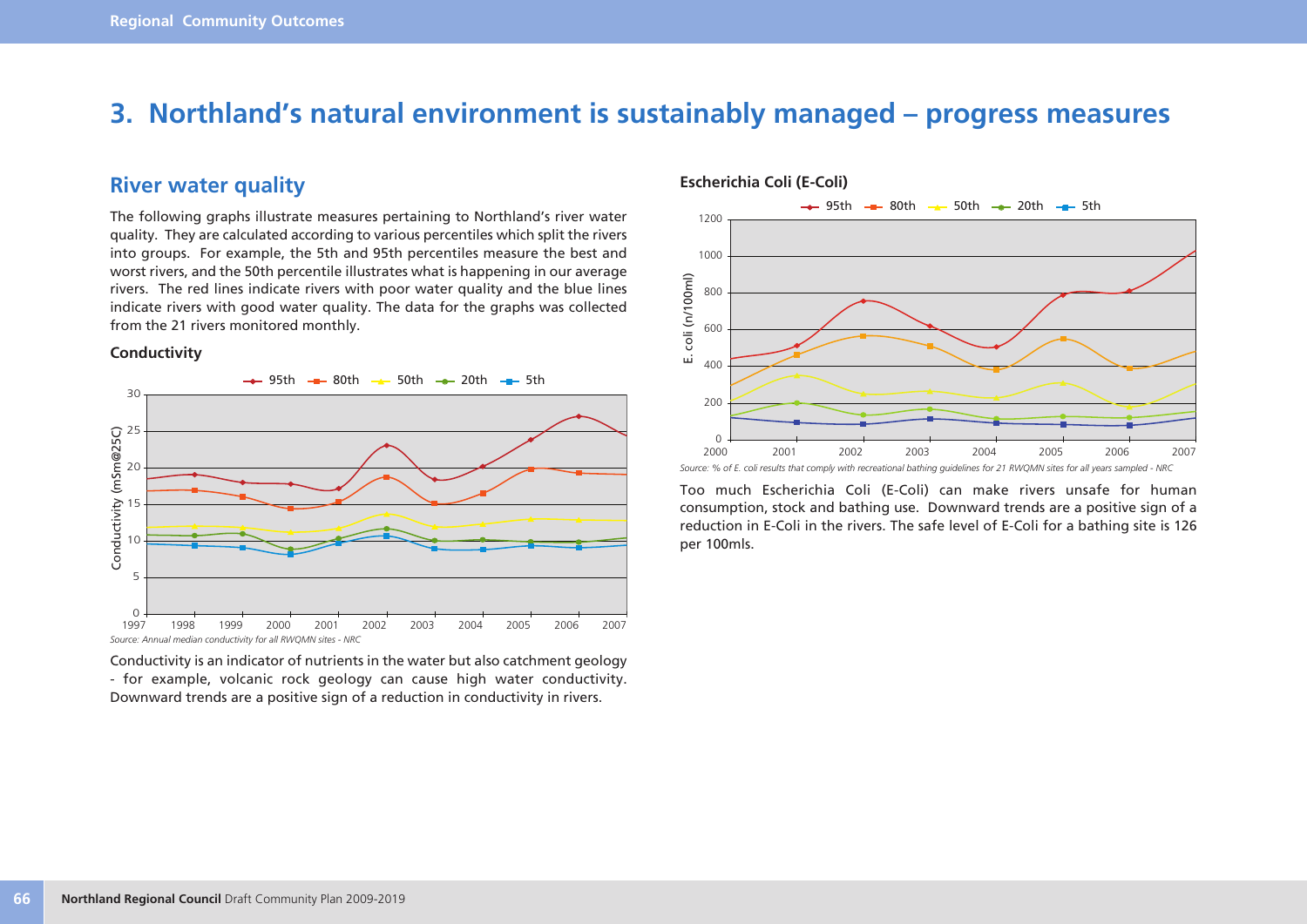

#### **Total Nitrogen**

While low levels of nitrogen are required for plant growth, medium and high levels encourage the growth of pest plants in rivers. Downward trends are a positive sign of nitrogen reduction in rivers.



Poor water clarity in rivers generally indicates a high level of nutrients, high silt levels and high conductivity levels. Improvement in water clarity is desirable for all rivers and is indicated by an upward trend.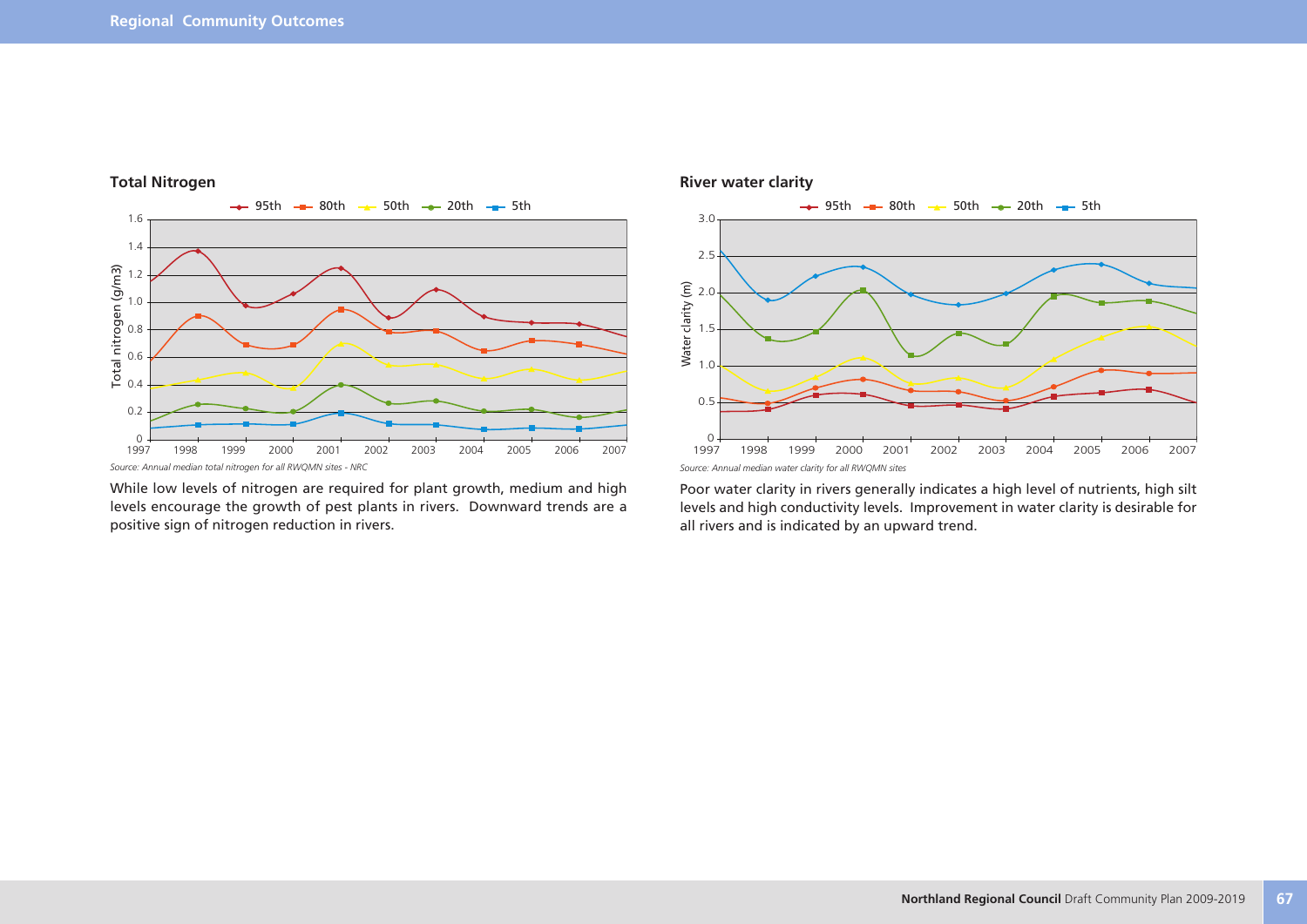### **3. Northland's natural environment is sustainably managed – progress measures**

### **Environmental incidents**

#### **Environmental incidents by resource affected and type**



*Source: NRC Monitoring data*

There were 1033 environmental incidents reported to the Northland Regional Council in the 2006-07 financial year. This compares with 1042 in 2005-06, 913 in 2004-05, 929 in 2003-04 and 688 in 2002-03. Air quality incidents remain the most reported type.

### **Air quality**

A good measure of air quality is the measure of particulate matter (PM10).This is a collective term used to describe very small solid or liquid particles such as dust, fume, smoke and mist or fog. PM<sup>10</sup> is measured to ascertain air quality both in Whängärei and Kaitäia.

### **Whängärei City 24 hour PM10 concentration**



The graph of air quality in Whängärei City illustrates, for the most part, that the city enjoys reasonably good air quality. The levels of PM10 in the atmosphere did not reach the National Environmental Standard at any time from January 2008 to September 2008. The rises in PM10 levels are during the winter months and are most likely the result of the winter fires.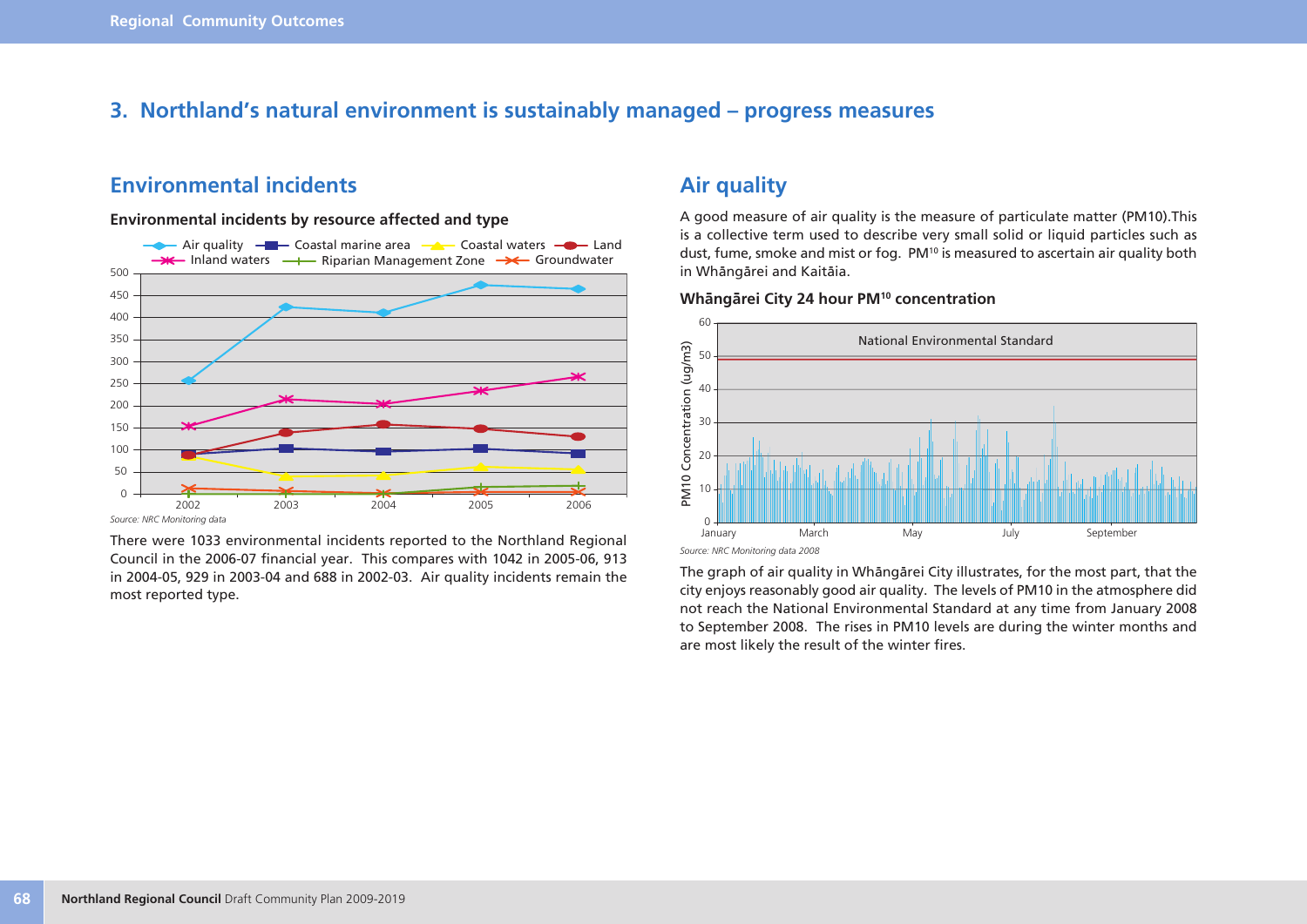

#### **Kaitäia 24 hour PM10 concentration**

The graph of air quality in Kaitäia illustrates that this town enjoys better air quality than Whängärei City. The levels of PM10 in the atmosphere rarely climb above 10 on the scale on which 50 is the maximum National Environmental Standard.

### **Natural Areas of Ecological Significance (NAES)**

**Number of statutory protection mechanisms per Natural Area of Ecological Significance (NAES) in Northland - December 2007**

| Number of mechanisms | <b>Number of NAES</b> | % number of NAES |
|----------------------|-----------------------|------------------|
| $\Omega$             | 808                   | 61.2             |
|                      | 327                   | 24.8             |
| $\overline{2}$       | 82                    | 6.2              |
| 3                    | 61                    | 4.6              |
| $\overline{4}$       | 17                    | 1.3              |
| 5                    | 14                    | 1.1              |
| 6                    | 5                     | 0.4              |
| $\overline{7}$       |                       | 0.1              |
| 8                    | 3                     | 0.2              |
| 9                    |                       | 0.1              |
| 10                   |                       | 0.1              |

*Source: Protected Natural Areas in Northland and Care Standards for Protected Natural Areas – Wildland Consultants, 2008*

There are 1320 identified Natural Areas of Ecological Significance (NAES) in Northland with a combined area of 283,947.8 ha. Sixty-one percent of NAES are not protected or managed by any mechanism.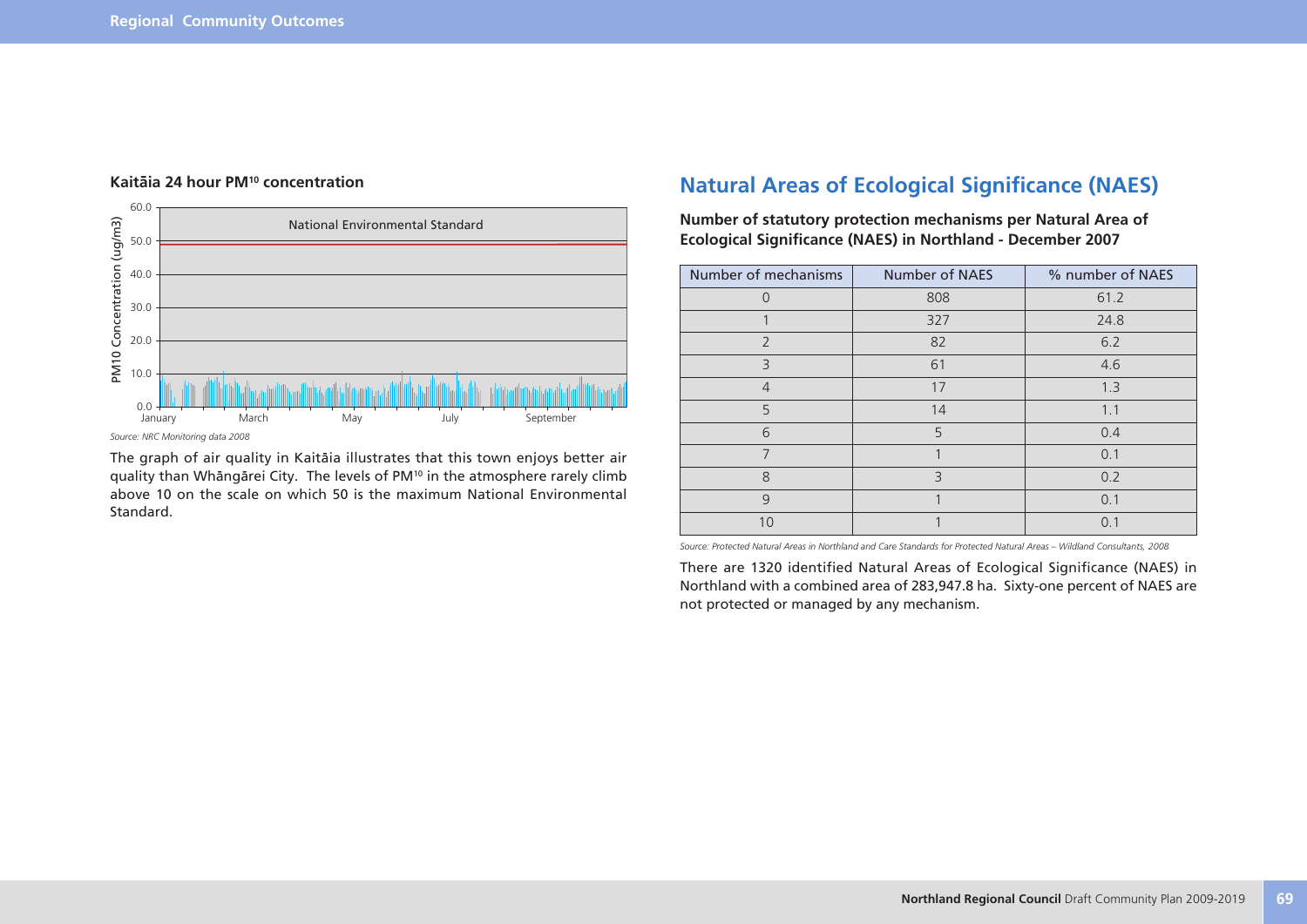### **3. Northland's natural environment is sustainably managed – progress measures**

### **Managing the natural environment**

#### **Satisfaction with managing the environment for future generations**



*Source: Northland Community Outcomes Survey, APR Consultants, 2008*

Overall satisfaction with managing the environment for future generations in Northland was 50.6%. Individually the Whängärei and Kaipara districts were also rated above 50% but the Far North district had satisfaction levels of 41.5%.

### **Regional Trend Summary**

#### **River Quality - Conductivity**

In the regions best rivers, conductivity has remained reasonably stable. In  $\overline{\phantom{a}}$ the worst rivers there is a trend downwards from 2006-2007, however this trend would need to reduce substantially to equal the levels of conductivity in the best rivers.

#### **River Quality – E-Coli**

From a downward trend to 2004, E-Coli was reducing overall in all the rivers  $\overline{\phantom{a}}$ monitored. However, from 2005 onwards there has been a steep rise in E-Coli in the worst rivers. This may be as a result of increased intensive farming in these catchments.

#### **River Quality – Total nitrogen**

From 2003 onwards there has been an overall downward trend in nitrogen  $\mathcal{L}_{\mathcal{A}}$ levels in all of the rivers monitored in the region.

#### **River Quality – Water Clarity**

There was an increase in water clarity in all rivers in 2003 then a slight  $\mathcal{L}_{\mathcal{A}}$ decease from 2006 onwards. Decreasing water clarity in 2006 and 2007 is likely to be a result of higher rainfall.

#### **Environmental incidents**

There were 1033 environmental incidents reported to the Council in the m. 2007 financial year. This was less than in the 2006 year (1042) and more than the 2005 year (913). After a sharp rise in the number of air quality incidents between 2002 and 2003, this type of incident remains the most reported.

#### **Air Quality**

Both Whängärei and Kaitäia, for the most part, enjoy good air quality and low PM10 levels. The air quality in Kaitäia is consistently better than in Whängärei City.

#### **Natural Areas of Ecological Significance**

Of the 1320 identified Natural Areas of Ecological Significance (NAES) in  $\overline{\phantom{a}}$ Northland, 808 or 61.2% are not formally protected or managed.

#### **Managing the natural environment for future generations**

- Overall 50.6% of Northlanders were very satisfied or satisfied that the  $\Box$ natural environment was being well managed for future generations.
- In Whängärei 57.2% were very satisfied or satisfied compared with 51% in  $\Box$ Kaipara and 41.5% in the Far North.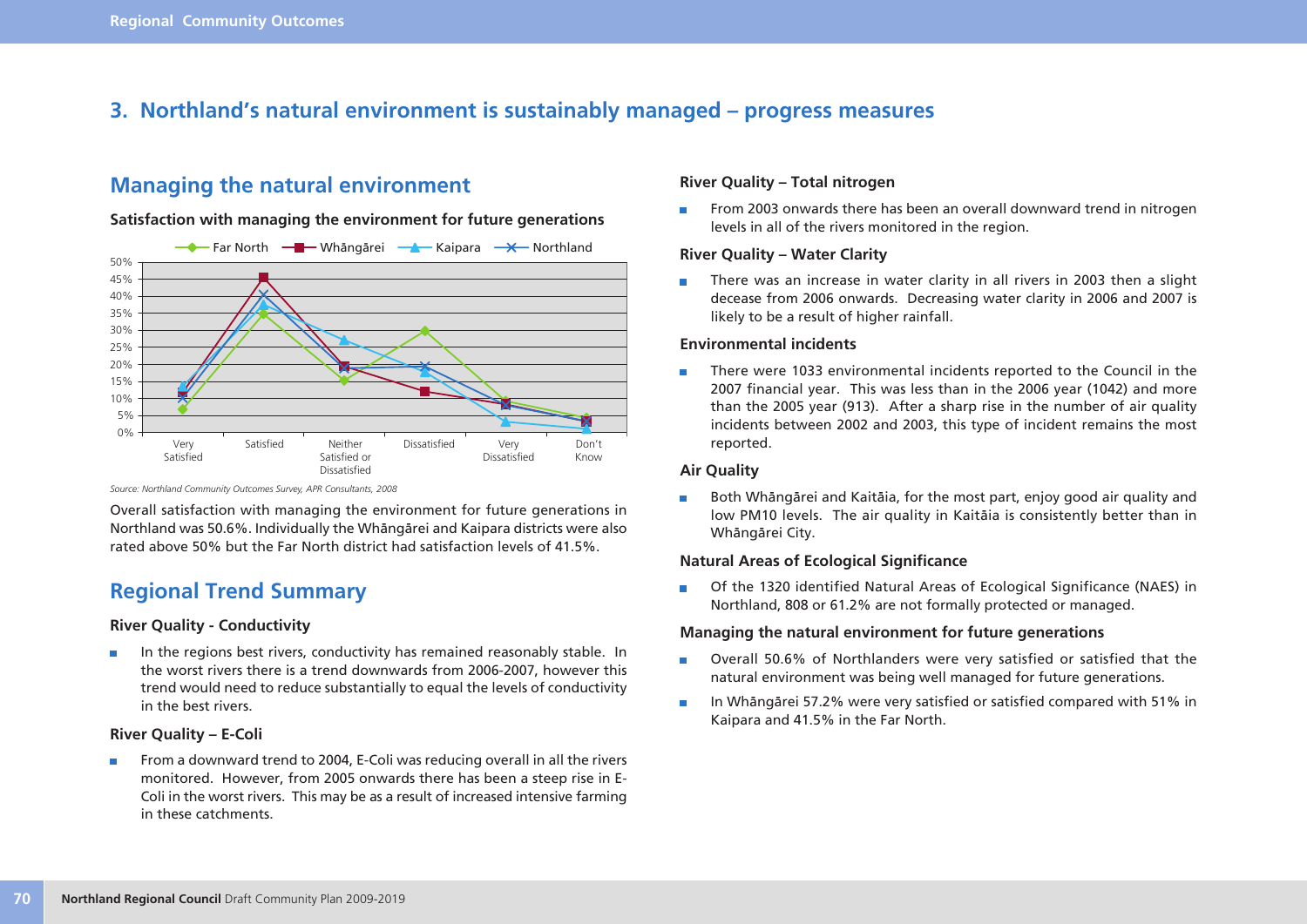## **How the Regional Council will work with other organisations on this Community Outcome**

| <b>Council's role</b>    | <b>Priorities for 2009-2012</b>                                                                                                                                                                                                       |
|--------------------------|---------------------------------------------------------------------------------------------------------------------------------------------------------------------------------------------------------------------------------------|
| <b>Lead Agency</b>       | Integrate regional and district planning provisions to progress the development of a consolidated planning framework for the region.                                                                                                  |
| <b>Lead Agency</b>       | Maintain and improve water quality to acceptable levels.                                                                                                                                                                              |
| <b>Lead Agency</b>       | Prioritise and develop management plans for specific harbour or coastal areas and/or communities.                                                                                                                                     |
| <b>Lead Agency</b>       | Maintain and, where necessary, improve air quality as compared to national and regional guidelines.                                                                                                                                   |
| <b>Lead Agency</b>       | Promote and deliver environmental education in Northland.                                                                                                                                                                             |
| <b>Joint Lead Agency</b> | Contribute to the management of Northland's environment including, but not limited to, adopting a sustainable development approach and<br>adapting to climate change in conjunction with other central and local government agencies. |
| <b>Joint Lead Agency</b> | Work with other parties, as appropriate, to ensure that Northlanders have reasonable access to the natural environment in a<br>sustainable way.                                                                                       |
| <b>Joint Lead Agency</b> | Maintain and, where necessary, improve coastal water quality at bathing sites and marine farming areas, in conjunction with district councils,<br>Northland Health, industry and the Ministry for the Environment.                    |
| <b>Joint Lead Agency</b> | Maintain and, where necessary, improve soil conservation as an integral part of all land use and development activity, in conjunction with<br>district councils.                                                                      |
| <b>Joint Lead Agency</b> | Protect Northland's high biodiversity values, in conjunction with landowners, relevant government agencies and the district councils.                                                                                                 |

#### **Advocacy roles**

- Support a precautionary approach to genetic engineering by the Environmental Risk Management Authority.  $\blacksquare$
- Participate in a Northland inter-council working group to discuss a common approach to the management of genetically modified organisms in Northland.  $\overline{\phantom{a}}$
- Encourage the district councils' solid waste minimisation programmes of re-use and recycling. $\overline{\phantom{a}}$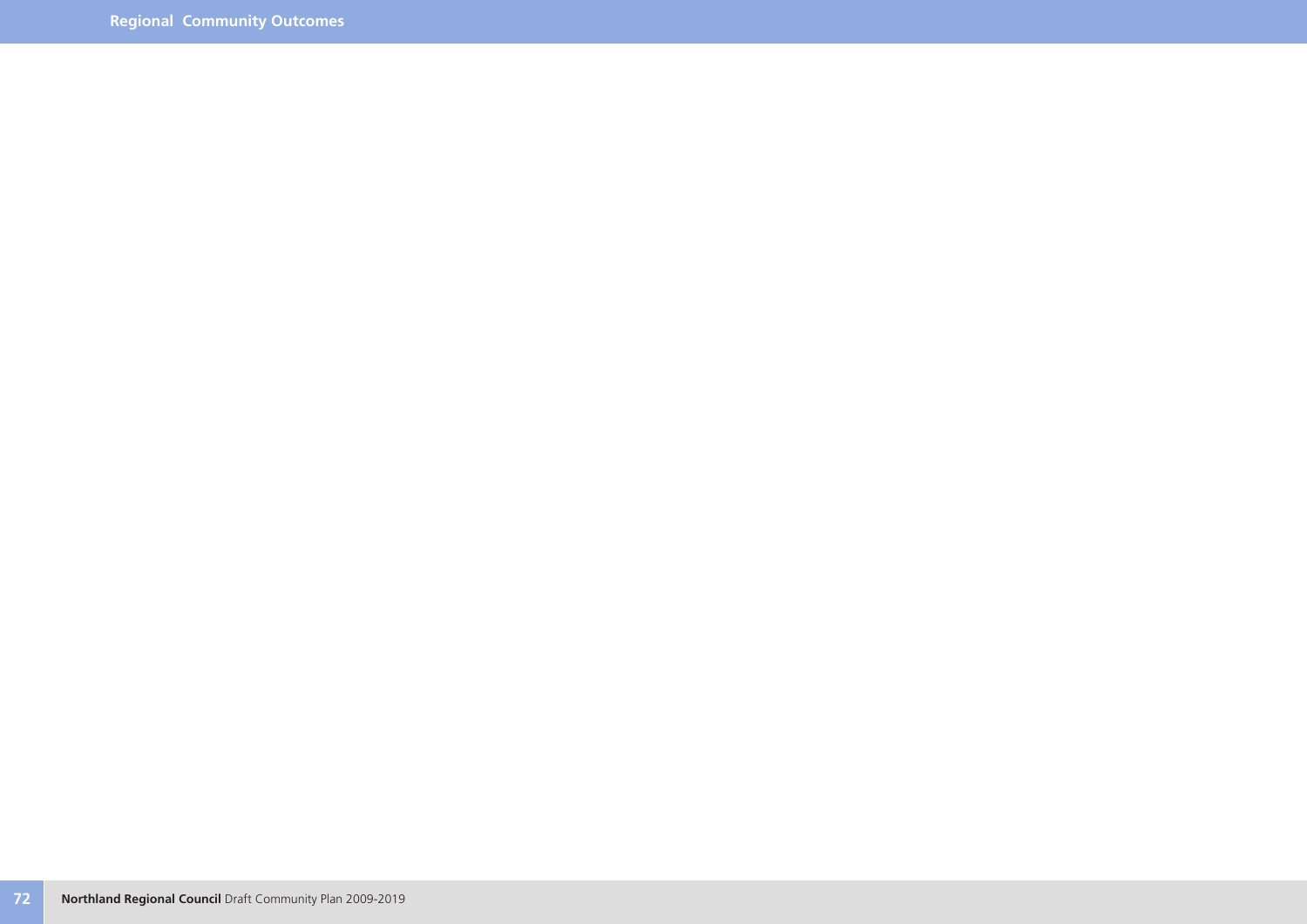### **Community Outcome Priority 4**

## **Northland is prosperous**

**He rohe whai rawa te Taitokerau**



### **What this outcome means**

- Northland has sustainable growth and  $\overline{\phantom{a}}$ retention of population;
- Northland has strong business and  $\overline{\phantom{a}}$ industry growth that fits within and complements the natural and social environment of the region;
- Residents have a range of employment × opportunities with increased employment and income levels;
- There is an increased opportunity for r. Mäori business ownership and operations;
- Opportunities in Northland are  $\overline{\phantom{a}}$ sufficient to attract skilled professionals to the region and to prevent young people from leaving the region; and
- Northland needs to be continually  $\overline{\phantom{a}}$ promoted as a tourist destination.

### **Outcome indicators**

- Income levels
- Annual Income
- Unemployment rate П
- Number of businesses
- GDP growth
- Number of tourists

### **Partners for achieving this outcome**

- Industry г
- Work and Income
- Enterprise Northland T.
- Northland Intersectoral Forum (NIF) п
- Education Providers
- District Councils
- Chamber of Commerce
- Mäori / Iwi

### **Northland Regional Council's response**

# **Contributing groups of activities**

| $\vee$ Democracy and Corporate Services       | 113 |
|-----------------------------------------------|-----|
| $\vee$ Regional Information & Engagement      | 123 |
| $\vee$ Regional Economic Development          | 137 |
| $\vee$ Resource Management Planning           | 147 |
| $\sqrt{}$ Transport                           | 155 |
| $\vee$ Consents                               | 163 |
| $\checkmark$ Environmental Monitoring         | 171 |
| $\angle$ Land and Rivers                      | 189 |
| $\mathbf{\checkmark}$ Biosecurity             | 201 |
| <b>Emergency Management</b>                   |     |
| $\boldsymbol{\checkmark}$ Maritime Operations | 213 |

More details on how the Council will contribute to this community outcome can be found by turning to the pages indicated above.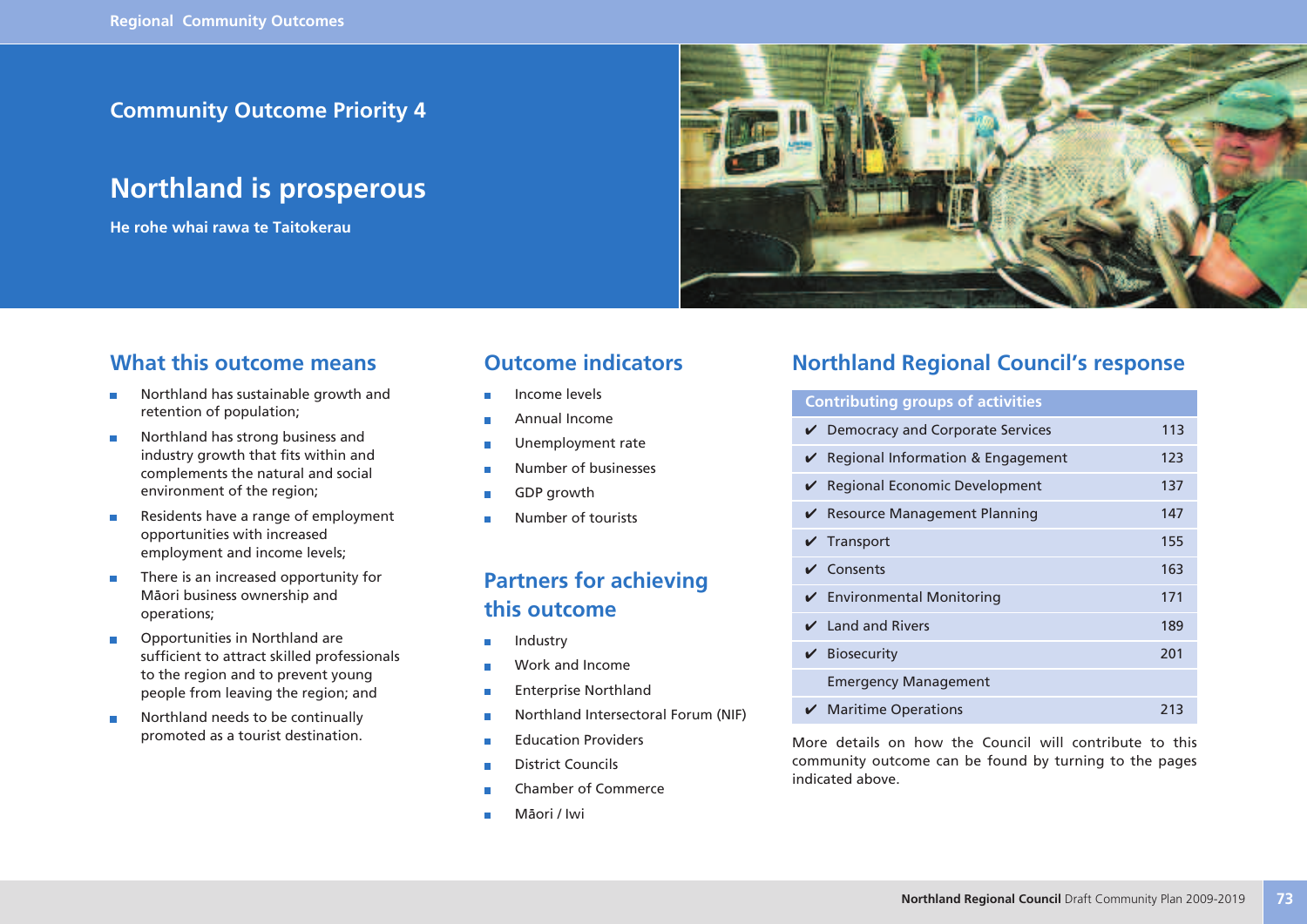## **4. Northland is prosperous – progress measures**

### **Income levels**

**Percentage of Northlanders with an income less than 60% of the national median**



### **Annual Income**

#### **Median level of annual income for Northlanders**



### **Unemployment**

**Percentage of the Northland labour force, 15 yrs and over, not employed**



### **Business numbers**

#### **Number of businesses in Northland**

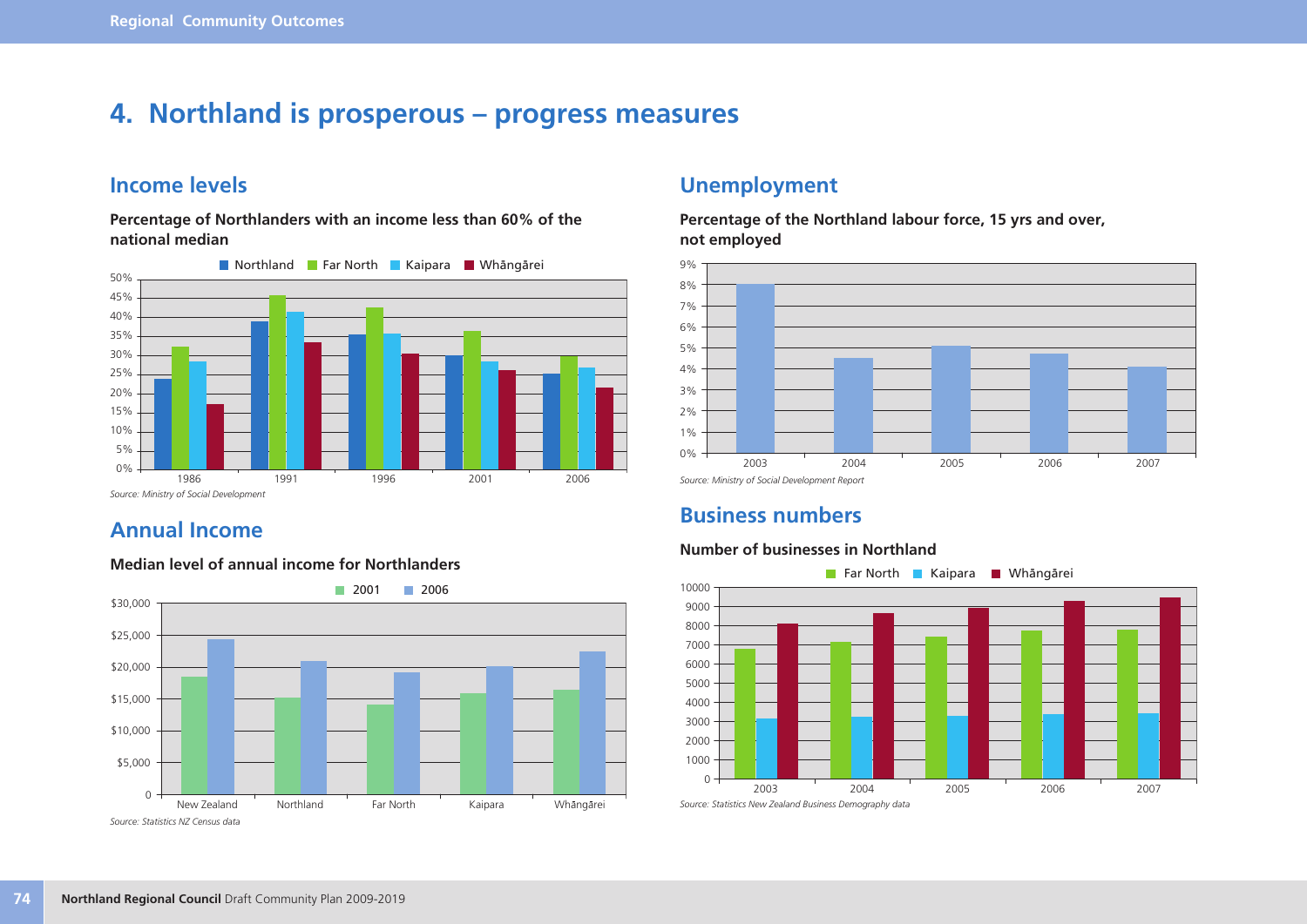### **GDP growth in Northland**

#### **Estimated real GDP growth in Northland**



*Research Ltd (BERL)*

### **Tourists visiting Northland**

#### **Number of tourists visiting the Northland Region**



### **Regional Trend Summary**

#### **Income levels**

- As a region, Northland has had a decline in the number of people who have  $\blacksquare$ income less than 60% of the national median from 38.9% in 1991 to 25.2% in 2006 (now comparable to 1986 levels).
- Although the annual median income in all Northland districts has risen m. between 2001 and 2006, to \$19,200 in the Far North, \$20,100 in Kaipara and \$22,500 in Whängärei, it is still low when compared to an annual median income of just under \$25,000 for NZ overall.

#### **Unemployment**

Northland's unemployment rate (15 years and over) has dropped from 8%  $\Box$ in 2003 to 4.1% in 2007.

#### **Numbers of businesses**

- The number of businesses in the Whängärei District has risen from 8112 in  $\Box$ 2003 to 9472 in 2007.
- The number of businesses in the Far North District has risen from 6800 in m. 2003 to 7776 in 2007.

#### **Real GDP growth**

The average annual percentage change in Regional Real GDP growth from  $\mathcal{C}^{\mathcal{A}}$ March 2002-March 2007 was 3.1% in Northland compared to 3.3% in all of New Zealand. This places Northland seventh of the twelve regions nationally.

#### **Number of tourists visiting Northland**

The number of visitors to the region trended upwards from 2004 to 2006  $\Box$ and then dropped slightly between 2006 and 2008 (2,500,809 domestic and 328,245 international). In 2006, international and domestic travellers spent a total of \$657.6m in Northland. By 2013, total visitor expenditure in Northland is forecast to increase \$227.7m (34.6%) to \$885.3m.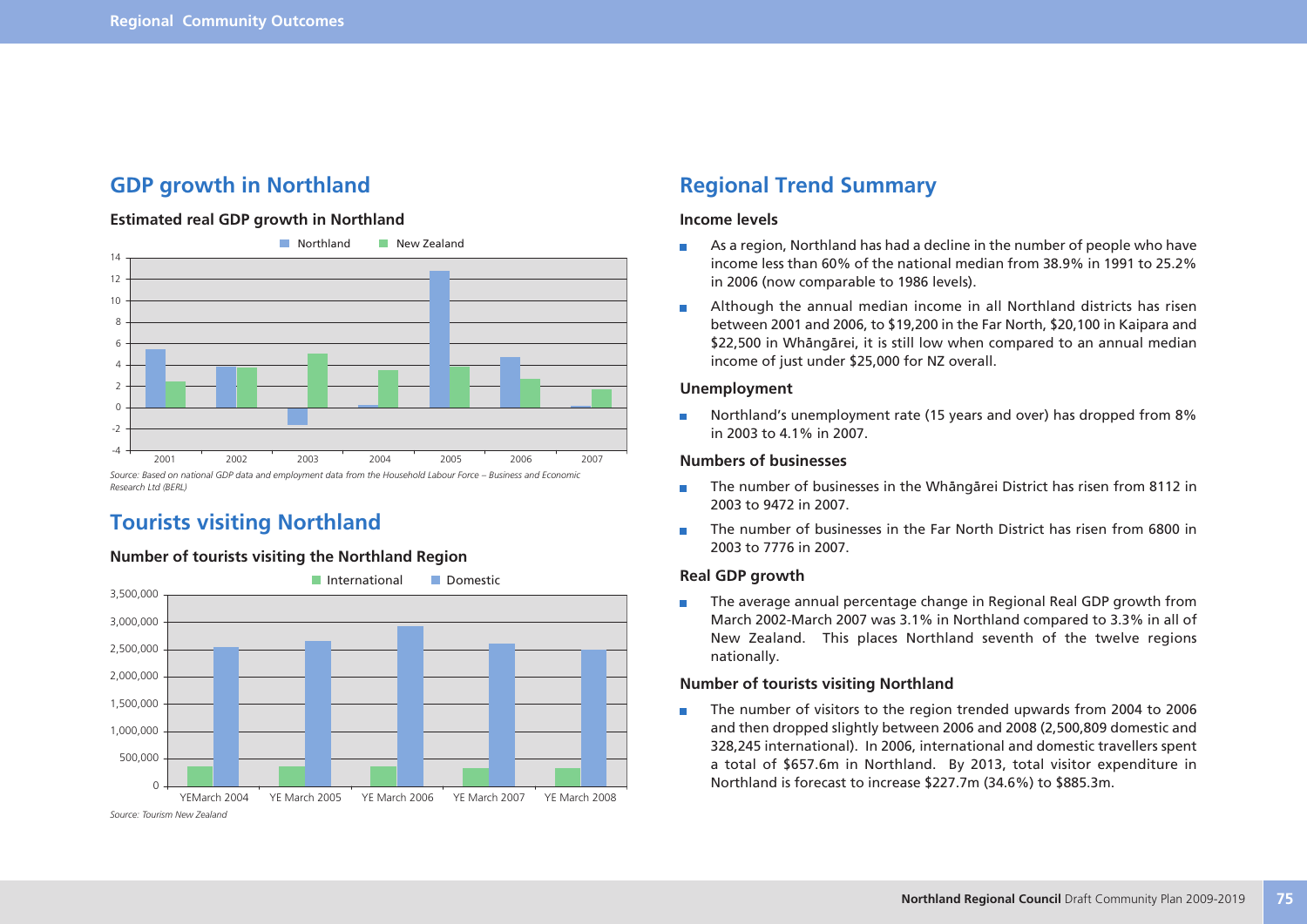### **4. Northland is prosperous**

## **How the Regional Council will work with other organisations on this Community Outcome**

| <b>Council's role</b>    | <b>Priorities for 2009-2012</b>                                                                                                                                                                                                                       |
|--------------------------|-------------------------------------------------------------------------------------------------------------------------------------------------------------------------------------------------------------------------------------------------------|
| <b>Lead Agency</b>       | Develop a Regional Growth Programme for Northland to provide a clear vision and strategic direction for the sustainable management of<br>the region's future growth prospects.                                                                        |
| <b>Lead Agency</b>       | Promote the sustainable economic development of Northland through the activities of the Northland Regional Council Community Trust,<br>Northland Intersectoral Forum and other key stakeholders working within the Regional Growth Programme.         |
| <b>Joint Lead Agency</b> | Ensure that Northland provides a "business friendly" environment to foster the ongoing growth and development of existing businesses and<br>attract new businesses to the region, in conjunction with the District Councils and Enterprise Northland. |
| <b>Joint Lead Agency</b> | Work with other parties, as appropriate, to improve Northlanders' income levels, employment opportunities and overall standard of living.                                                                                                             |

#### **Advocacy roles**

- Support primary industry, recognising it as a significant part of the economy.  $\overline{\phantom{a}}$
- Encourage businesses and industry to act sustainably.  $\overline{\phantom{a}}$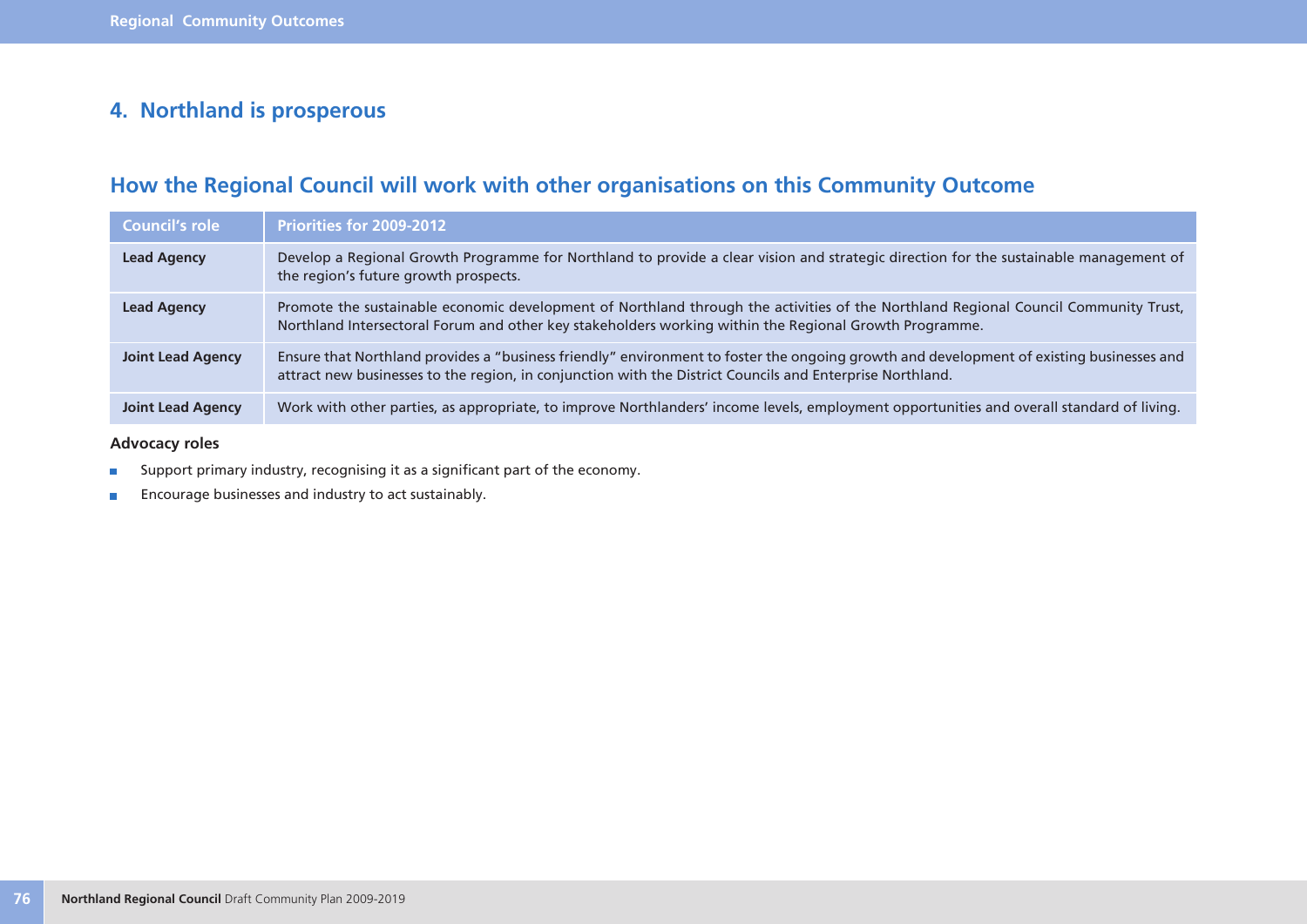### **Community Outcome Priority 5**

## **Northland residents are educated and skilled**

**He tängata matatau, pukenga hoki nga tängata o Taitokerau**



### **What this outcome means**

- Provision of relevant industry-based × training which enables the local labour force to meet the skill requirements of the local industries;
- The number of residents who achieve  $\blacksquare$ formal secondary and tertiary qualifications continues to increase;
- Provision of a range of quality  $\overline{\phantom{a}}$ educational training opportunities; and
- Good access and participation in early r. childhood education.

### **Outcome indicators**

- Educational attainment of the  $\overline{\phantom{a}}$ adult population
- Participation in early childhood  $\overline{\phantom{a}}$ education
- Highest qualifications of school × leavers
- Employment Rate ×

### **Partners for achieving this outcome**

- Education Providers
- Northland Intersectoral Forum (NIF)
- Industry T.
- Ministry of Education

### **Northland Regional Council's response**

| <b>Contributing groups of activities</b> |     |
|------------------------------------------|-----|
| Democracy and Corporate Services         |     |
| Regional Information & Engagement        |     |
| ✔ Regional Economic Development          | 137 |
| <b>Resource Management Planning</b>      |     |
| <b>Transport</b>                         |     |
| Consents                                 |     |
| <b>Environmental Monitoring</b>          |     |
| <b>Land and Rivers</b>                   |     |
| <b>Biosecurity</b>                       |     |
| <b>Emergency Management</b>              |     |
| <b>Maritime Operations</b>               |     |

More details on how the Council will contribute to this community outcome can be found by turning to the pages indicated above.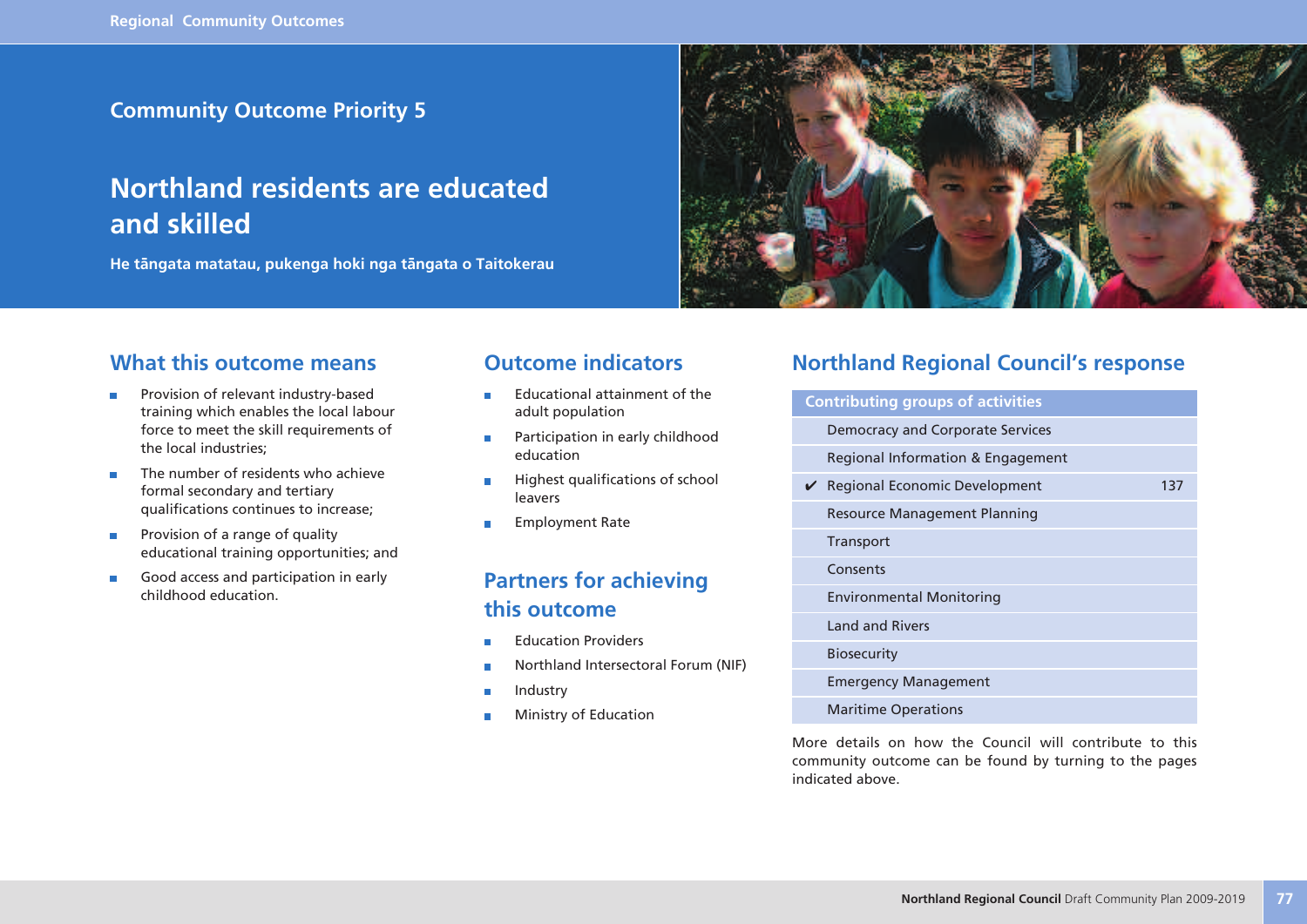## **5. Northland residents are educated and skilled – progress measures**

### **Education attainment**

**Percentage of population 25-64 years of age with at least upper secondary school education**



### **Highest qualifications of school leavers 2005**

#### **Number of students leaving secondary school during 2005 and level of highest attainment**



### **Early childhood education**

**Percentage of 3 and 4 year-olds enrolled in early childhood centres or home-based education programmes**



### **Highest qualifications of school leavers 2007**



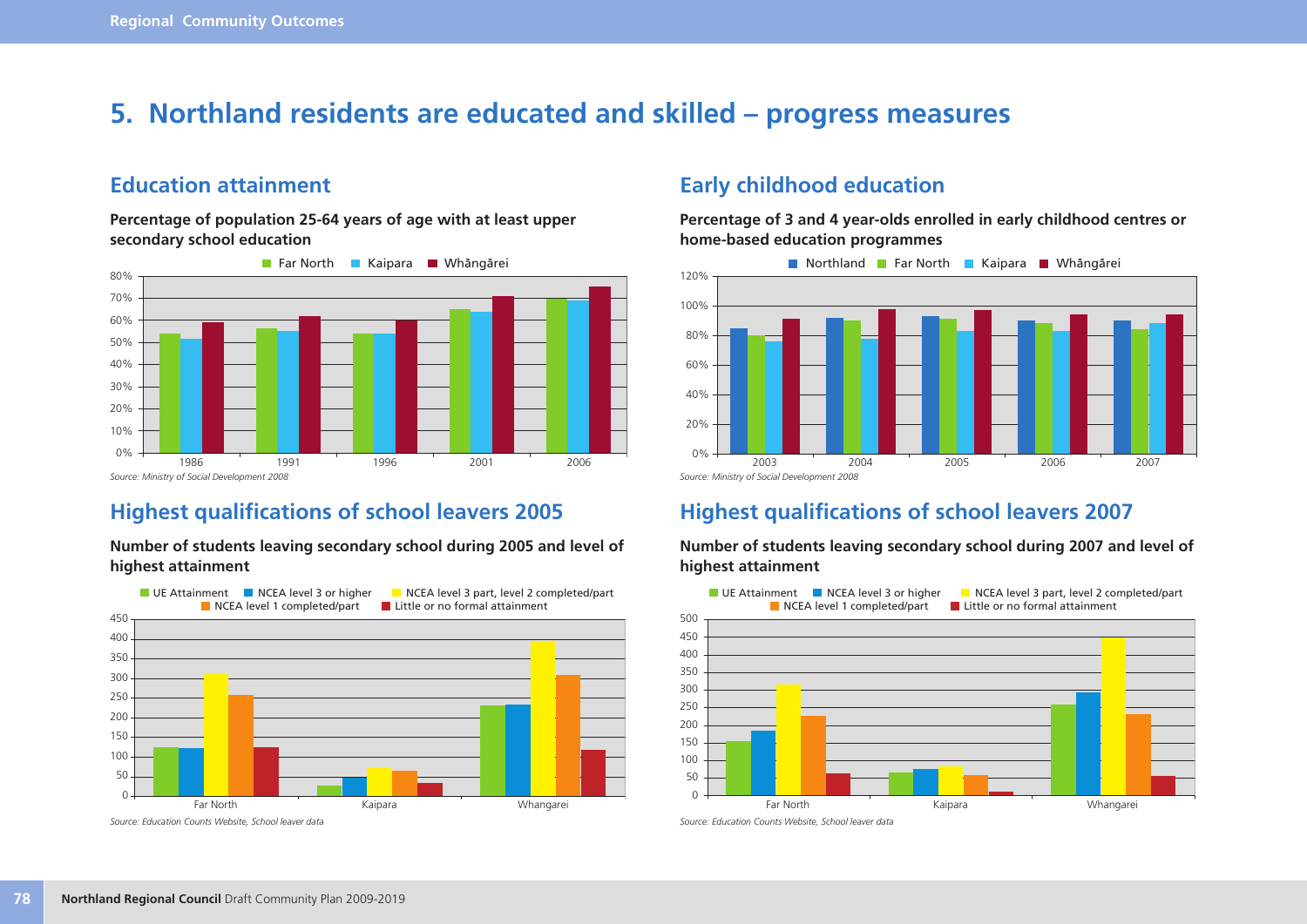### **Employment rate**

**Percentage of Northland population 15–64 years of age in paid employment**



### **Regional Trend Summary**

#### **Educational attainment**

- There has been an overall rise in all three districts of 25-64 year olds with T. upper secondary school education between 1986 and 2006.
- Whängärei District has the highest levels of upper secondary school  $\overline{\phantom{a}}$ education for 25-64 year olds at 75.3% in 2006, followed by Far North District at 69.9% and Kaipara District at 68.7%.

#### **Early childhood education**

- As a region, the rates of early childhood education have grown from 85%  $\Box$ in 2003 to 90% in 2007, peaking at 93% in 2005.
- Kaipara has had a rise of 12% in the rates of early childhood education from m. 76% in 2003 to 88% in 2007.
- Whängärei District has the highest rate of early childhood education  $\overline{\phantom{a}}$ enrolments at 94%, rising from 91% in 2003.

#### **School leaver qualifications**

- There has been a marked reduction in the number of students leaving school  $\mathbb{R}^n$ with little or no formal attainment in all districts of the region.
- There were higher numbers of students taking NCEA level 2, 3 or higher in  $\blacksquare$ 2007 than in 2005.

#### **Employment Rate**

The employment rate of the population 15-64 years old showed a steady  $\blacksquare$ trend upwards from 2003 to 2007.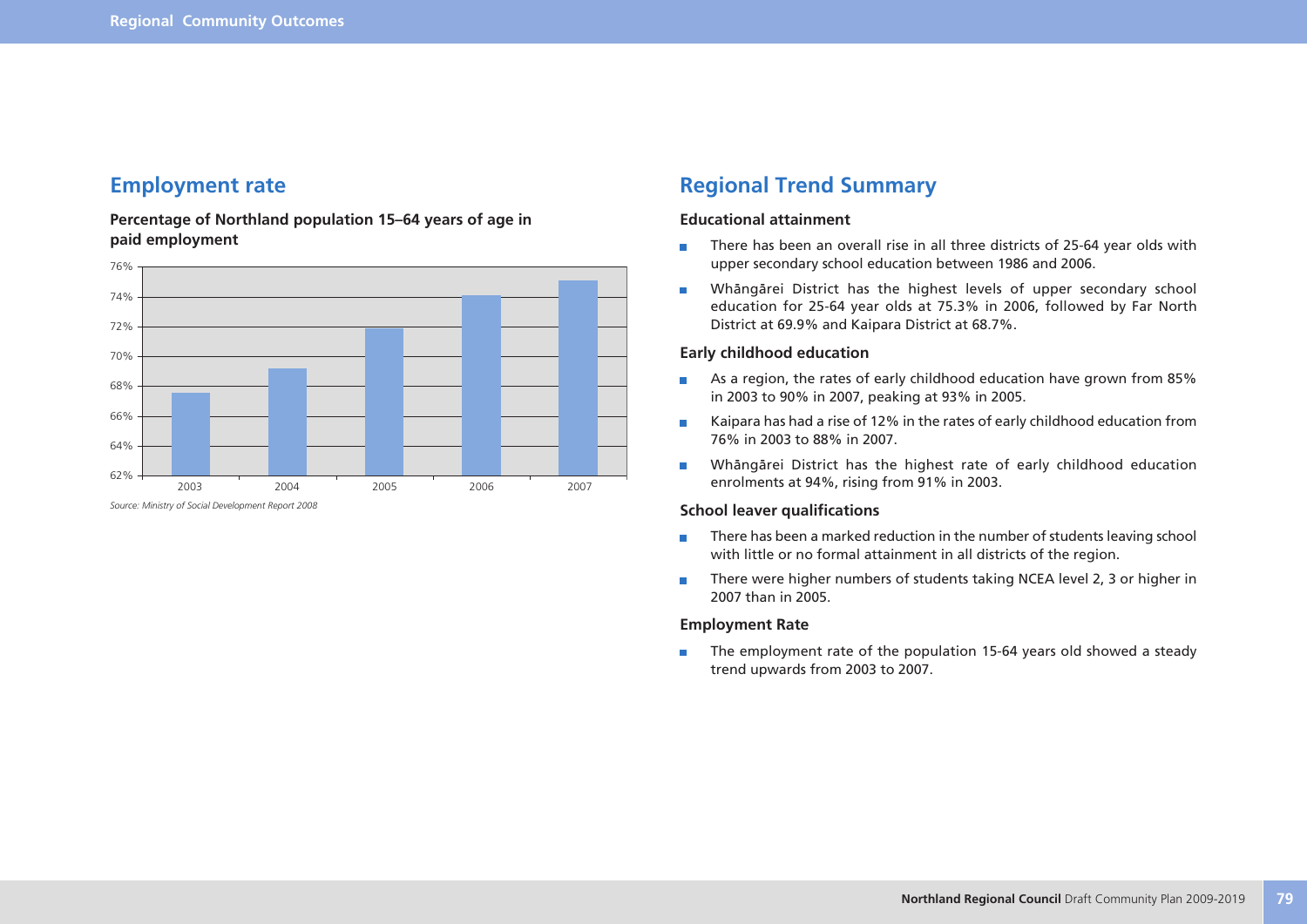### **5. Northland residents are educated and skilled**

### **How the Regional Council will work with other organisations on this Community Outcome**

| <b>Council's role</b>    | <b>Priorities for 2009-2012</b>                                                                                                                                                                                                                                                                                                                                                                                                                                                                                                                                                                                                      |
|--------------------------|--------------------------------------------------------------------------------------------------------------------------------------------------------------------------------------------------------------------------------------------------------------------------------------------------------------------------------------------------------------------------------------------------------------------------------------------------------------------------------------------------------------------------------------------------------------------------------------------------------------------------------------|
| <b>Lead Agency</b>       | Promote and deliver environmental education in Northland.                                                                                                                                                                                                                                                                                                                                                                                                                                                                                                                                                                            |
| <b>Joint Lead Agency</b> | As part of the Regional Growth Programme for Northland, increase skill levels and educational achievement across Northland in conjunction<br>with the Northland Intersectoral Forum and relevant education providers.                                                                                                                                                                                                                                                                                                                                                                                                                |
| <b>Joint Lead Agency</b> | Ensure Northland's education needs are met, including, but not limited to:<br>Supporting the provision of relevant industry-based training and apprenticeships which enable the local labour force to meet the skill<br>п<br>requirements of local industries, in conjunction with relevant Industry Training Organisations.<br>Supporting strategies aimed at keeping young people at school longer and decreasing the number of young people leaving the region.<br>г<br>Supporting increased access to appropriate tertiary level education in Northland, in conjunction with NorthTec and other tertiary<br>education providers. |

#### **Advocacy roles**

- Support the development of student facilities, making it easier for students to live and study in Northland.  $\overline{\phantom{a}}$
- Support education providers to meet the needs of industry, as detailed below.  $\overline{\phantom{a}}$

### **Priority tertiary training needs in Northland**

Lower than average levels of primary and secondary educational attainment have resulted in people who lack minimum skill levels. Consequently, foundation skills training in literacy, numeracy, basic computer literacy and financial literacy are required in Northland. Priority labour market needs for tertiary training for each district are listed below:

| <b>Far North District</b>                                                                                                                                         | <b>Kaipara District</b>                                                                                                                                                           | <b>Whāngārei District</b>                                                                                                                                  |  |  |
|-------------------------------------------------------------------------------------------------------------------------------------------------------------------|-----------------------------------------------------------------------------------------------------------------------------------------------------------------------------------|------------------------------------------------------------------------------------------------------------------------------------------------------------|--|--|
| Agriculture and fishery<br>Forestry<br>Tourism and hospitality<br>п.<br>Arts and creative industries<br>Horticulture<br>Trades training<br>Health worker training | Agriculture and fishery<br>Trades-related training<br>Construction<br>Automotive<br>Service industries<br>Horticulture<br>Small business training<br>Arts and creative industries | Marine industry training<br>٠<br>Engineering<br>Automotive<br>Construction<br>Hospitality and service industries<br>Health and aged care<br>٠<br>Education |  |  |

*Source: Tertiary Education in Te Tai Tokerau, APR Consultants, 2006*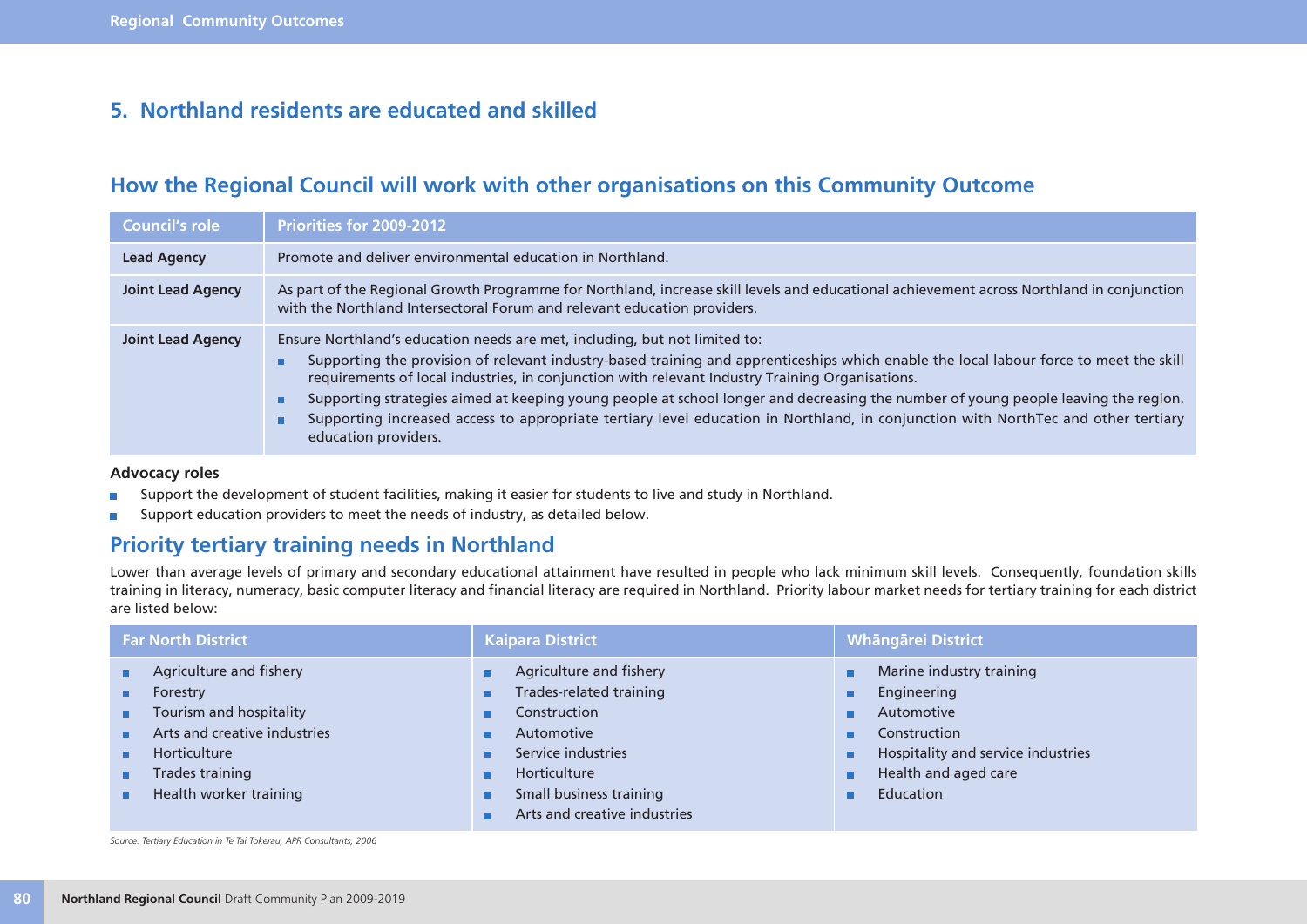### **Community Outcome Priority 6**

## **Northland has cohesive communities**

**He hapori piritahi nga hapori o Taitokerau**



### **What this outcome means**

- Northland communities have × appropriate access to social support services and advice;
- All people feel valued and have a sense r. of belonging and equality within the community;
- The multi-cultural make-up of × Northland communities is acknowledged and promoted, and different cultural values are respected;
- The place of Mäori is recognised and  $\overline{\phantom{a}}$ respected. Mutually beneficial relationships between Mäori and the wider community are built and nurtured;
- Appropriate recognition and F integration of hapü and iwi in the planning process and management of resources; and
- Leaders in the region collaborate to  $\overline{\phantom{a}}$ ensure the best outcome for Northlanders on issues of regional importance.

### **Outcome indicators**

- Community spirit
- The number of iwi management × plans lodged with Council
- Outcomes from the Northland  $\overline{a}$ Intersectoral Forum (NIF)
- Collaborative leadership ×

### **Partners for achieving this outcome**

- District Councils
- Community Organisations
- Iwi CEOs' Forum
- Northland Intersectoral Forum (NIF)
- Ministry of Social Development

### **Northland Regional Council's response**

| <b>Contributing groups of activities</b> |     |  |  |  |  |  |  |
|------------------------------------------|-----|--|--|--|--|--|--|
| $\vee$ Democracy and Corporate Services  | 113 |  |  |  |  |  |  |
| Regional Information & Engagement        |     |  |  |  |  |  |  |
| <b>Regional Economic Development</b>     |     |  |  |  |  |  |  |
| $\vee$ Resource Management Planning      | 147 |  |  |  |  |  |  |
| Transport                                | 155 |  |  |  |  |  |  |
| Consents                                 |     |  |  |  |  |  |  |
| $\checkmark$ Environmental Monitoring    | 171 |  |  |  |  |  |  |
| <b>Land and Rivers</b>                   |     |  |  |  |  |  |  |
| <b>Biosecurity</b>                       |     |  |  |  |  |  |  |
| <b>Emergency Management</b>              | 207 |  |  |  |  |  |  |
| <b>Maritime Operations</b>               |     |  |  |  |  |  |  |

More details on how the Council will contribute to this community outcome can be found by turning to the pages indicated above.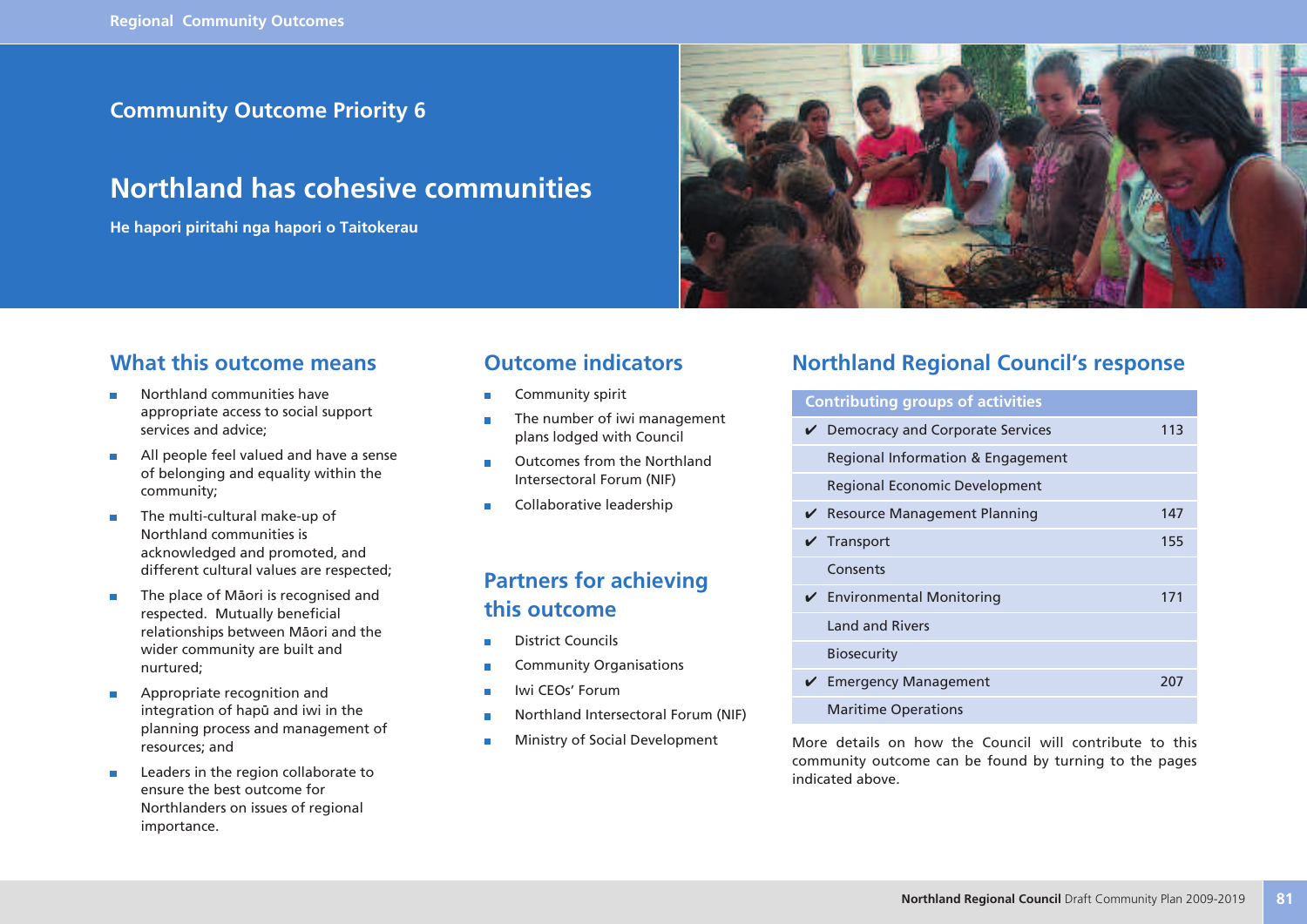## **6. Northland has cohesive communities – progress measures**

### **Community spirit**

**Percentage of residents who rate their community spirit as good or very good**



### **Outcomes from NIF – NIF initiated projects**

#### **Engaging Taitamariki in Learning**

In 2007, the Northland Intersectoral Forum (NIF) agreed to support the Engaging Taitamariki in Learning (ETL) strategy with the intention to realise Taitamariki (youth) potential by lifting the educational achievement of young Mäori in the Northland region. The mission is to 'maximise Taitamariki potential through engaging Taitamariki in learning'.

Three sub-strategies have been developed:

- (i) **Te Ako o Nga Taitamariki:** the school-community interface;
- (ii) **Tama Tu Tama Ora:** personalised learning pathways for Mäori boys; and
- (iii) **Te Mana o Nga Taitamariki:** sport, culture and leadership events for Taitamariki.

*Source: Northland Intersectoral Forum Report 2008*

The ETL strategy involves a five-year (2008-2013) time horizon to maximise taitamariki potential through engaging taitamariki in learning.

#### **Otangarei Community Renewal**

The Otangarei Community Renewal project focuses on the following goals:

- Improving neighbourhood safety and security; П
- Improving and enhancing the physical environment, amenities and services; П
- Providing intensive tenancy and property management services; Ē
- Implementing community led solutions; and П
- Building and fostering social networks. П

#### **Connecting Communities**

The Connecting Young People project is part of a wider environment of activity and aims to build on existing services, programmes and initiatives that are already working with young people and their families. It also looks at how NIF can work together better, across sectors.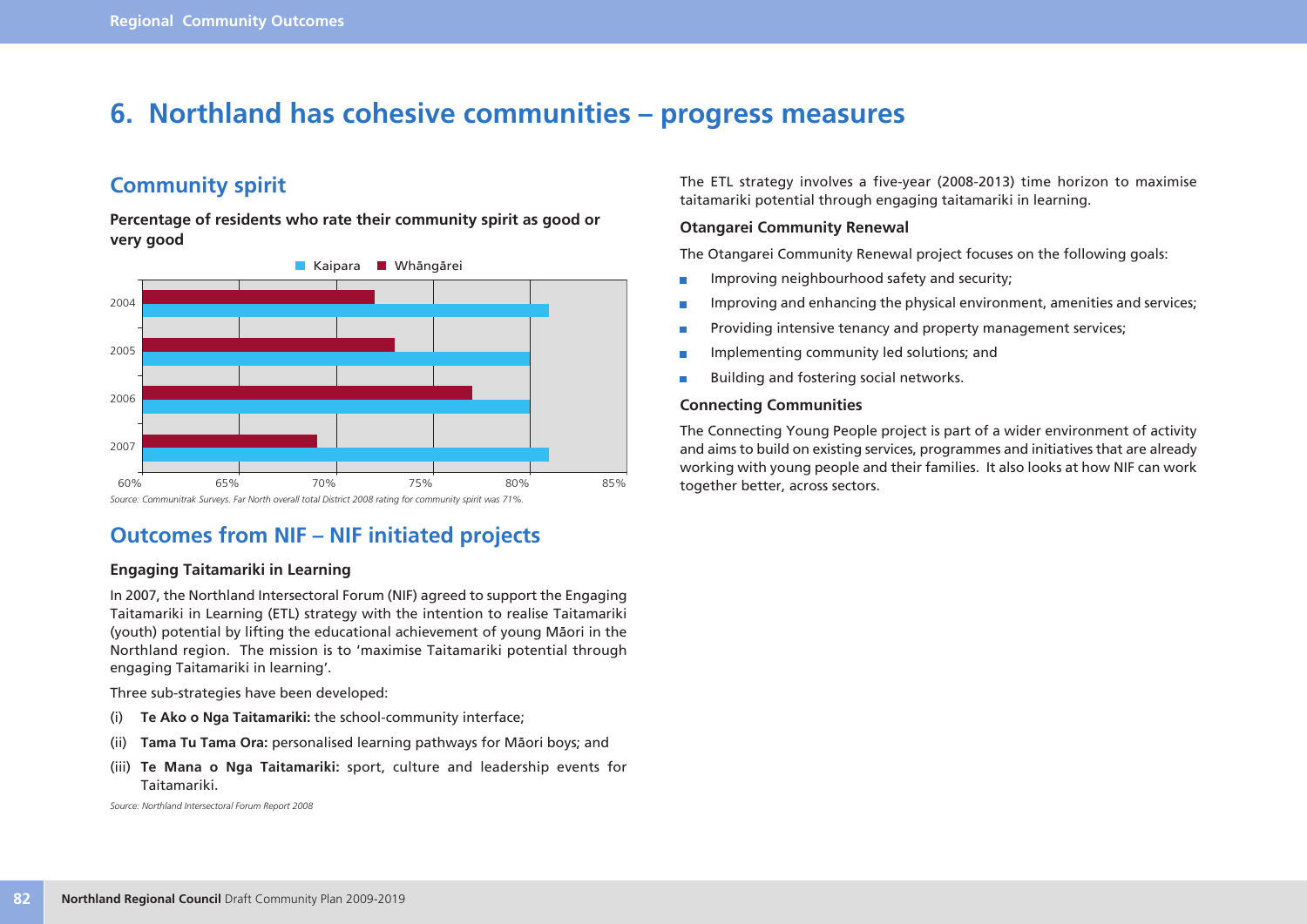### **Number of iwi planning documents lodged with the Council**

#### **Seven operative documents**

- Ngäti Rehia Environmental Management Plan 2007. F
- Ngätiwai Aquaculture Plan 2005. ×
- Te Iwi o Ngätiwai Iwi Environmental Policy Document 2007. ÷
- Ngäti Kuta ki Te Räwhiti Hapü Management Plan Whakatakoto Kaupapa  $\overline{\phantom{a}}$ Mo Te Hapü O Ngäti Kuta Ki te Räwhiti.
- Ngäti Hine Iwi Environmental Management Plan 2008 Nga Tikanga mo te  $\overline{\phantom{a}}$ Taiao o Ngäti Hine.
- Ngäti Korokoro, Ngäti Whaarara me Te Pouka Hapü Environmental  $\overline{\phantom{a}}$ Management Plan 2006 (confirmed in 2008).
- Patuharakeke Te Iwi Trust Board (Takahiwai Marae) Environmental Plan  $\overline{\phantom{a}}$ 2007.

#### **Two draft plans**

- Te Roroa Iwi Environmental Policy Document draft 2008 Nga Ture mo Te  $\overline{\mathbb{R}^2}$ Taiao o Te Roroa.
- Kororäreka Marae He Kaupapa Mo Te Taiao (Environmental Policy  $\overline{\phantom{a}}$ Statement) 1999.

*Source: Northland Regional Council Iwi Liaison Officer*

### **Collaborative Leadership**

**Effectiveness of collaboration between Northland leaders to find the best solutions for your district**



*Source: Northland Community Outcomes Survey, APR Consultants, 2008. (First year survey undertaken 2008)*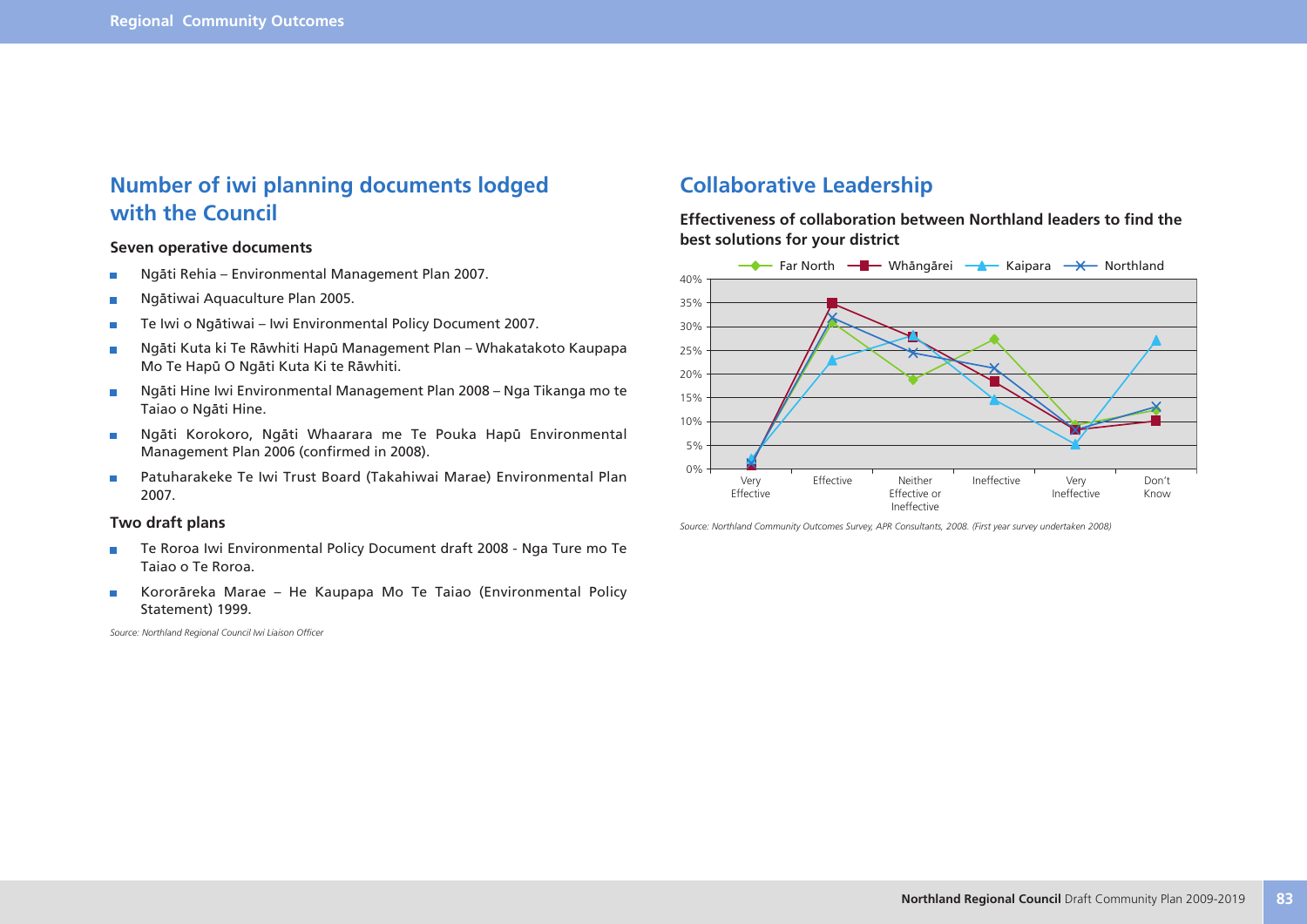### **6. Northland has cohesive communities**

### **Regional Trend Summary**

#### **Community spirit**

Community spirit in the Kaipara area remains fairly constant at 80% or r. above. Community spirit in the Whängärei District rose from 72% in 2004 to 77% in 2006, and then reduced slightly to 69% in 2007.

#### **Northland Intersectoral Forum (NIF) achievements**

NIF is working hard to ensure that the community projects of Engaging  $\overline{\phantom{a}}$ Taitamariki in Learning, the Otangarei Community Renewal and Connecting Communities will be successful.

#### **Iwi management plans**

There are four completed iwi management plans lodged with the Council  $\blacksquare$ and two draft plans presented.

#### **Effectiveness of collaboration between Northland leaders to find the best solution for your district**

Thirty three percent of Northlanders thought that collaboration between  $\blacksquare$ regional leaders to find the best solutions for their districts was very effective or effective, 53.8% considered collaboration to be ineffective. Far North district had the highest percentage of people who rated the collaboration as ineffective (55.3%) with Whängärei rating 54.3% and Kaipara 47.9%.

### **How the Regional Council will work with other organisations on this Community Outcome**

| Council's role           | <b>Priorities for 2009-2012</b>                                                           |
|--------------------------|-------------------------------------------------------------------------------------------|
| <b>Lead Agency</b>       | Review plans for public passenger transport services in Northland.                        |
| <b>Joint Lead Agency</b> | Improve communication and collaboration with Northland communities, including with Māori. |
| <b>Joint Lead Agency</b> | Encourage a collaborative leadership approach.                                            |

#### **Advocacy role**

Support organisations that are working to ensure Northland communities have access to locally-based social support services and advice. $\overline{\phantom{a}}$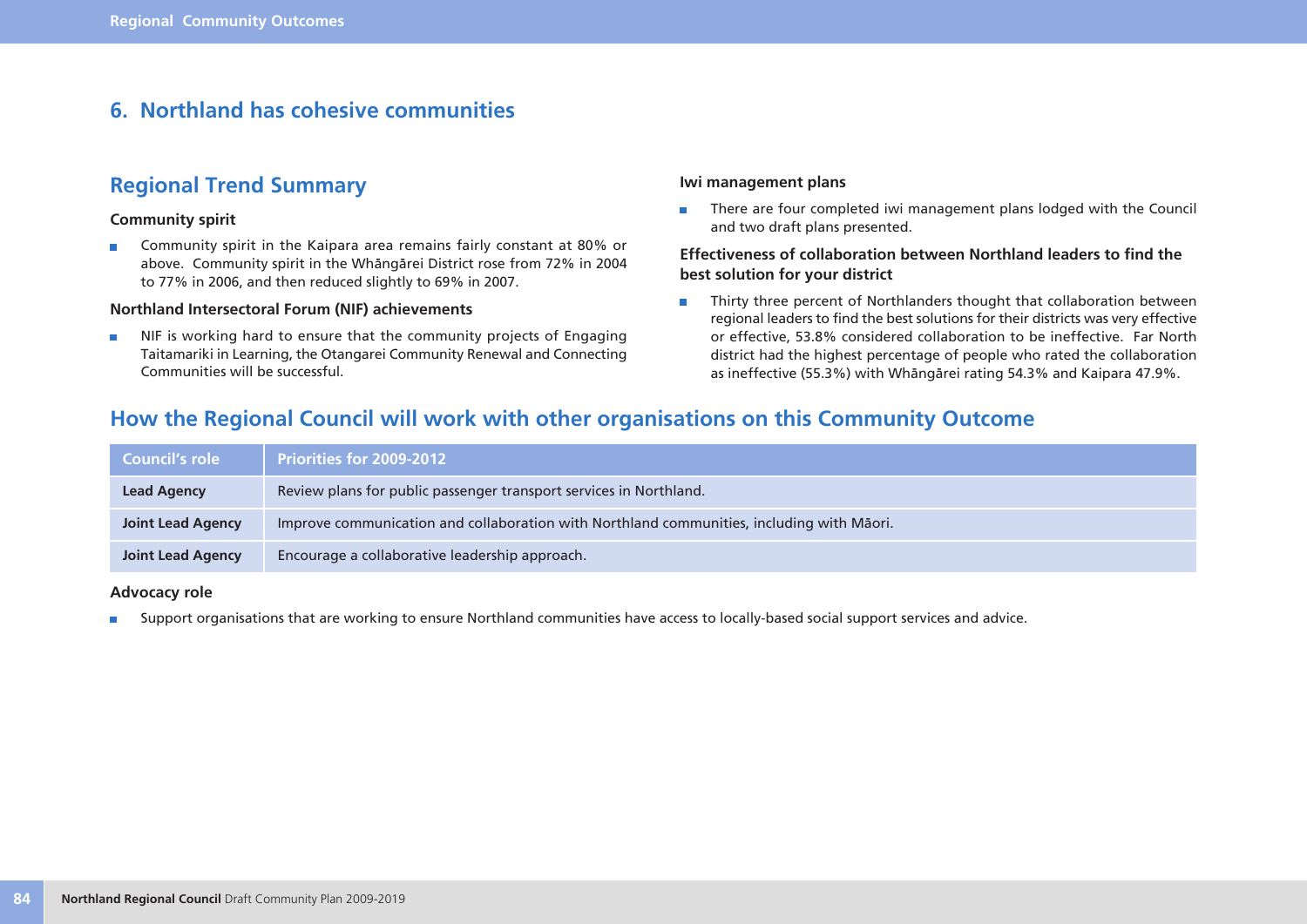### **Community Outcome Priority 7**

## **Northland retains and enhances its regional identity**

**E mau ana, e whakahii ana te Taitokerau i tona tuakiri**



### **What this outcome means**

- Awareness and knowledge of r. Northland's unique heritage and history are increased;
- Development of a strong and positive r. regional identity that all Northland residents are proud of;
- People have access to and are × encouraged to participate in a range of Northland events and activities;
- Northland has a friendly, relaxed and supportive atmosphere;
- Promotion of Northland as an arts and culture region;
- Residents are informed about decisions  $\blacksquare$ being made about the region and asked for their opinions; and
- Connection with regional identity by  $\blacksquare$ voting.

### **Outcome indicators**

- Quality of life
- Mäori language speakers
- Language retention
- Voter turn out
- Regional identity
- Regional pride

### **Partners for achieving this outcome**

- District Councils
- Northland Intersectoral Forum (NIF)

### **Northland Regional Council's response**

## **Contributing groups of activities**  $\nu$  Democracy and Corporate Services 113  $\vee$  Regional Information & Engagement 123 Regional Economic Development ◆ Resource Management Planning 147 **Transport Consents** Environmental Monitoring Land and Rivers Biosecurity ◆ Emergency Management 207 ◆ Maritime Operations 213

More details on how the Council will contribute to this community outcome can be found by turning to the pages indicated above.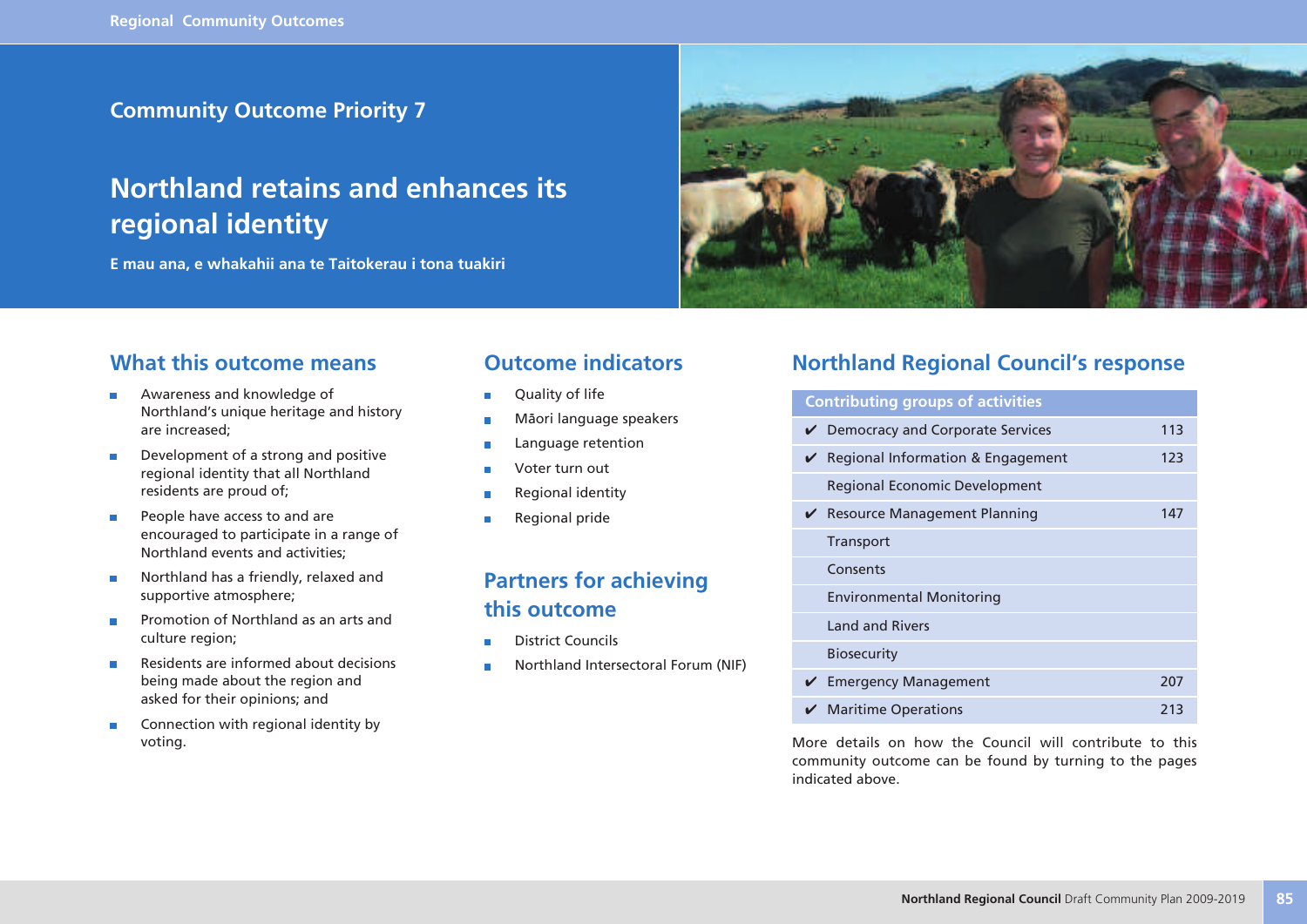## **7. Northland retains and enhances its regional identity – progress measures**

### **Quality of life**

**Residents who rate the quality of life in their district as good or very good**







### **Mäori language speakers**

**Percentage of Mäori who can hold a conversation about everyday things in Mäori**



### **Language retention**

15%

**English) of their ethnic group, for ethnic groups other than Mäori.** 20% 25% 30% 35% 40% **Far North BE Kaipara E Whängärei** 

**The proportion of people who can speak the "first language" (excluding**

0% 5% 10% 2001 2006

*\* Where a person reported more than one ethnic group, they have been counted in each applicable group. Source: Ministry of Social Development Report 2008*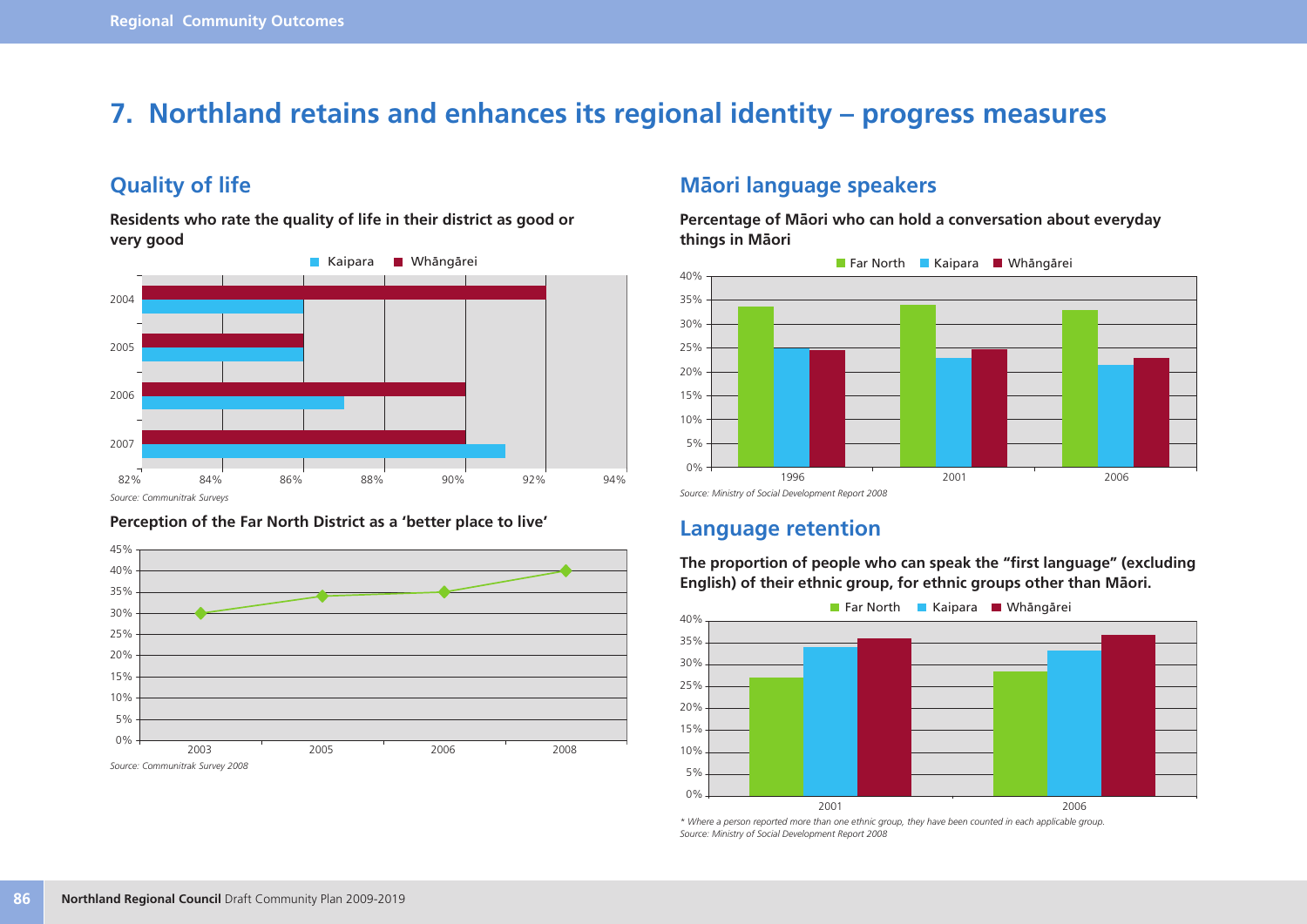### **Regional identity**

#### **Perception of Northland having a distinctive regional identity**



*Source: Northland Community Outcomes Survey, APR Consultants, 2008. (First year survey undertaken 2008)*

### **Regional pride**

#### **Agreement to feeling a sense of pride in Northland**



*Source: Northland Community Outcomes Survey, APR Consultants, 2008. (First year survey undertaken 2008)*

### **Regional Trend Summary**

#### **Quality of life**

After a fall to 86% in 2005, the Whängärei District remains steady for 2006 and 2007, with 90% of residents rating their district as good or very good to live in. There has been a slight rise in the percentage of residents who think the Kaipara District is good or very good to live in, from 86% in 2005 to 90% in 2007.

#### **Mäori language speakers**

There has been a slight fall in all districts for the number of Mäori who can  $\overline{\phantom{a}}$ hold a conversation about everyday things in Mäori.

#### **Language**

The proportion of people who can speak their first language (excluding m. English) other than Mäori in the Whängärei and Kaipara Districts has remained similar between 2001 and 2006. In the Far North District, the proportion of people who can speak their first language (excluding English) other than Mäori, has risen from 27% to 28.5% over the same period.

#### **Regional identity**

Only 20.4% of Northlanders thought that the region has a 'very distinctive regional identity' while 46.3% thought that the region has a 'distinctive regional identity'. One third of Northlanders (33.3%) rated the region as having an average or worse distinctive identity. Kaipara had the highest percentage of respondents, of the three districts, who thought that Northland had a very distinctive regional identity at 26%.

#### **Regional pride**

There were 22.1% of Northlanders who strongly agreed with the statement П "I feel a sense of pride in Northland'. There were 44.8% who agreed with this statement and nearly one third (32.8%) who neither agreed or disagreed, disagreed or strongly disagreed. Whängärei district had the highest percentage of people who agreed in feeling a sense of pride in Northland at 48.7% and Kaipara district had the lowest at 34.4%.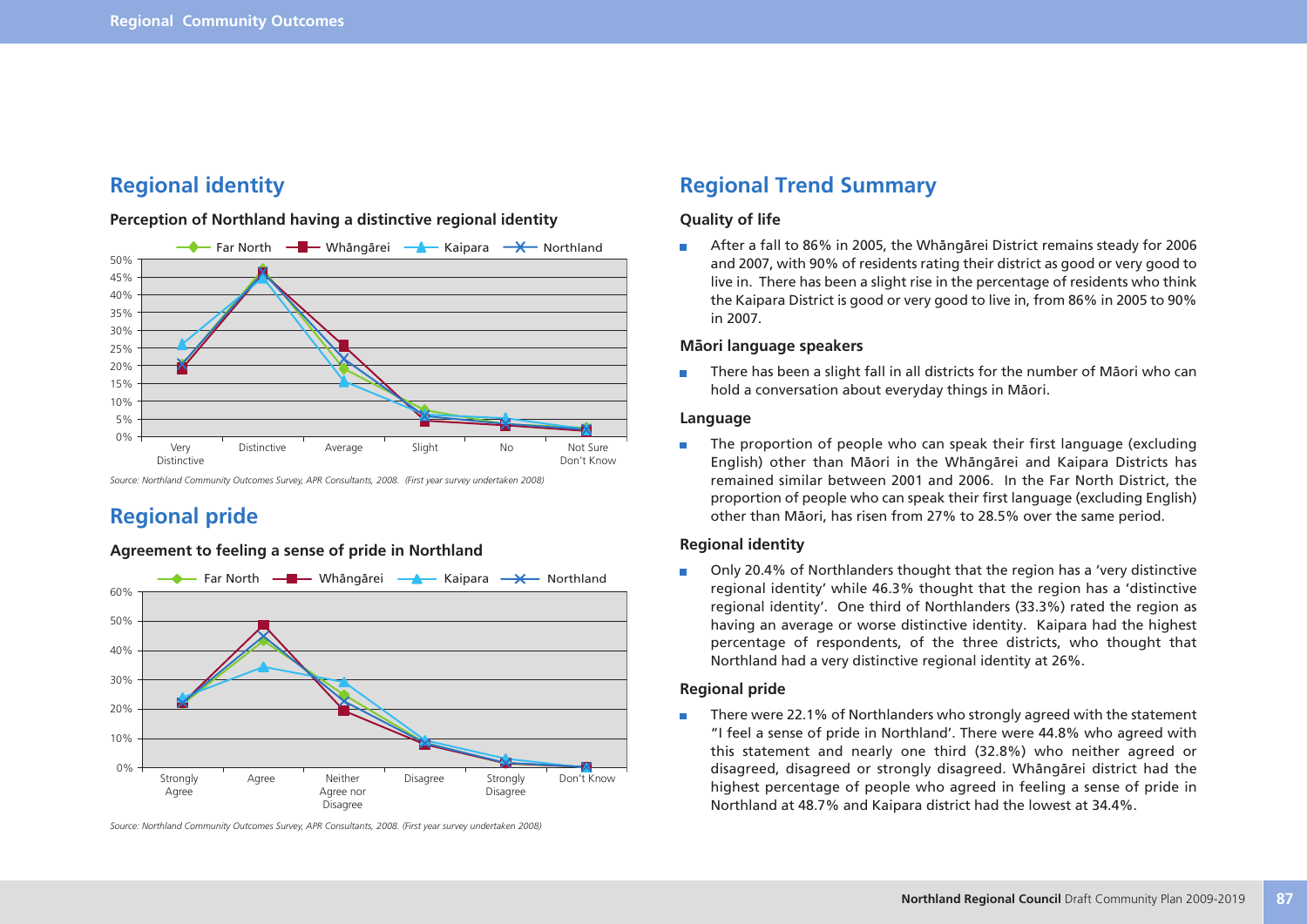## **7. Northland retains and enhances its regional identity**

## **How the Regional Council will work with other organisations on this Community Outcome**

| Council's role           | <b>Priorities for 2009-2012</b>                                                                                                                                                                    |
|--------------------------|----------------------------------------------------------------------------------------------------------------------------------------------------------------------------------------------------|
| <b>Lead Agency</b>       | Enhance the Northland identity.                                                                                                                                                                    |
| <b>Joint Lead Agency</b> | Identify record and provide for cultural heritage sites requiring specific protection, in conjunction with district councils.                                                                      |
| <b>Joint Lead Agency</b> | Increase public awareness and knowledge of Northland's unique heritage and history, in conjunction with the district councils, Destination<br>Northland Ltd, iwi and relevant government agencies. |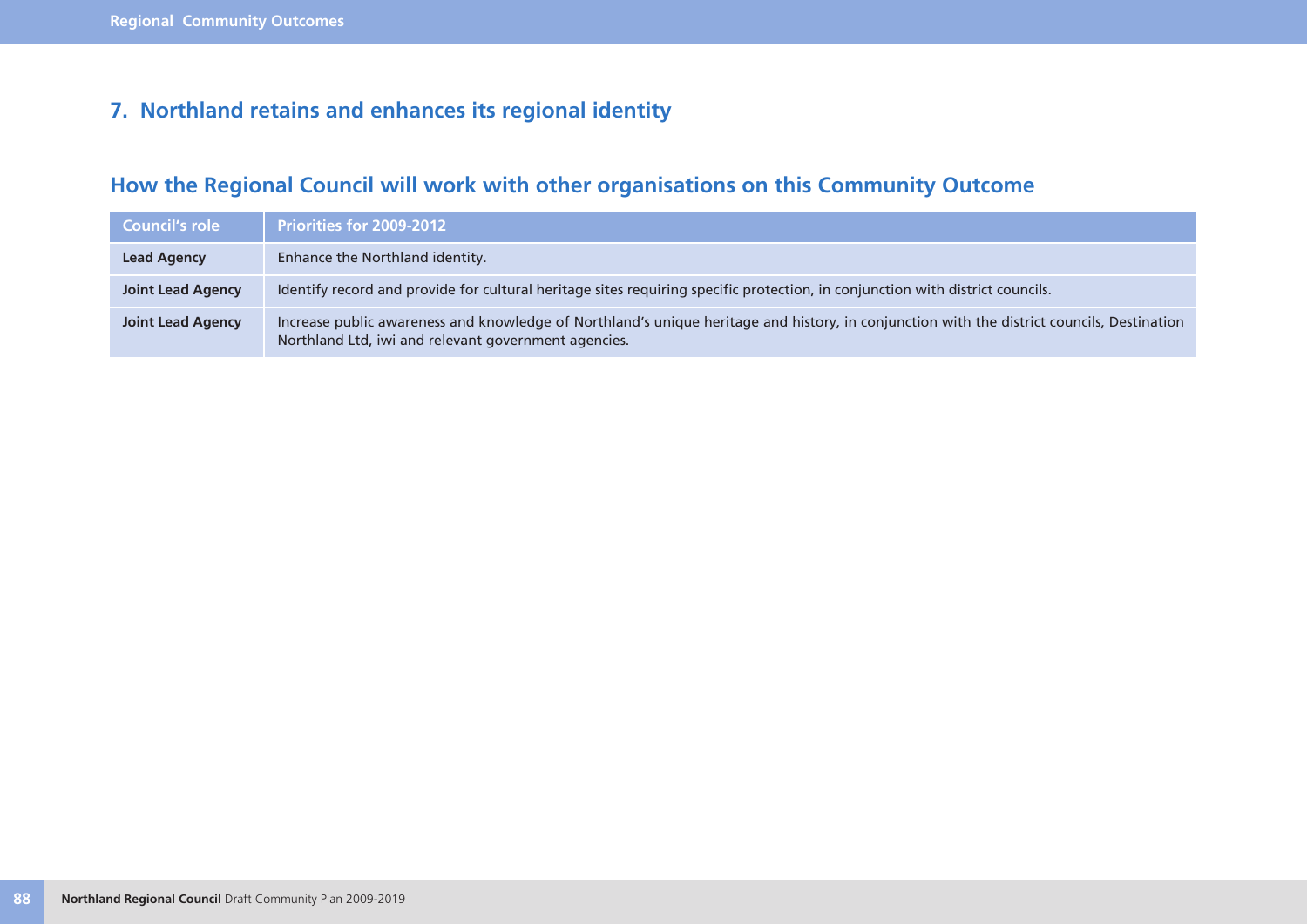### **Community Outcome Priority 8**

## **Northland residents have access to recreational and leisure opportunities**

**He mea angitu ana nga tängata o Taitokerau ki nga tikanga takaro, puangi hoki**



### **What this outcome means**

- Northland communities have access to a ÷ range of affordable and quality recreational and leisure facilities that suit the different needs of different groups; and
- Northland residents have appropriate  $\blacksquare$ access to the natural environment to meet their recreational needs.

### **Outcome indicators**

- Participation in sport and  $\blacksquare$ leisure activities
- Satisfaction with parks × and/or reserves
- Satisfaction with recreation Ē and leisure facilities
- Satisfaction with access to the  $\blacksquare$ natural environment

### **Partners for achieving this outcome**

- Sport Northland ×
- District Councils
- Northland Intersectoral Forum (NIF)
- Schools

### **Northland Regional Council's response**

| <b>Contributing groups of activities</b>      |     |
|-----------------------------------------------|-----|
| <b>Democracy and Corporate Services</b>       |     |
| Regional Information & Engagement             |     |
| <b>Regional Economic Development</b>          |     |
| Resource Management Planning                  |     |
| <b>Transport</b>                              |     |
| Consents                                      |     |
| $\checkmark$ Environmental Monitoring         | 171 |
| <b>Land and Rivers</b>                        |     |
| $\vee$ Biosecurity                            | 201 |
| <b>Emergency Management</b>                   |     |
| $\boldsymbol{\checkmark}$ Maritime Operations | 213 |

More details on how the Council will contribute to this community outcome can be found by turning to the pages indicated above.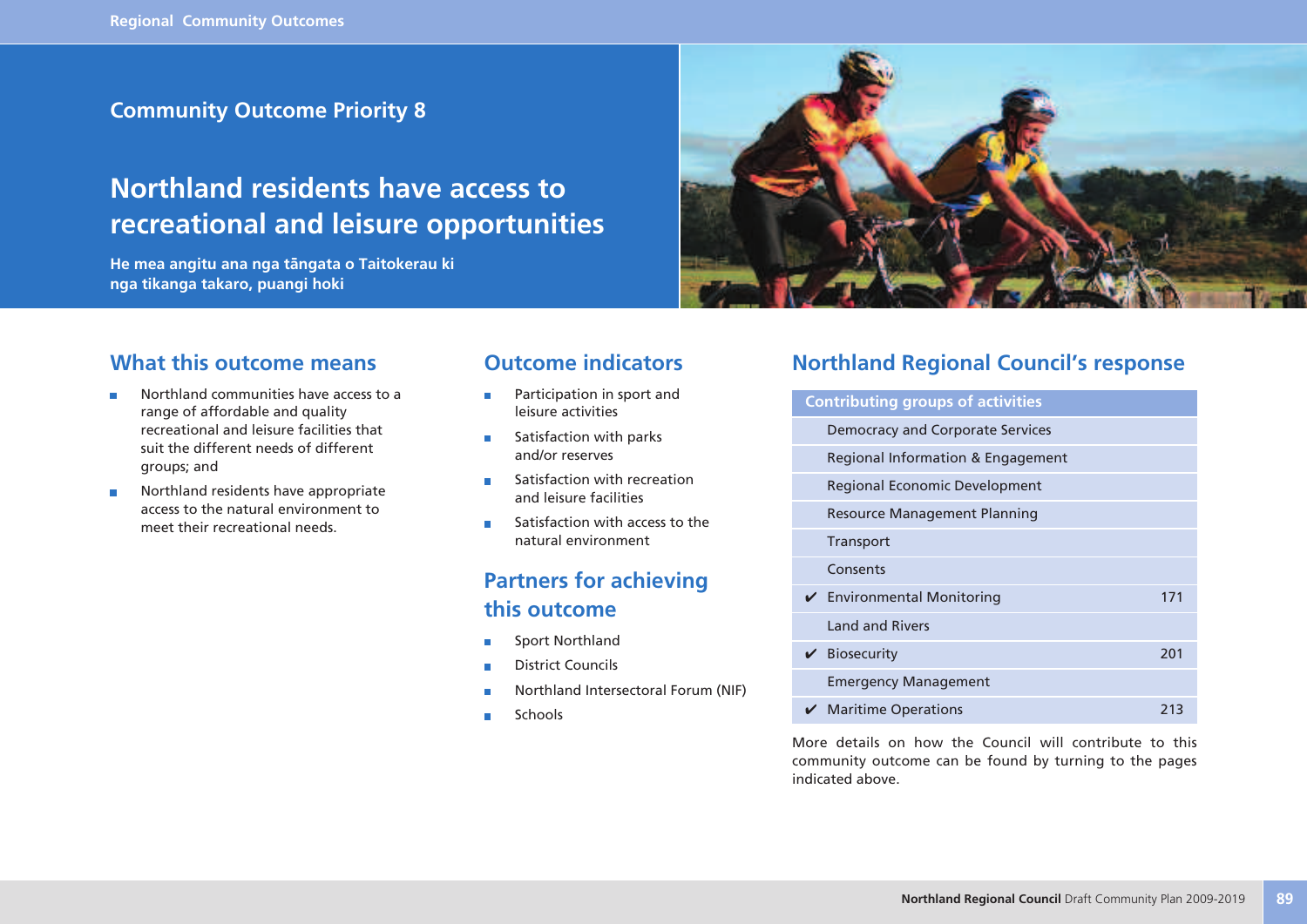## **8. Northland residents have access to recreational and leisure opportunities – progress measures**

### **Sport and leisure**

#### **Participation in physical activity**

The New Zealand Physical Activity Guidelines state that adults should participate in at least 30 minutes of moderate intensity physical activity on most, if not all, days of the week. The Active NZ Survey 2008 categorised adults into three groups:

- **'30 x 5 Guideline Met'** Adults who achieved 30 minutes of moderate  $\blacksquare$ intensity physical activity on at least five days out of seven.
- **'Some Activity'** Adults who did not achieve 30 minutes of moderate intensity  $\overline{\phantom{a}}$ physical activity on at least five days, but did achieve at least 30 minutes of moderate intensity physical activity in total over seven days.
- **'Inactive'** Adults who, over seven days, achieved less than 30 minutes of  $\overline{\phantom{a}}$ moderate intensity physical activity in total.

#### **In the Northland Region**

- 44.5% of adults achieved the national physical activity guideline  $\blacksquare$ '30 x 5 Guideline Met'.
- 39.9% of adults did 'some activity'. ×
- 15.6% of adults were in the 'inactive' group. r.

*Source: SPARC Active NZ Survey Data 2008, Benchmark Survey includes respondents who are 16 years or over*

### **Parks and reserves**

#### **Satisfaction with parks and/or reserves**



*Source: Northland Community Outcomes Survey, APR Consultants, 2008. (First year survey undertaken 2008)*

### **Recreation and leisure**

#### **Satisfaction with access to recreation and leisure activities**



*Source: Northland Community Outcomes Survey, APR Consultants, 2008. (First year survey undertaken 2008)*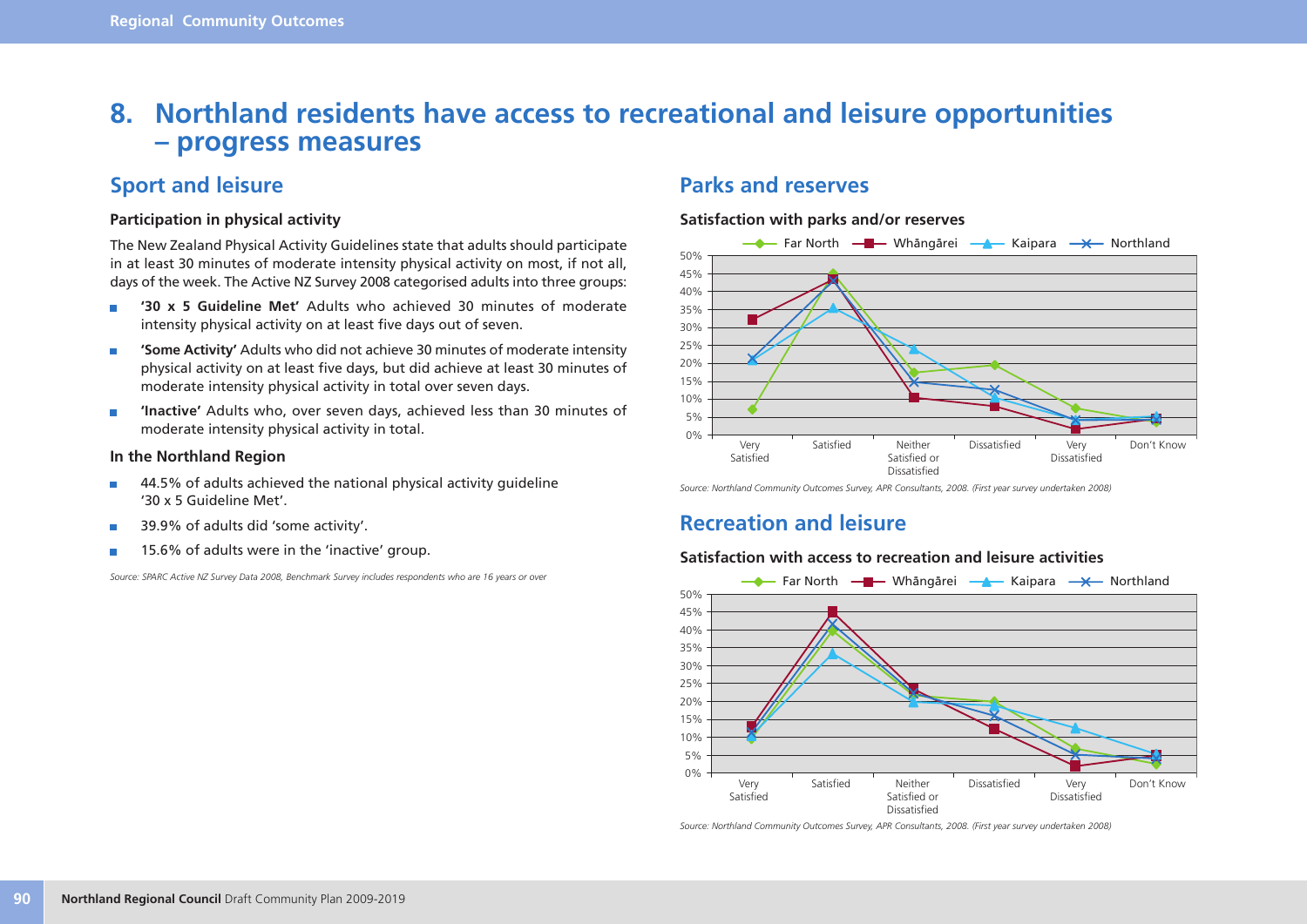

### **Events and activities**

#### **Access to events and activities**

*Source: Northland Community Outcomes Survey, APR Consultants, 2008. (First year survey undertaken 2008)*

### **Recreation in the natural environment**

#### **Satisfaction with appropriate access to the natural environment**



*Source: Northland Community Outcomes Survey, APR Consultants, 2008. (First year survey undertaken 2008)*

### **Regional Trend Summary**

#### **Sport and leisure**

Less than half (44.5%) of adults in Northland achieved the NZ Physical  $\Box$ Activity national guideline of participating in at least 30 minutes of moderate intensity physical activity on, or most days of the week. A total of 39.9% of adults did some activity and 15.6% of adults were inactive.

#### **Parks and reserves**

Overall 64.4% of Northlanders were very satisfied or satisfied with parks m. and/or reserves in their districts. However, the Far North district registered comparatively low levels of people who were very satisfied (7.1%) and comparatively high levels of dissatisfaction (19.5%).

#### **Recreation and leisure**

A total of 52.8% of Northlanders were very satisfied or satisfied with access  $\blacksquare$ to a range of affordable recreation and leisure activities. The most satisfied district was Whängärei with 57.7% of people who were very satisfied or satisfied. The district most dissatisfied with access was Kaipara where 51.1% of people gave an unsatisfactory rating. (19.8% neither satisfied nor dissatisfied, 18.8% dissatisfied and 12.5% very dissatisfied).

#### **Natural environment**

A total of 79.9% of Northlanders were very satisfied or satisfied that they have appropriate access to the natural environment. The highest levels of satisfaction were in the Whängärei district at 84.6%, followed by the Kaipara district at 81.2% and the Far North district at 73.1%.

#### **Events and activities**

Overall 52.9% of Northlanders rated their access to a range of events as  $\blacksquare$ good or very good and 45.1% gave unsatisfactory ratings. Whängärei District had the highest percentage of people who thought their events and activities access was very good or good at 59.8% compared to the Far North District at 46.8% and Kaipara District at 43.8%.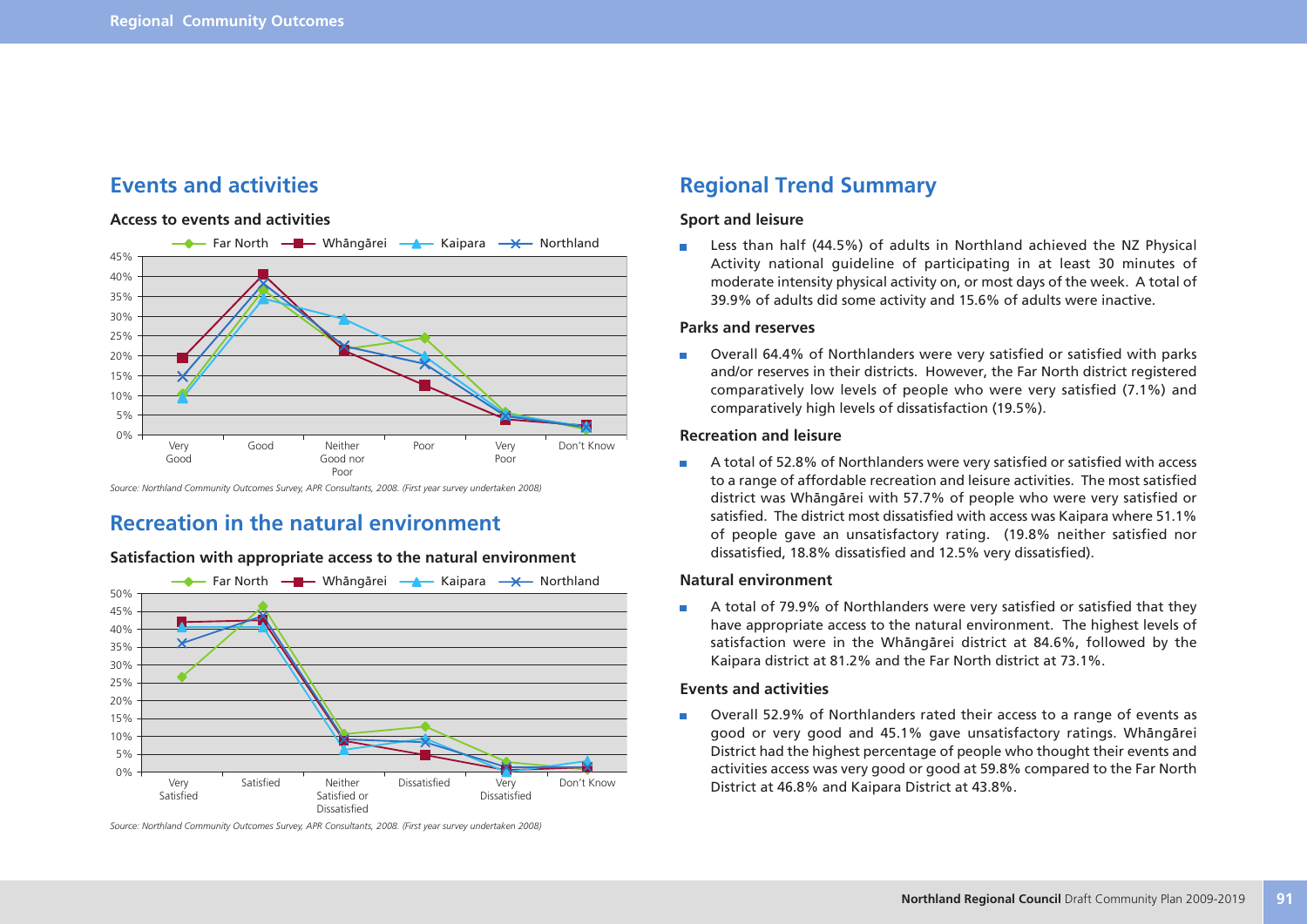### **8. Northland residents have access to recreational and leisure opportunities**

## **How the Regional Council will work with other organisations on this Community Outcome**

| Council's role    | <b>Priorities for 2009-2012</b>                                                                                                                                                                                                 |
|-------------------|---------------------------------------------------------------------------------------------------------------------------------------------------------------------------------------------------------------------------------|
| Joint Lead Agency | Support and encourage secured access to appropriate parts of the coastline, marine and natural environment for the purposes of recreation<br>in conjunction with district councils and the Department of Conservation.          |
| Advocate          | Support the continued development of and access to sports and recreational facilities and other infrastructure in conjunction with district<br>councils, the Department of Conservation and other organisations as appropriate. |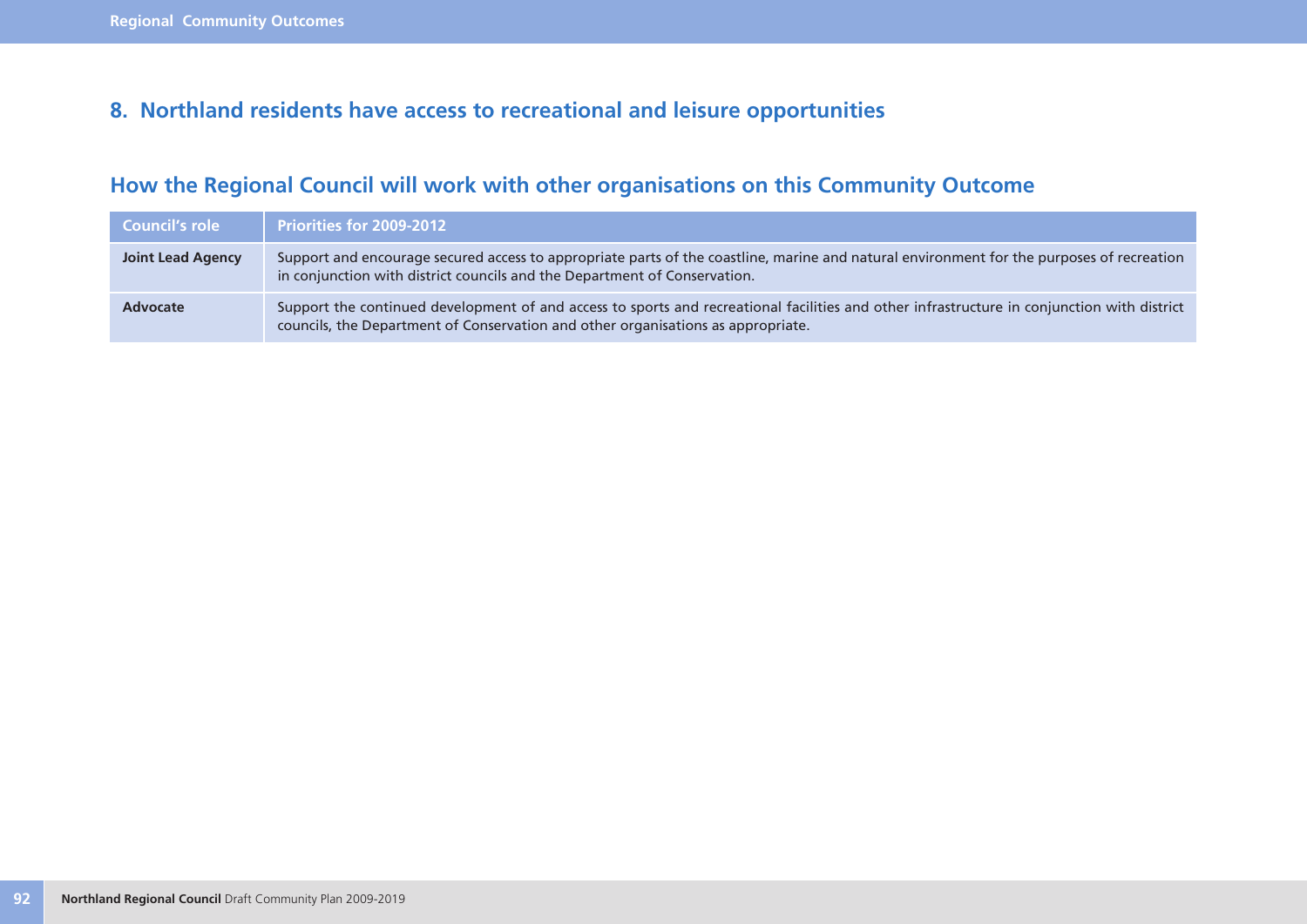## **Creating a sustainable organisation**

The Northland Regional Council recognises that to contribute effectively to community outcomes, it must provide an appropriate and sustainable organisational capacity. There are three main areas the Council is focusing on to create a sustainable organisation. These are workforce capability (including health and safety), financial support services and the Council's environmental footprint.

### **Developing a sustainable workforce capability**

Workforce planning within Northland Regional Council has identified the importance of retaining a highly skilled and adaptable workforce. Developing a sustainable workforce capability centres around five key areas:

- Fostering effective leadership and values;  $\overline{\phantom{a}}$
- Undertaking training and development to enhance individual capabilities; П
- Providing a safe working environment;
- Developing and maintaining a high performance culture; and r.
- Maximising organisational sustainability. r.

Management ability and performance is measured as part of the Council's performance management system. A specific budget allocation is set aside for management training. During 2008, a major organisational review and restructure was undertaken to maximise the efficiency and effectiveness of the organisation. A key feature of the new structure is the creation of the "senior programme manager" and "programme manager" levels. Structuring the workforce with a project/programme focus is critical to enable the Council to work collaboratively across local and central government on areas of common interest. Internally, this new structure provides a framework for staff to move through the management levels of the organisation, gaining expertise and organisational value as they progress. Providing career progression opportunities and increased responsibilities will lead to both improved retention of skilled staff and high levels of motivation and satisfaction.

As part of the bi-annual performance management process, an internal training programme based on personal needs assessment is created for each member of staff. This may include technical training to keep specialist staff up to date in

their fields, or ongoing skill development. All staff have the opportunity to participate in training and educational opportunities, with a mandatory minimum amount allocated in specific departmental training budgets for all staff. A subsidy on fees is available to encourage further relevant tertiary study.

The functions of the Council and the skills required of its staff will continue to be promoted to secondary and tertiary schools, by supporting appropriate work experience and cadet programmes and providing scholarships.

The Council and its management are committed to providing Equal Employment Opportunities. Its Policy is to support successful performance in staff by recognising their diverse backgrounds and needs, and having a system with the flexibility to meet that diversity.

Recruitment policies and procedures select from the widest possible cross section of applicants in a non-discriminatory way, with all staff considered for the employment opportunities of their choice.

Providing a safe and healthy working environment for all staff, visitors and contractors is a top priority. This commitment is reflected in the achievement of tertiary level status of ACC's Workplace Safety Management Programme. There is an extensive Health and Safety programme subject to annual reviews that includes:

- Hazard identification and control programme (HIAC);  $\Box$
- Accident / incident reporting and investigation;  $\blacksquare$
- Contractor management; Ē.
- Induction; П
- П Training;
- Health and Safety procedures manuals;  $\blacksquare$
- Personal protective equipment; Health and Safety meetings and  $\blacksquare$ communications;
- Occupational health monitoring; П
- Audits and workplace inspections; and Ē.
- Corporate wellness programmes. $\overline{\phantom{a}}$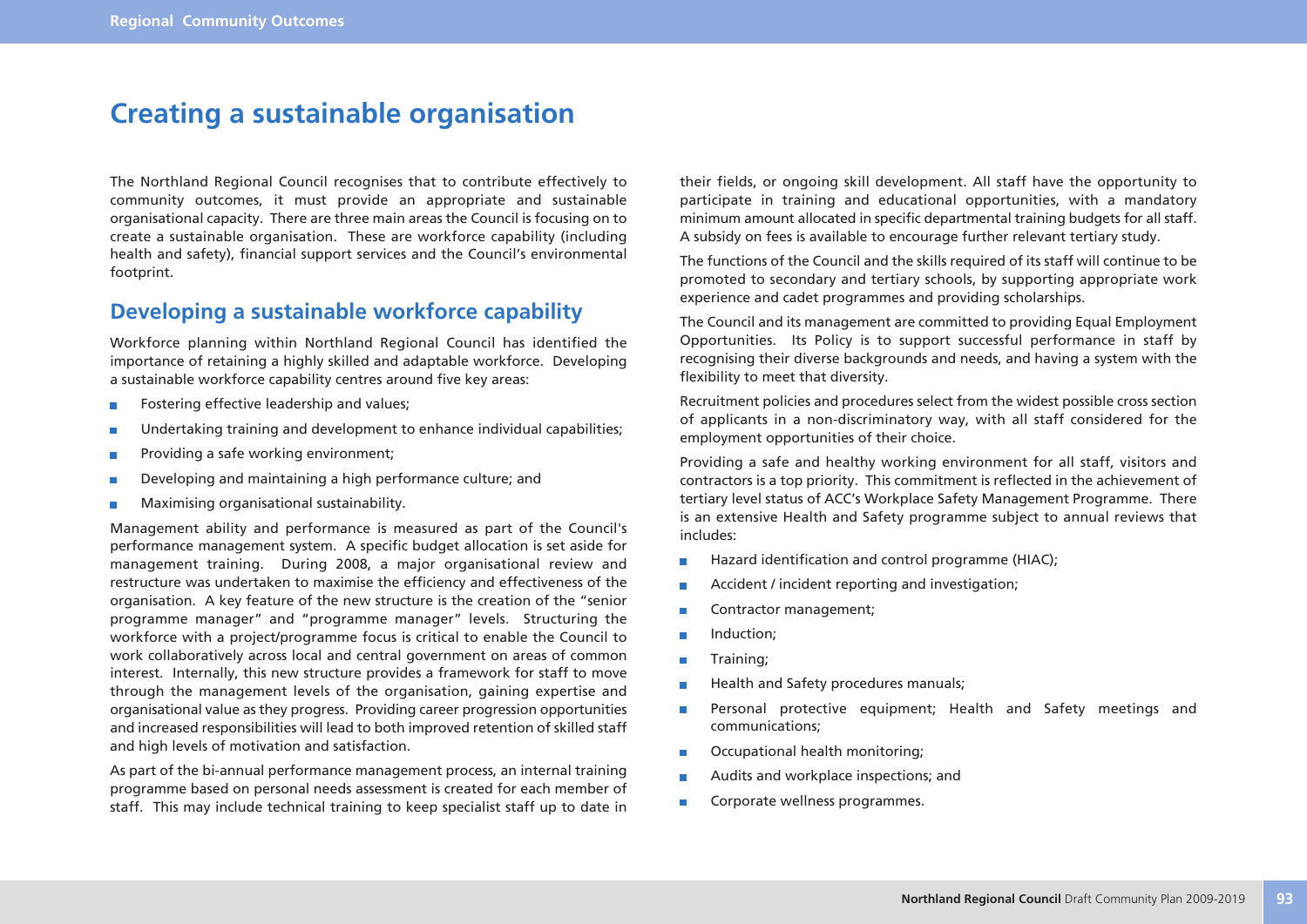### **Creating a sustainable organisation**

Northland Regional Council recognises the need to maintain a successful employment brand. It is critical for the future of the organisation that it continues to be able to attract and retain high quality staff. The Council has a number of initiatives in place to foster high levels of performance and satisfaction in its workforce including:

- Flexible working conditions to meet both the needs of the employer and  $\overline{\phantom{a}}$ personal demands of the staff;
- Paid parental leave in all employment agreements and flexible return to  $\overline{\phantom{a}}$ work parental leave programmes;
- An employee assistance programme to provide additional support to staff  $\overline{\phantom{a}}$ when they need it; and
- Responding to the ageing workforce with part-time options for staff  $\blacksquare$ approaching or at retirement age, and retaining retired staff to work on short term projects as appropriate.

Additional capacity is utilised by the Council in the valuable work of volunteers, community groups and honorary Harbour Wardens.

### **Developing sustainable financial capability**

The Northland Regional Council is committed to ensuring ratepayer funds, government grants and other sources of income are managed efficiently and effectively in the best interests of the community. Developing sustainable financial capability focuses on four key areas:

- Providing an equitable and efficient rating system;  $\overline{\phantom{a}}$
- Supporting delivery of work programmes throughout the organisation; T.
- Reporting the organisation's financial and physical performance; and П
- Maximising the performance of commercial investments. ×

Striking and levying rates annually in accordance with the Council's funding policies is a key service underpinning the timely resourcing of annual work programmes. Rates collection is shared with the District Councils, for both ratepayer convenience and to minimise costs.

Directors, and Senior Programme Managers are provided with timely monthly reports against budgets to enable them to make sound decisions. Councillors receive financial updates monthly, and special reports that track project expenditure and performance.

Progress reports against the performance targets and measures set for Council Activity Levels of Service are reported bi-annually to the Council, including an indepth Annual Report.

An important treasury function is managing financial reserves at a level sufficient to cope with the unexpected, such as a major flood or storm event to ensure essential ratepayer services can continue to be delivered.

### **Reducing the Council's environmental footprint**

The Northland Regional Council is committed to continual improvement of its internal environmental performance and to reducing its environmental footprint. Initiatives are underway to progress this most topical issue in three main areas:

- Ē. Environmental performance;
- Energy efficiency; and П
- Ē. Waste minimisation.

Management policies and procedures are in place to support sound environmental practices within the Council. To build on this foundation, it is intended to establish a staff committee to encourage new and innovative initiatives to promote the ongoing need for waste minimisation, energy conservation and other appropriate activities.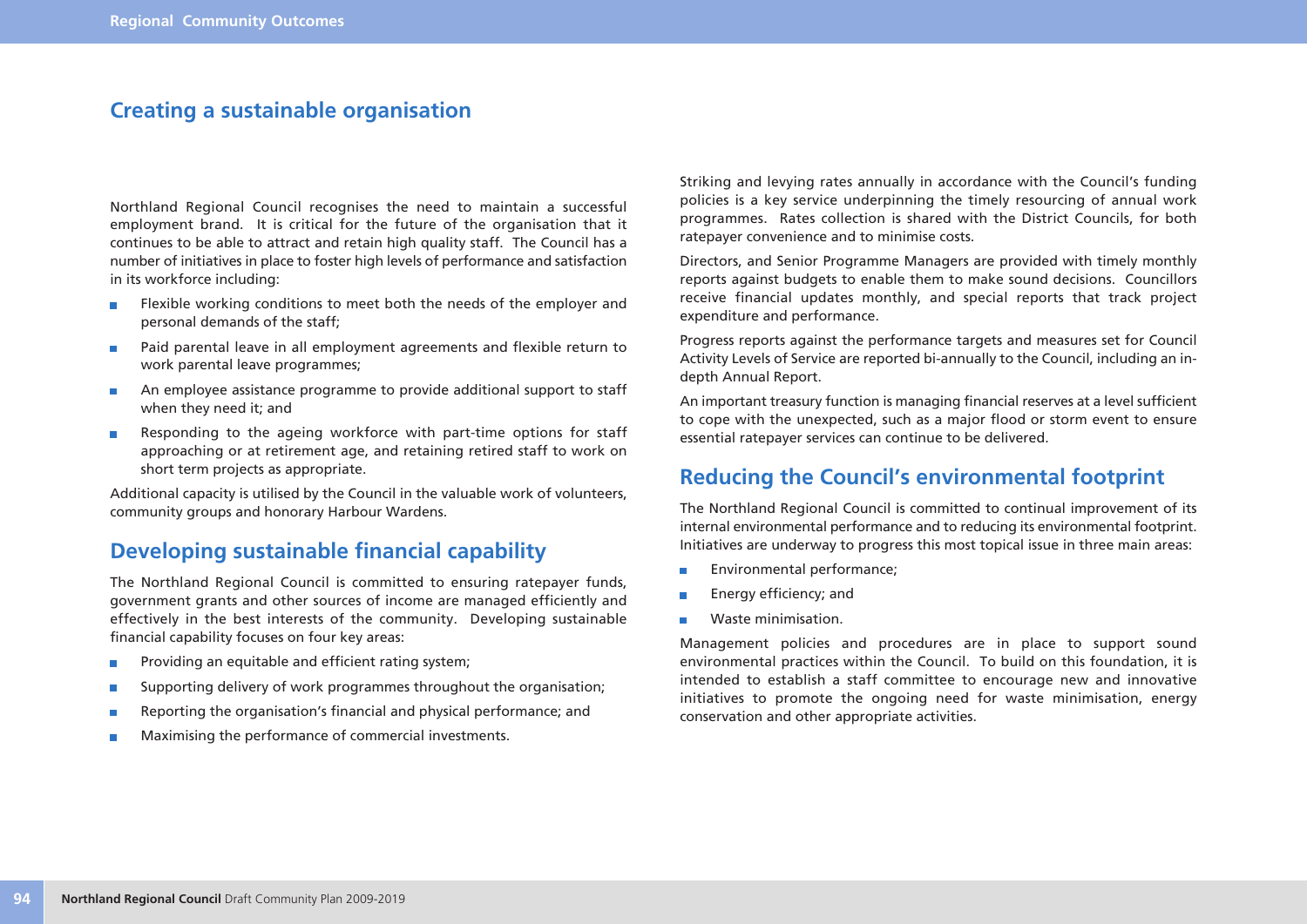Energy consumption is monitored at all offices, with ongoing efforts to minimise demand. Regular staff promotions take place to encourage and inform staff of energy reducing work practices.

Staff using the Council vehicles are encouraged to use the most appropriately sized vehicle for the tasks involved. Materials and supplies needing to go to regional offices are held centrally until a vehicle is travelling on other business to that location, rather than utilise courier services or make additional trips. Teleconferencing is used whenever possible to save travel to outer offices, and staff are currently investigating the purchase of "Smartboard" technology in an effort to further reduce travel.

The vehicle fleet is carefully managed, with new vehicle purchasing taking factors such as fuel consumption, fuel type and driver safety into account. Demonstrating its innovative approach, the Council is trialling the use of a vehicle run on vegetable oil and hybrid vehicles. Due to their lower emissions and fuel efficiency, new generation diesel vehicles are purchased when fit for purpose.

The Council provides purpose built storage facilities for staff travelling to work by cycle. There are two "staff cycles" provided for staff to use for either personal or business use during the day in order to minimise vehicle use. There is an extensive recycling system operating that sorts paper, cardboard, cans, bottles and food scraps in order to minimise waste going to landfill. A worm farm is provided to dispose of food scraps, and there is an in-house trade and exchange available on the intranet for staff to advertise and exchange unwanted goods from the home or office.

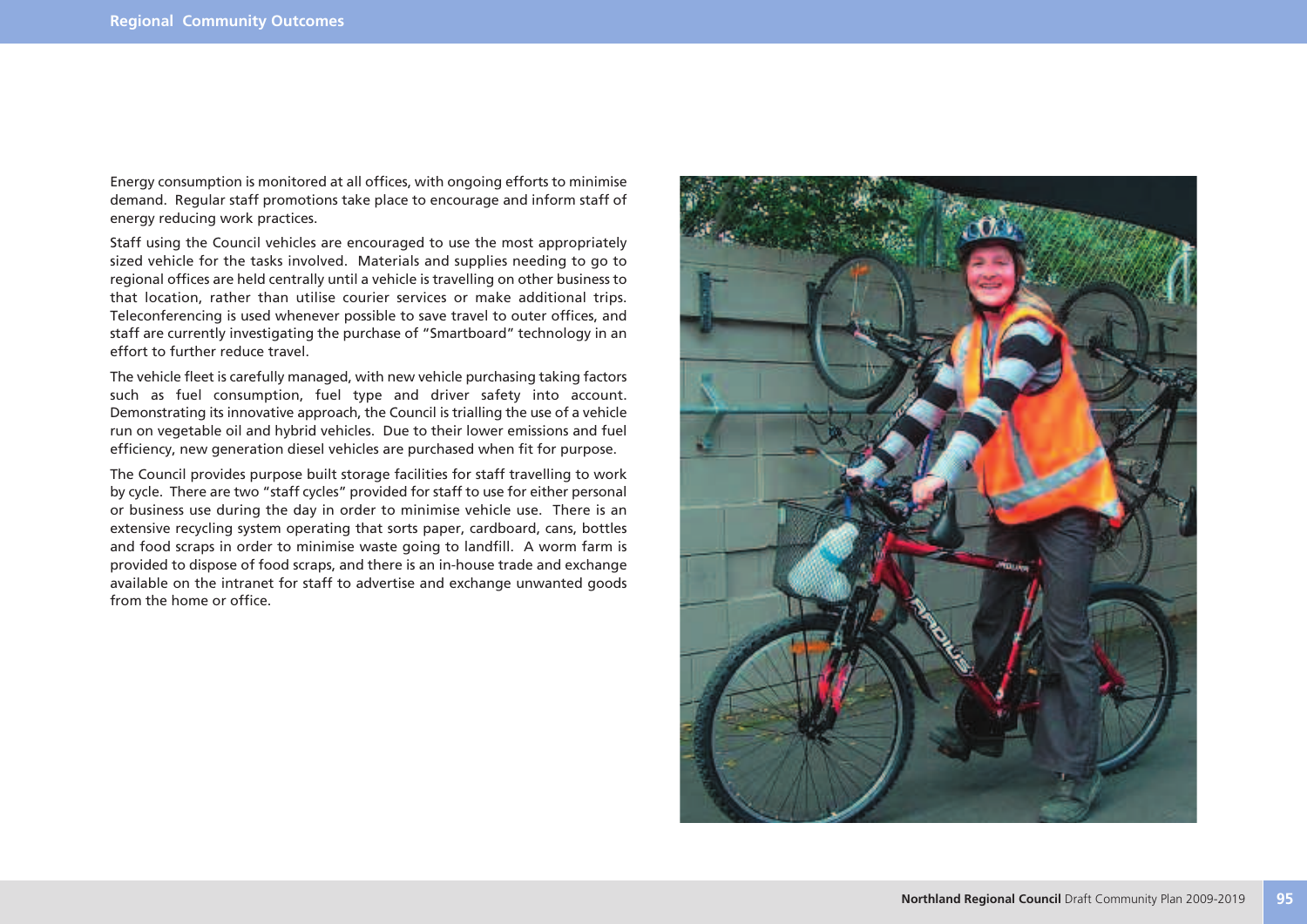## **How Regional Community Outcomes relate to the Council's key strategic documents and processes**

|                       | <b>Regional Community Outcomes</b> |                                                                           |            |  |              |  |              |                                                      | The Tonoming table shows now existing countin planning abcaments relate to northiania's community battonics. In<br>line with the Regional Council's central responsibility as an environmental management agency, most plans relate                                                                                                                                                                                                                                                                                                                                                                                                                                                 |                     |                                                            |                                                                                                                                                                                                                                |
|-----------------------|------------------------------------|---------------------------------------------------------------------------|------------|--|--------------|--|--------------|------------------------------------------------------|-------------------------------------------------------------------------------------------------------------------------------------------------------------------------------------------------------------------------------------------------------------------------------------------------------------------------------------------------------------------------------------------------------------------------------------------------------------------------------------------------------------------------------------------------------------------------------------------------------------------------------------------------------------------------------------|---------------------|------------------------------------------------------------|--------------------------------------------------------------------------------------------------------------------------------------------------------------------------------------------------------------------------------|
| Northlanders are safe | develope                           | Northlanders are<br>skilled and educated<br>Northland has<br>Northland is |            |  |              |  |              |                                                      |                                                                                                                                                                                                                                                                                                                                                                                                                                                                                                                                                                                                                                                                                     | tunities<br>and     | Council plans are available on our website www.nrc.govt.nz | primarily to the "Northland's natural environment is sustainably managed" community outcome. However, much of<br>what the Regional Council does relates to some extent, to more than one community outcome. Copies of Regional |
|                       |                                    | Sustainably<br>natural                                                    | prosperous |  | cohesive     |  | regional     | Recreation<br>leisure o                              | <b>Regional Council Key Strategic</b><br><b>Planning Documents &amp; Processes</b>                                                                                                                                                                                                                                                                                                                                                                                                                                                                                                                                                                                                  | <b>Relationship</b> |                                                            |                                                                                                                                                                                                                                |
|                       |                                    |                                                                           |            |  |              |  |              | <b>Triennial Agreement</b>                           | Sets out the agreement concerning communication and co-ordination with the other<br>local authorities of the region.                                                                                                                                                                                                                                                                                                                                                                                                                                                                                                                                                                |                     |                                                            |                                                                                                                                                                                                                                |
|                       |                                    |                                                                           |            |  | $\checkmark$ |  | $\checkmark$ | <b>Northland Regional Policy</b><br><b>Statement</b> | Promotes the integrated management of natural and physical resources. Contains<br>objectives, policies and methods for land, air, fresh water, ecosystems and biodiversity,<br>heritage, natural hazards, coastal management, hazardous substances, waste<br>management, minerals, energy and transport.                                                                                                                                                                                                                                                                                                                                                                            |                     |                                                            |                                                                                                                                                                                                                                |
| V                     |                                    | $\checkmark$                                                              |            |  |              |  | V            | <b>Regional Water &amp; Soil Plan</b>                | Sets out the objectives, policies and methods (including rules) for the sustainable<br>management of water and soil resources. Aims to maintain or improve land and<br>water quality. Allows for the use and development of land and water resources where<br>consistent with other aims. Aims to recognise and provide for the Māori traditional<br>and cultural values of these resources. Promotes integrated catchment management.                                                                                                                                                                                                                                              |                     |                                                            |                                                                                                                                                                                                                                |
|                       |                                    | $\boldsymbol{\nu}$                                                        |            |  |              |  | V            | <b>Regional Coastal Plan</b>                         | Sets out the objectives, policies and methods (including rules) for the sustainable<br>management of the coastal marine area. Provides for protection of natural character,<br>landscapes, indigenous vegetation and fauna, public access, water and air quality,<br>and cultural heritage value. Provides for Māori traditional and cultural relationships<br>with the coast. Provides for appropriate development within all marine management<br>areas but with specific areas set aside for marine farming, moorings and marinas, port<br>facilities, and commercial wharves. Provides water classifications for coastal waters of<br>the Bay of Islands and Whāngārei Harbour. |                     |                                                            |                                                                                                                                                                                                                                |
|                       |                                    | ✓                                                                         |            |  |              |  |              | <b>Regional Air Quality Plan</b>                     | Sets out the objectives, policies and methods (including rules) for the management of<br>discharges of contaminants into air throughout the region. Provides for discharges<br>from trade and industrial premises and the use of agrichemicals. Provides for air<br>quality management in and around the Marsden Point industrial area.                                                                                                                                                                                                                                                                                                                                             |                     |                                                            |                                                                                                                                                                                                                                |

The following table shows how existing Council planning documents relate to Northland's Community Outcomes. In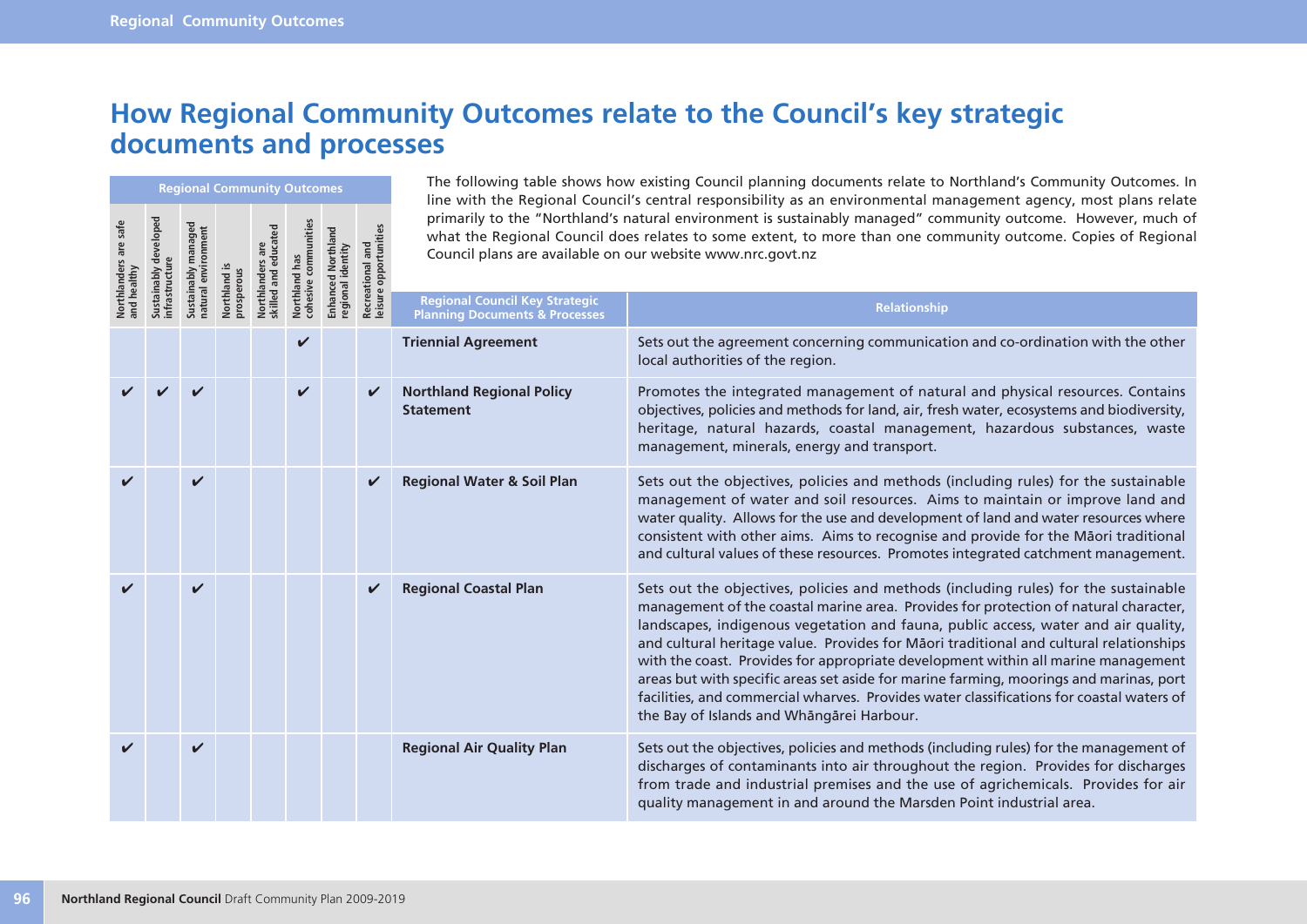| <b>Regional Community Outcomes</b>   |                              |  |                                |                                         |                    |               |              |                                                                                    |                                                                                                                                                                                                                                                                                                                                                                                                                                                                                                                               |  |                                          |  |  |  |
|--------------------------------------|------------------------------|--|--------------------------------|-----------------------------------------|--------------------|---------------|--------------|------------------------------------------------------------------------------------|-------------------------------------------------------------------------------------------------------------------------------------------------------------------------------------------------------------------------------------------------------------------------------------------------------------------------------------------------------------------------------------------------------------------------------------------------------------------------------------------------------------------------------|--|------------------------------------------|--|--|--|
| Northlanders are safe<br>and healthy | <b>Sustainably developed</b> |  | prosperous<br><b>Jorthland</b> | educated<br>Northlanders<br>skilled and |                    | Northland has |              |                                                                                    |                                                                                                                                                                                                                                                                                                                                                                                                                                                                                                                               |  | unities<br>Recreational<br>leisure oppor |  |  |  |
|                                      |                              |  |                                |                                         | cohesive           | regional      |              | <b>Regional Council Key Strategic</b><br><b>Planning Documents &amp; Processes</b> | <b>Relationship</b>                                                                                                                                                                                                                                                                                                                                                                                                                                                                                                           |  |                                          |  |  |  |
|                                      |                              |  |                                |                                         |                    |               | ✓            | <b>Regional Land</b><br><b>Transport Strategy</b>                                  | Provides a planning framework for future investment decisions and research related<br>to land transport in the region. Aims to achieve an efficient, affordable, integrated,<br>accessible and safe land transport network while maintaining environmental quality.<br>Reduces negative effects of transport on public health, improves safety of all transport<br>modes, improves integration between land use and transport planning, supports<br>economic growth and is delivered in co-ordination with other authorities. |  |                                          |  |  |  |
|                                      |                              |  |                                |                                         | $\checkmark$       |               | ✓            | <b>Regional Passenger</b><br><b>Transport Plan</b>                                 | Specifies the passenger transport services considered necessary to provide mobility<br>for those with limited transport options. Contributes to quality of life in the region,<br>assists the transport disadvantaged, benefits community safety, reduces congestion<br>and reduces vehicle emissions.                                                                                                                                                                                                                        |  |                                          |  |  |  |
|                                      |                              |  |                                |                                         | $\boldsymbol{\nu}$ |               | $\checkmark$ | <b>Regional Water &amp; Soil Plan</b>                                              | Sets out the objectives, policies and methods (including rules) for the sustainable<br>management of water and soil resources. Aims to maintain or improve land and<br>water quality. Allows for the use and development of land and water resources where<br>consistent with other aims. Aims to recognise and provide for the Māori traditional<br>and cultural values of these resources. Promotes integrated catchment management.                                                                                        |  |                                          |  |  |  |
|                                      |                              |  | $\boldsymbol{\mathcal{U}}$     |                                         | $\boldsymbol{\nu}$ |               |              | <b>Northland Civil Defence</b><br><b>Emergency Management</b><br><b>Group Plan</b> | Provides a framework for civil defence and emergency management decisions to be<br>made across Northland, by strategic partners and the community. Prepared by<br>Northland local authorities. Aims to develop a safe and sustainable environment<br>where the public and infrastructure are best able to coexist with natural and<br>technological hazards.                                                                                                                                                                  |  |                                          |  |  |  |